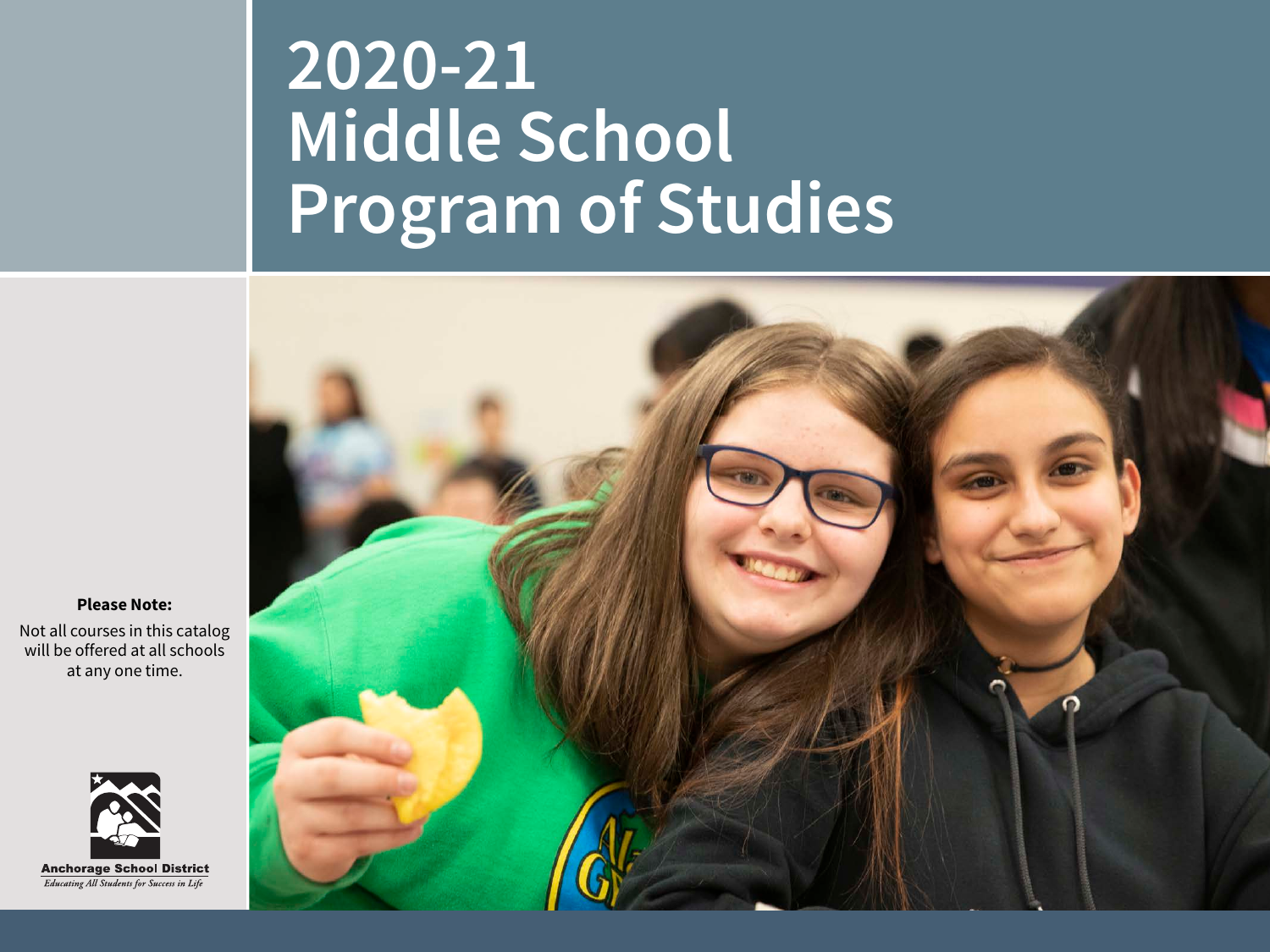### <span id="page-1-0"></span>**Welcome**

#### **Table** *of* **Contents Table** *of* **Contents**

| Welcome2                                        |
|-------------------------------------------------|
| Middle Schools. 3                               |
| Special Programs 11                             |
| Core Subjects12                                 |
| Electives 43                                    |
| <b>High School Graduation</b><br>Requirements74 |

This Program of Studies is designed to assist parents and students with course selection by giving a brief description of the curriculum content of each course. School district-required courses in language arts, mathematics, physical education, health, science and social studies are offered at each school. The elective courses taught at your school are dependent upon the interests of the parents and students, and the availability of staff. Not all elective courses are taught at every school.

Please contact your school if you have any questions about the curriculum or about your student's progress. There are many opportunities for parent involvement at the middle school level. We hope you will become involved so we can work together in promoting the academic and emotional development of the young adults who attend our middle schools.

#### *For information contact:*

### **Kersten Johnson-Struempler, Senior Director, Secondary Education** Anchorage School District 5530 E. Northern Lights Blvd., Anchorage, Alaska 99504 (907) 742-4256

**Dr. Deena Bishop, Superintendent** Anchorage School District 5530 E. Northern Lights Blvd., Anchorage, Alaska 99504 (907) 742-4312

#### **Jennifer Knutson, Senior Director, Teaching and Learning**

Anchorage School District 5530 E. Northern Lights Blvd., Anchorage, Alaska 99504 (907) 742-4549

Copyright © 2001

Eleventh Edition, May 2020

5530 E. Northern Lights Blvd., Anchorage, Alaska 99504, (907) 742-4000

[www.asdk12.org](http://www.asdk12.org)

#### **ASD Statement of Nondiscrimination**

**Anchorage School District Educating All Students for Success in Life** 

The Board is committed to an environment of nondiscrimination on the basis of sex, race, color, religion, gender identity, sexual orientation, national origin, ancestry, age, marital status, changes in marital status, pregnancy, parenthood, physical or mental disability, Vietnam era veteran status, genetic information, good faith reporting to the board on a matter of public concern, or any other unlawful consideration. No person shall, based solely on protected class, be excluded from participation in, or denied the benefits of, any academic or extracurricular program or educational opportunity or service offered by the District. The District will comply with the applicable statutes, regulations, and executive orders adopted by Federal, State and Municipal agencies. The District notes the concurrent applicability of the Individuals with Disabilities Education Act, Title II of the Americans with Disabilities Act and the relevant disability provisions of Alaska law.

Any student or employee who violates this policy will be subject to appropriate disciplinary action.

Inquiries or complaints may be addressed to ASD's Office of Equity and Compliance Senior Director, who also serves as the Title IX and ADA Coordinator, ASD Education Center, 5530 E. Northern Lights Blvd, Anchorage, AK 99504-3135 (907) 742-4132, Equity@asdk12.org., or to any of the following external agencies: **Alaska State Commission for Human Rights, Anchorage Equal Rights Commission, Equal Employment Opportunity Commission, or the Office for Civil Rights-U.S. Department of Education.** REVISED: 8/2007, 8/2012, 5/2013, 7/2014, 3/2017, 9/2017, 1/2020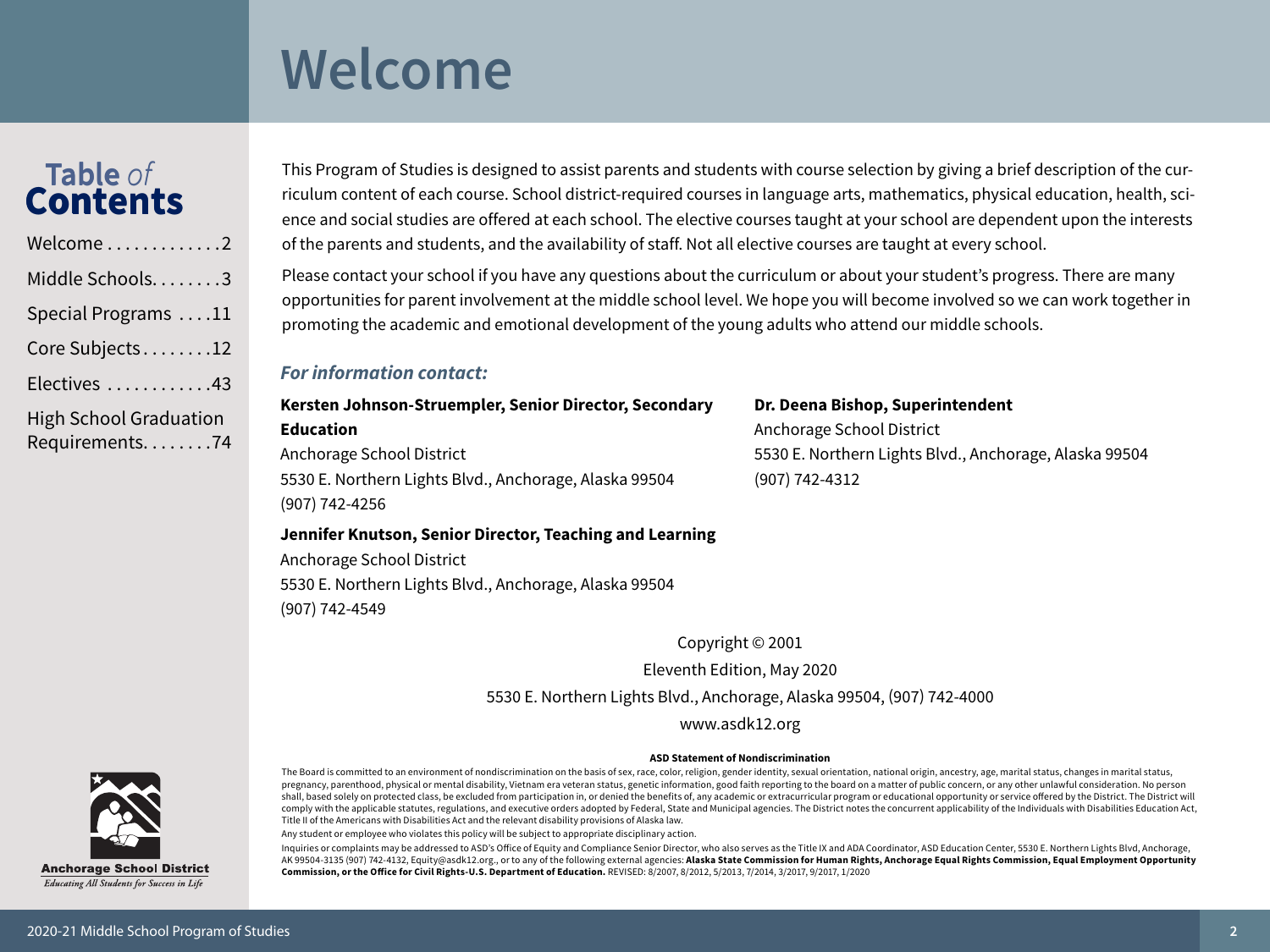### **Table** *of* **Contents**



<span id="page-2-0"></span>*The Anchorage School District Middle School Education Division is responsible for ten middle schools and Polaris K-12 School. The middle level schools serve grades 7 and 8, three sites, Begich, Clark, and Mirror Lake, also serve grade 6.*

*Middle school model characteristics are as follows: team teaching, interdisciplinary instruction, attention to issues affecting middle school students, a seven-period day, two electives available rather than one, block scheduling, and increased home-school contact. The middle school philosophy, properly implemented, leads to increased student success academically and socially, thus ensuring a more successful transition to high school.* 

**[Begich Middle School](https://www.asdk12.org/begich)** is a middle school offering educational opportunities for students in grades six, seven, and eight. The school community is focused on academic excellence. We are dedicated to providing a supportive environment where students will learn and demonstrate the knowledge, skills, attitudes and ethics necessary to become successful members of society. Traditional instruction as well as Gifted, English Language Learners, and Special Education services are provided. In addition, Begich MS offers many electives, sports programs, academic competitions and community events. To personalize learning and help ensure academic success, students and staff are aligned into small learning communities or teams that work within the larger school to promote positive communication, relationships, and academic achievement.

**[Central Middle School of Science](https://www.asdk12.org/central)** infuses science and technology throughout all curricular areas through interdisciplinary teams of teachers and students. It is Central's goal to provide an instructional program that is on the cutting edge of technology; to involve teachers in ongoing training in the most current educational and technological techniques; and to produce self-motivated students who will become responsible adults and lifelong learners. High academic expectations and high standards for students' behavior are characteristics of Central's program.

**[Clark Middle School](https://www.asdk12.org/clark)** is a dynamic and energetic learning environment that inspires our diverse community of learners. Clark is strongly supported by parents, educators, and community members who are committed to excellence in academics, attendance and attitude. We value individuality; foster a passion for learning and promote the enrichment of mind, body and character. We serve sixth, seventh and eighth grade students through our academically challenging curriculum. Students are provided instruction in the four core subject areas: math, language arts, social studies, and science as well as an abundant selection of electives. The core subjects embrace Socratic seminar methodologies. Socratic seminars enhance reading comprehension, writing, listening and speaking skills as well as aid in the development of critical thinking, which builds a stronger classroom community. Programs that foster exceptional academic excellence for all students include: migrant education, advanced, bilingual, and special education, multi media technology, applied technology, Title I specialist, 21st Century After School Program,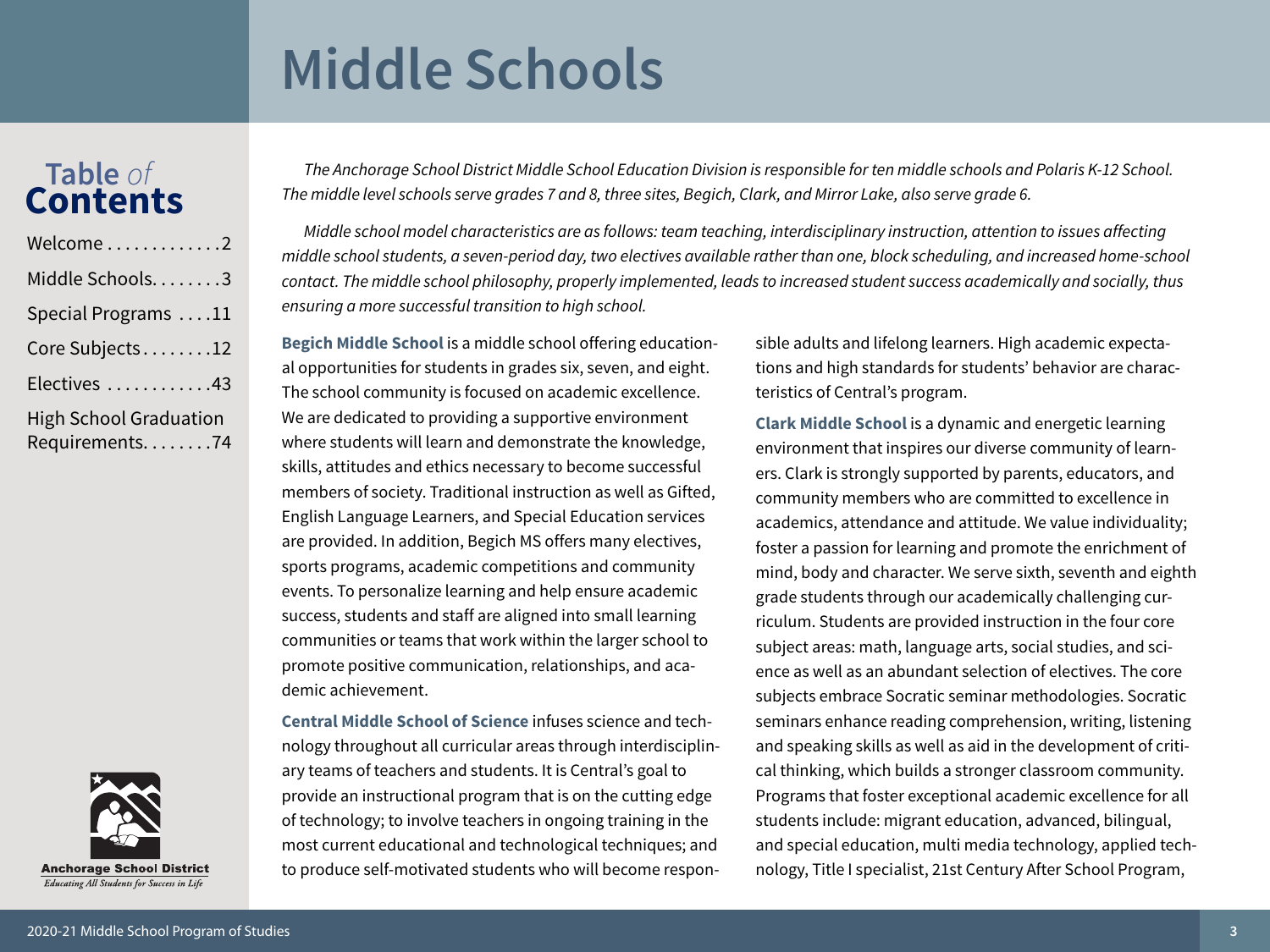### **Table** *of* **Contents**

| Welcome2                                          |
|---------------------------------------------------|
| Middle Schools. 3                                 |
| Special Programs 11                               |
| Core Subjects12                                   |
| Electives 43                                      |
| <b>High School Graduation</b><br>Requirements. 74 |

**Anchorage School District** Educating All Students for Success in Life

and lunch tutorial. Clark Middle School is an integral partner in the continued development of the Mt. View arts and cultural district.

**[Goldenview Middle School](https://www.asdk12.org/goldenview)** serves grades seven and eight. Goldenview's mission is to strive for academic excellence, to unleash creative expression, to nurture personal character, and to support a sense of community. The curricula at Goldenview include math, science, language arts, social studies, physical education and elective offerings—both traditional and middle school alternative—in scope. Services for gifted, learning-disabled, and intensive needs special education students are provided. Goldenview uses a middle school delivery model that is founded on the common middle school components of teaming, exploration, flexible scheduling, attention to the developmental needs of middle school students, and transitioning between divisional levels.

**[Gruening Middle School](https://www.asdk12.org/gruening)** provides students instruction in core subjects and physical education. Options for involvement in remedial and enriched course work are provided in language arts, math and science. Exploratory opportunities in computers, music, technology, arts and crafts and world language are also provided. Development of basic skills in traditional academic areas is stressed. Students are provided opportunities to increase their awareness of career and leisure time activities. Computer assisted instruction will be incorporated into each curricular area. Development of positive student attitude, self-worth, and behavior are a major focus. Articulation with the feeder elementary schools and

the high school is emphasized as will be increased communication with the parents and the community.

**[Hanshew Middle School](https://www.asdk12.org/hanshew)** believes each student is a valued individual with unique physical, social, emotional and intellectual needs. The staff at Hanshew advocates high expectations and is dedicated to providing a supportive and challenging learning environment for all students. Opportunities for success will be provided through instruction and experience in core subjects, physical education, and electives as well as higher level thinking skills, problem solving, wellness, self-control and responsible behavior. Hanshew is a place where positive relations and mutual respect among students, staff, parents, and the community create and maintain a healthy nurturing and vital learning environment. Hanshew's goal is to prepare lifelong learners who will become literate, self-disciplined, independent and confident individuals who take pride in themselves, communicate effectively and who make positive contributions to society.

**[Mears Middle School](https://www.asdk12.org/mears)** students are enrolled in four required "core" courses, physical education, and two electives. Advanced, special education, bilingual, migrant, and language immersion opportunities are provided. Positive student behavior and daily attendance are stressed. Parent communication is also a priority of the school. Mears is dedicated to providing a positive environment which promotes individual achievement and academic excellence through the development of student responsibility, good work habits, and technological opportunity. Through an integrated, teambased curriculum and application of that knowledge to daily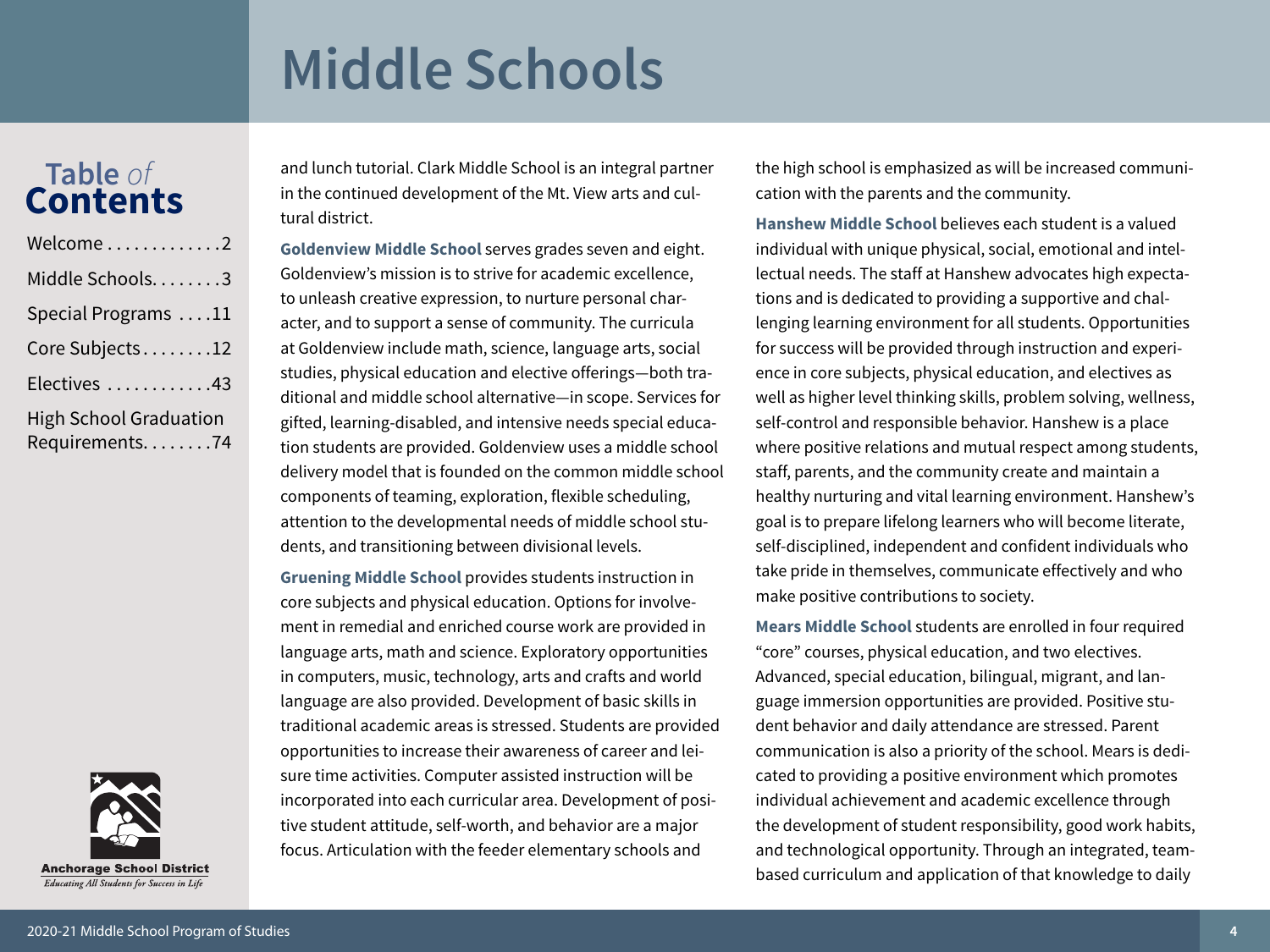### **Table** *of* **Contents**

| Welcome2                                          |
|---------------------------------------------------|
| Middle Schools. 3                                 |
| Special Programs 11                               |
| Core Subjects12                                   |
| Electives 43                                      |
| <b>High School Graduation</b><br>Requirements. 74 |

**Anchorage School District** Educating All Students for Success in Life

life, Mears students learn to become productive citizens and lifelong learners.

**[Mirror Lake Middle School](https://www.asdk12.org/mirrorlake)** provides instruction to sixththrough eighth-grade students in the Anchorage School District. Students are enrolled in four required "core" courses, physical education, and electives. Advanced, music, fine arts, special education, bilingual, migrant and language immersion opportunities are provided. Positive student behavior and daily attendance are stressed. Parent involvement is also a priority of the school. Mirror Lake is dedicated to providing a positive environment which promotes individual achievement and academic excellence through the development of student responsibility, good work habits, and technological opportunity. Through an integrated, team-based curriculum and application of that knowledge to daily life, Mirror Lake students learn to become productive citizens and lifelong learners.

**[Romig Middle School](https://www.asdk12.org/romig)** is a comprehensive middle school that supports students receiving traditional, Advanced, ELL, Special Education, Remedial and Accelerated services. Our mission is to create an environment where students and adults come together cooperatively to strive for academic achievement and social-emotional growth. Our diverse community encourages responsibility, promotes honesty and cooperation, challenges students to seek an inter-cultural understanding, and empowers students to have respect in order to achieve success today and in the future. We incor-

porate the use of a team approach in the four core areas: Language Arts, Mathematics, Social Studies and Science. Students also take physical education and choose from a vast list of elective choices. Romig has a specialized program for all qualified Highly Gifted students as well as Russian and Spanish Immersion. A newly added Career and Technical Education facility includes courses in Applied Technology, Family and Consumer Science, Computer Technology, Video Production, and School Business Partnerships. Being colocated with West High School allows our students to take advanced classes as in math, music, and world languages. Romig is dedicated to providing a safe, supportive, and respectful learning environment for staff and students.

**[Wendler Middle School](https://www.asdk12.org/wendler)** serves area seventh and eighth graders. The school has a seven-period day with a schedule that allows for extended blocks of instructional time. Wendler emphasizes interdisciplinary work and attention to affective issues facing middle school students. The school has strongly established school business partnerships. All district support services are provided.

**[Girdwood K-8](https://www.asdk12.org/girdwood)** provides educational services for seventh and eighth graders living in the Girdwood attendance area. As a K-8 school they are supervised by ASD Elementary Education, but offer a full middle school curriculum. More specific information can be obtained by contacting the school or Elementary Education, 742-4254.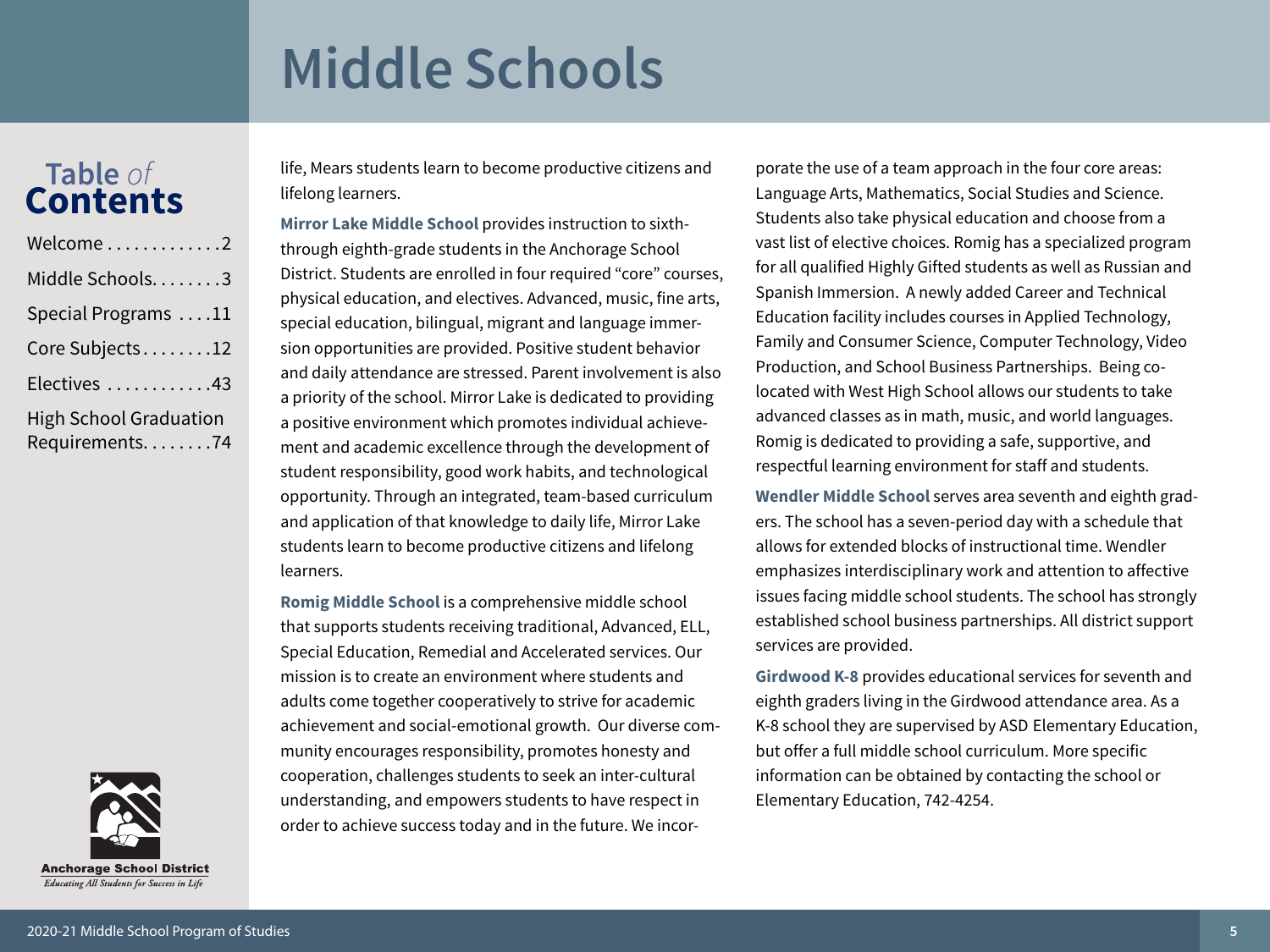### **Table** *of* **Contents**

| Welcome2                                          |
|---------------------------------------------------|
| Middle Schools3                                   |
| Special Programs 11                               |
| Core Subjects12                                   |
| Electives 43                                      |
| <b>High School Graduation</b><br>Requirements. 74 |

**[Northern Lights ABC K-8](https://www.asdk12.org/nlabc)** is highly structured and dedicated to academic excellence. ABC Schools seek to build a sense of responsibility, patriotism, citizenship, confidence, pride in accomplishment and a positive self-image within each child through academic achievement.

**[Steller Secondary School](https://www.asdk12.org/steller)** is an open optional school providing educational services for seventh and eighth grade students, as well as being home to a 9-12 high school. More specific information can be provided by contacting the school or High School Education, 742-4256.

**Anchorage STrEaM Academy** is a 6–8th grade charter school that is an interdisciplinary STEM-based program, focused on experiential learning.

Anchorage STrEaM Academy's STEM-centered curriculum, augmented with a rigorous study in the humanities, employs an experiential approach to education. Learning within Anchorage STrEaM Academy is couched in research-based community projects and provides a vital link between learning targets and the students' lives.

By connecting students with their community and adding much-needed relevance to the curriculum, Anchorage STrEaM Academy goes beyond measurable test results, challenging students to think critically and problem solve with confidence.

**Anchorage PAIDEIA CoOp School** is a K-12 culture of academic innovation and adaptation, offering a personalized, customizable and blended learning plan for passion driven students and families. Students may take up to three classes at local ASD schools, attend small on-site core courses at PAIDEIA and register for local university courses Staff assists students in coordinating business partnerships, internships and mentorships. Teachers work collaboratively with parents and colleagues to design custom programs utilizing hundreds of online class options and several pre-approved, pre-arranged credit options for family-developed plans and life experiences. The program is enhanced with exploratories, field trips and customized cooperative groups.

**[Polaris K-12 School](https://www.asdk12.org/polarisk12)** is Anchorage's only brick and mortar school to have all grade levels from kindergarten to the senior year of high school. As an ASD alternative program, we differ in educational philosophy, grade level organization, student evaluation, curriculum, instructional methods, and student involvement. Our program is characterized by curricular innovation along with basic skills development and allows for an integrated curriculum and multi-age group learning based on student interests, needs, and developmental levels. Students are participants in creating a rigorous curriculum that exposes them to 21st century skills, learning traditional academic standards, developing civic responsibilities and policies, while also meeting their personal educational interests. Our program is for students, parents/guardians and teachers who want an emphasis on self-directed learning and active participation in community.

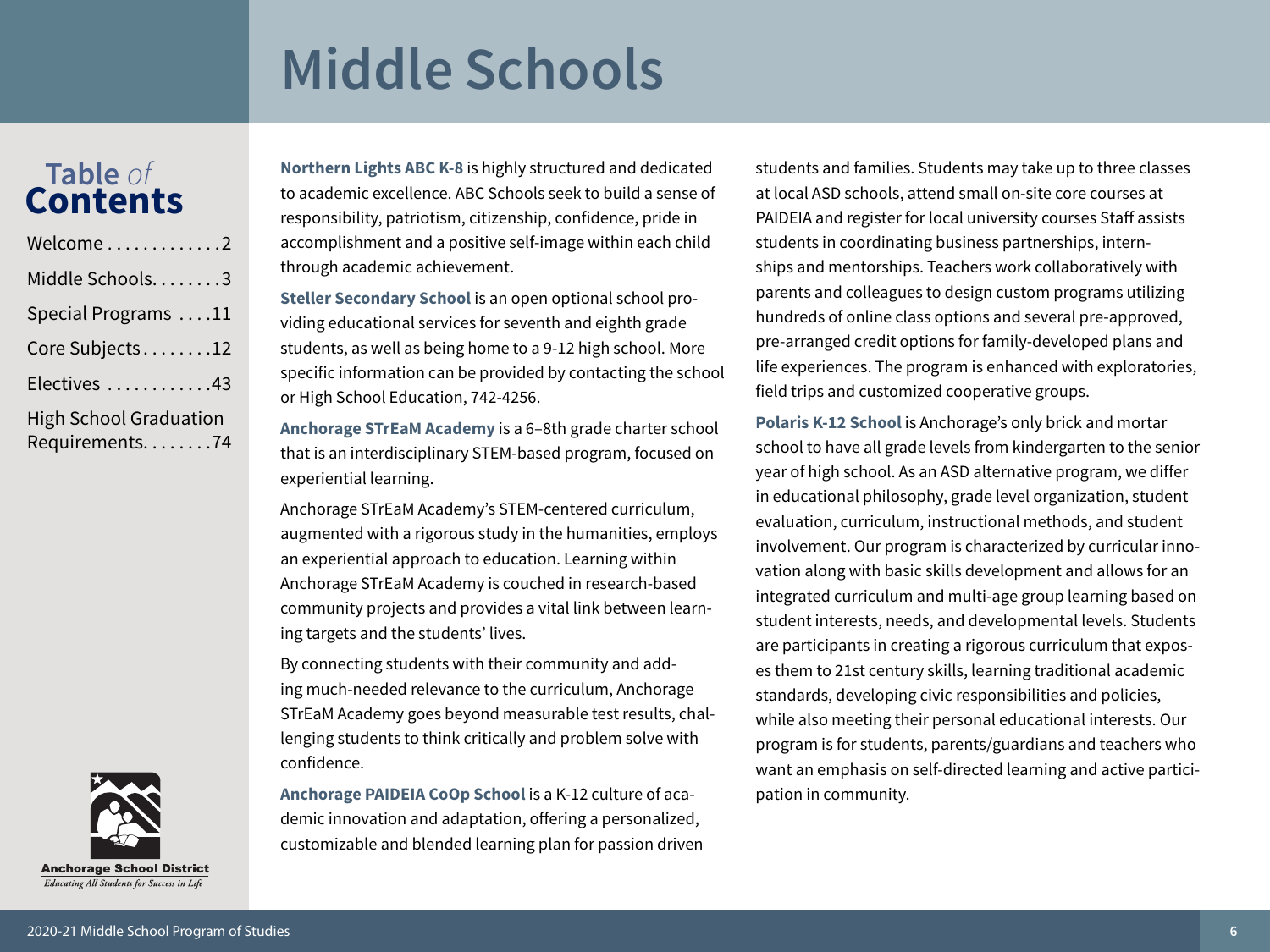### **Table** *of* **Contents**

| Welcome2                                          |
|---------------------------------------------------|
| Middle Schools. 3                                 |
| Special Programs 11                               |
| Core Subjects12                                   |
| Electives 43                                      |
| <b>High School Graduation</b><br>Requirements. 74 |



### *Anchorage School District Middle Schools*

| Begich Middle School742-0500<br>7440 Creekside Center Drive, Anchorage, AK 99504         |
|------------------------------------------------------------------------------------------|
| Central Middle School of Science 742-5100<br>1405 E Street, Anchorage, Alaska 99501-5098 |
| Clark Middle School 742-4700<br>150 S Bragaw Street, Anchorage, Alaska 99508-1398        |
| Goldenview Middle School348-8626<br>15800 Goldenview Drive, Anchorage, Alaska 99516-4924 |
| Gruening Middle School 742-3600<br>16525 S. Birchwood Loop, Chugiak, AK 99567            |
| Hanshew Middle School 349-1561<br>10121 Lake Otis Parkway, Anchorage, Alaska 99507-4298  |
| 2700 West 100th Avenue, Anchorage, Alaska 99515-2200                                     |
| Mirror Lake Middle School 742-3500<br>22901 Lake Hill Drive, Chugiak, Alaska 99567-5584  |
| Romig Middle School 742-5200<br>2500 Minnesota Drive, Anchorage, Alaska 99503-2398       |
| Wendler Middle School 742-7300<br>2905 Lake Otis Parkway, Anchorage, Alaska 99508-4599   |

### *Alternative schools serving middle level students*

| 680 Hightower Road, Girdwood, Alaska 99587                                             |
|----------------------------------------------------------------------------------------|
| Northern Lights ABC563-2439<br>1705 W 32nd Ave., Anchorage, AK 99503-2002              |
| 6200 Ashwood Street, Anchorage, Alaska 99507-1911                                      |
| Steller Secondary School 742-4950<br>2508 Blueberry Road, Anchorage, Alaska 99503-2693 |
| Anchorage PAIDEIA CoOp School 742-4164<br>1405 E Street, Anchorage, AK 99501-5098      |
| <b>Charter schools serving middle level students</b>                                   |
| Alaska Native Cultural Charter School 742-1370                                         |
| Anchorage STrEaM Academy 742-9000                                                      |
|                                                                                        |
|                                                                                        |
|                                                                                        |
| Highland Academy Charter 742-1700                                                      |
| <b>Rilke Schule German Charter School of</b>                                           |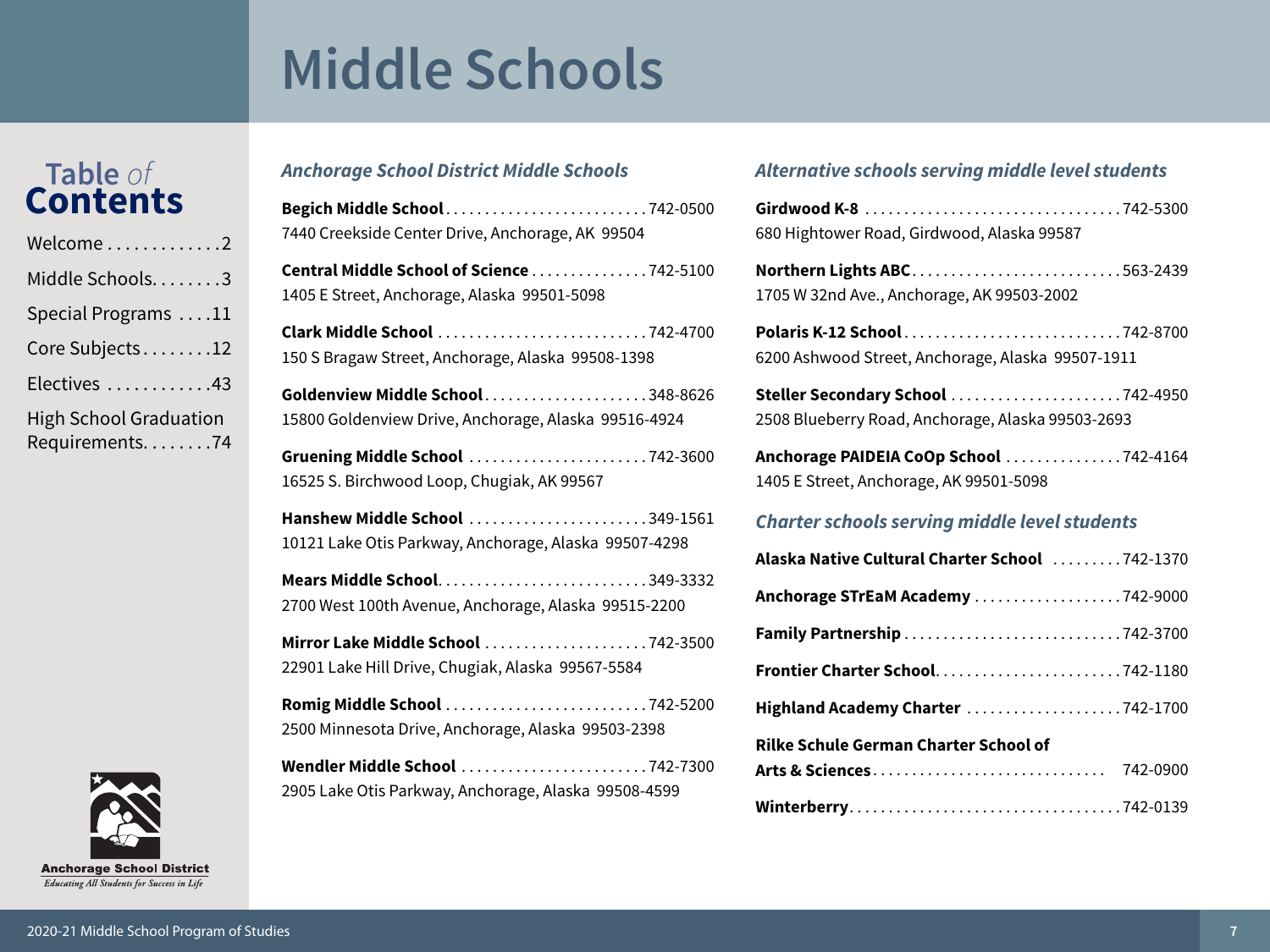# **Middle School Requirements**

### **Table** *of* **Contents**

Welcome $\dots\dots\dots\dots$ Middle Schools. . . . . . . . 3 Special Programs . . . . 11 Core Subjects........12

Electives . . . . . . . . . . . . 43

[High School Graduation](#page-73-0)  [Requirements. . . . . . . .74](#page-73-0) Every 6th, 7th and 8th grade student attending Middle School will take a full year of language arts, math, science, social studies and their choice of electives. A minimum of a half-year of health is a two-quarter requirement to be fulfilled during the seventh and/or eighth grade, depending upon the site schedule. A minimum of a year and a half of physical education is required.

### *6th Grade Requirements*

| <b>Math</b><br>Math 6<br>Pre-Algebra<br>Other<br>$\vert \ \ \vert$                     | <b>Language Arts</b><br>Language Arts 6<br>Language Arts 6<br>Advanced<br>Other | <b>Social Studies</b><br>Social Studies 6<br>Other<br>$\vert \ \ \vert$ | <b>Science</b><br>Science 6<br>$\blacksquare$<br>Science 6<br>Advanced<br>Other<br>$\mathcal{L}$ | <b>Physical Education/</b><br><b>Health</b><br><b>Physical Education 6</b><br>Health             |
|----------------------------------------------------------------------------------------|---------------------------------------------------------------------------------|-------------------------------------------------------------------------|--------------------------------------------------------------------------------------------------|--------------------------------------------------------------------------------------------------|
| <b>7th Grade Requirements</b>                                                          |                                                                                 |                                                                         |                                                                                                  |                                                                                                  |
| <b>Math</b><br>Math 7<br>Pre-Algebra<br>Algebra I<br>Other<br>$\overline{\phantom{a}}$ | <b>Language Arts</b><br>Language Arts 7<br>Language Arts 7<br>Advanced<br>Other | <b>Social Studies</b><br>Social Studies 7<br>Other<br>$\Box$            | <b>Science</b><br>Integrated<br>Science 7<br>Integrated Science 7<br>Advanced<br>Other           | <b>Physical Education/</b><br><b>Health</b><br><b>Physical Education 7</b><br>Health**<br>$\Box$ |
| <b>8th Grade Requirements</b>                                                          |                                                                                 |                                                                         |                                                                                                  |                                                                                                  |
| <b>Math</b><br>Math 8<br>Algebra I<br>Geometry<br>Other                                | <b>Language Arts</b><br>Language Arts 8<br>Language Arts 8<br>Advanced<br>Other | <b>Social Studies</b><br>Social Studies 8<br>Other<br>$\Box$            | <b>Science</b><br>Integrated<br>Science 8<br>Integrated Science 8<br>Advanced<br>Other           | <b>Physical Education/</b><br><b>Health</b><br><b>Physical Education 8</b><br>$\Box$<br>Health   |

\*\*While required at 8th grade, students are allowed to take this is 7th grade.

**Electives:** Every student may have a choice of electives. The electives are either a quarter, semester, or year in length depending upon the choice offerings at each middle school. The elective choices begin on [page](#page-42-1) 43.

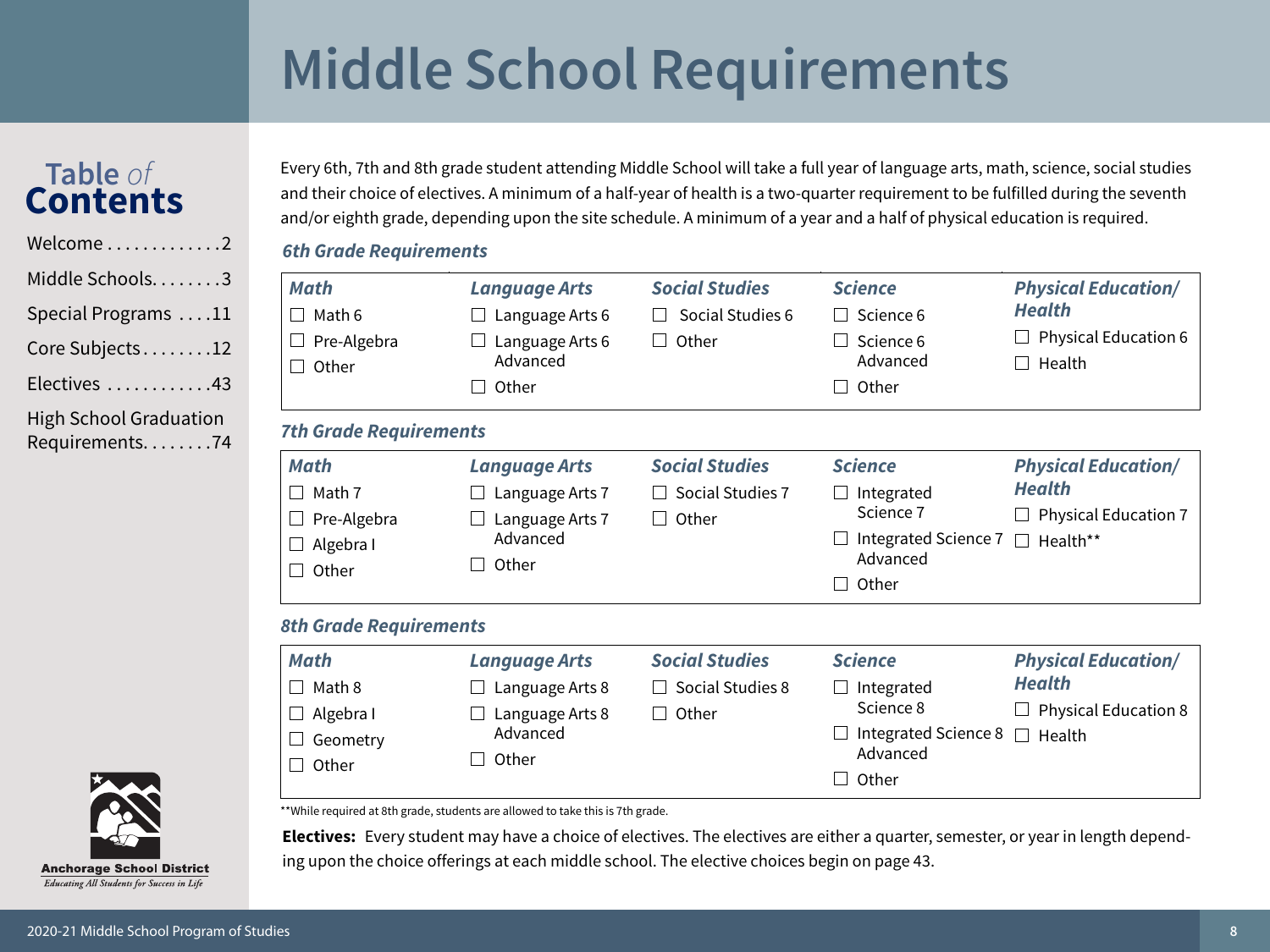### **Middle School Requirements**

### Table of **Contents**

| Welcome2                                        |
|-------------------------------------------------|
| Middle Schools3                                 |
| Special Programs 11                             |
| Core Subjects12                                 |
| Electives 43                                    |
| <b>High School Graduation</b><br>Requirements74 |

#### Fall **Spring**

#### **7th Grade Planner**

**6th Grade Planner** 

| Fall | <b>Spring</b>             |
|------|---------------------------|
|      | 1.                        |
|      |                           |
| 3.   | $\overline{\mathbf{3}}$ . |
|      | 4. $\blacksquare$         |
|      | 5.                        |
|      | 6.                        |
|      |                           |
|      |                           |

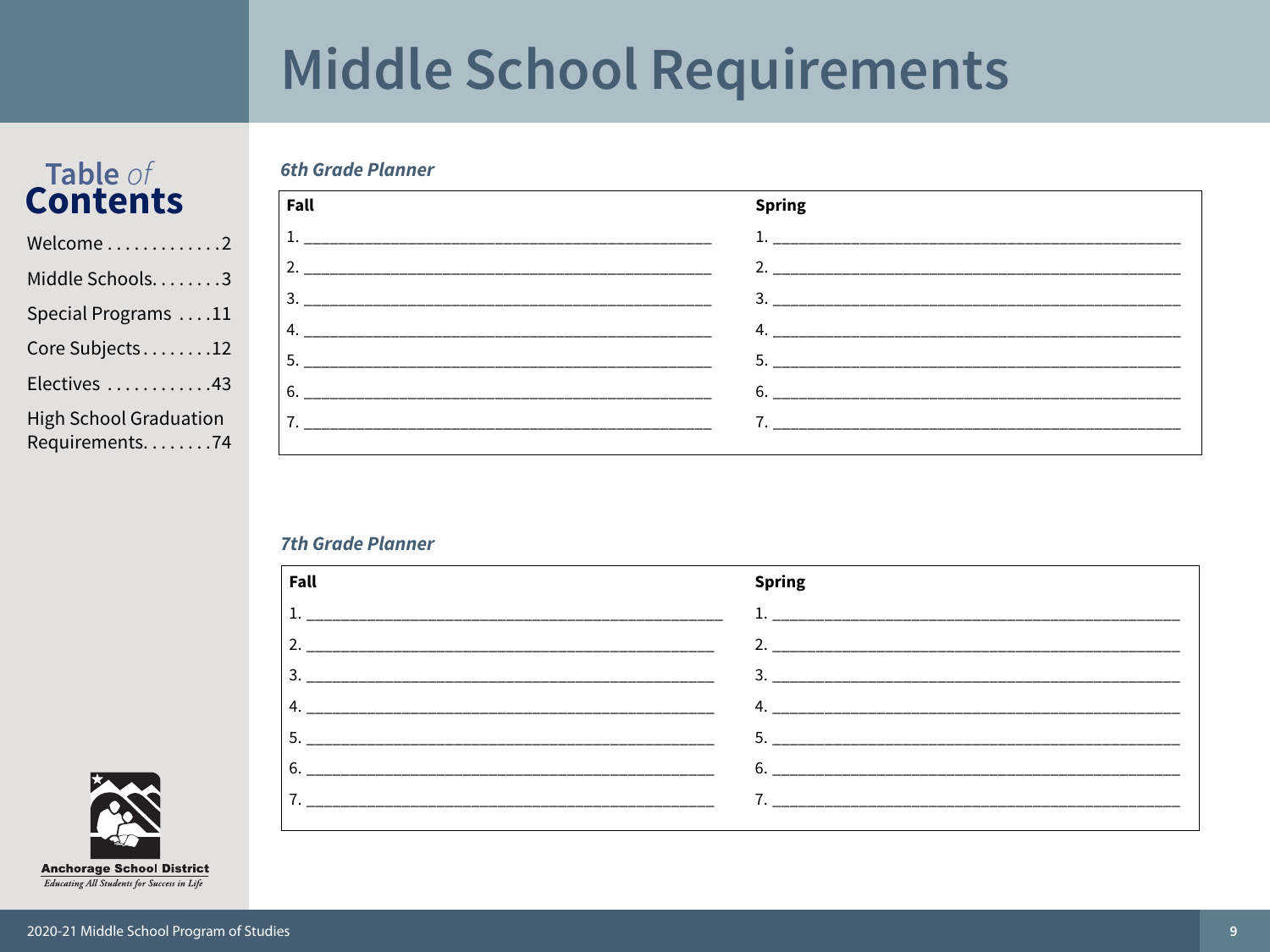# Middle School Requirements

# Table of<br>Contents

**8th Grade Planner** 

| Welcome2                                        |
|-------------------------------------------------|
| Middle Schools3                                 |
| Special Programs 11                             |
| Core Subjects12                                 |
| Electives 43                                    |
| <b>High School Graduation</b><br>Requirements74 |

| Fall | <b>Spring</b>                  |
|------|--------------------------------|
| 1.   |                                |
| 2.   | 2. ___________________________ |
| 3    |                                |
| 4.   | 4.                             |
| 5.   | 5.                             |
| 6.   |                                |
|      |                                |
|      |                                |

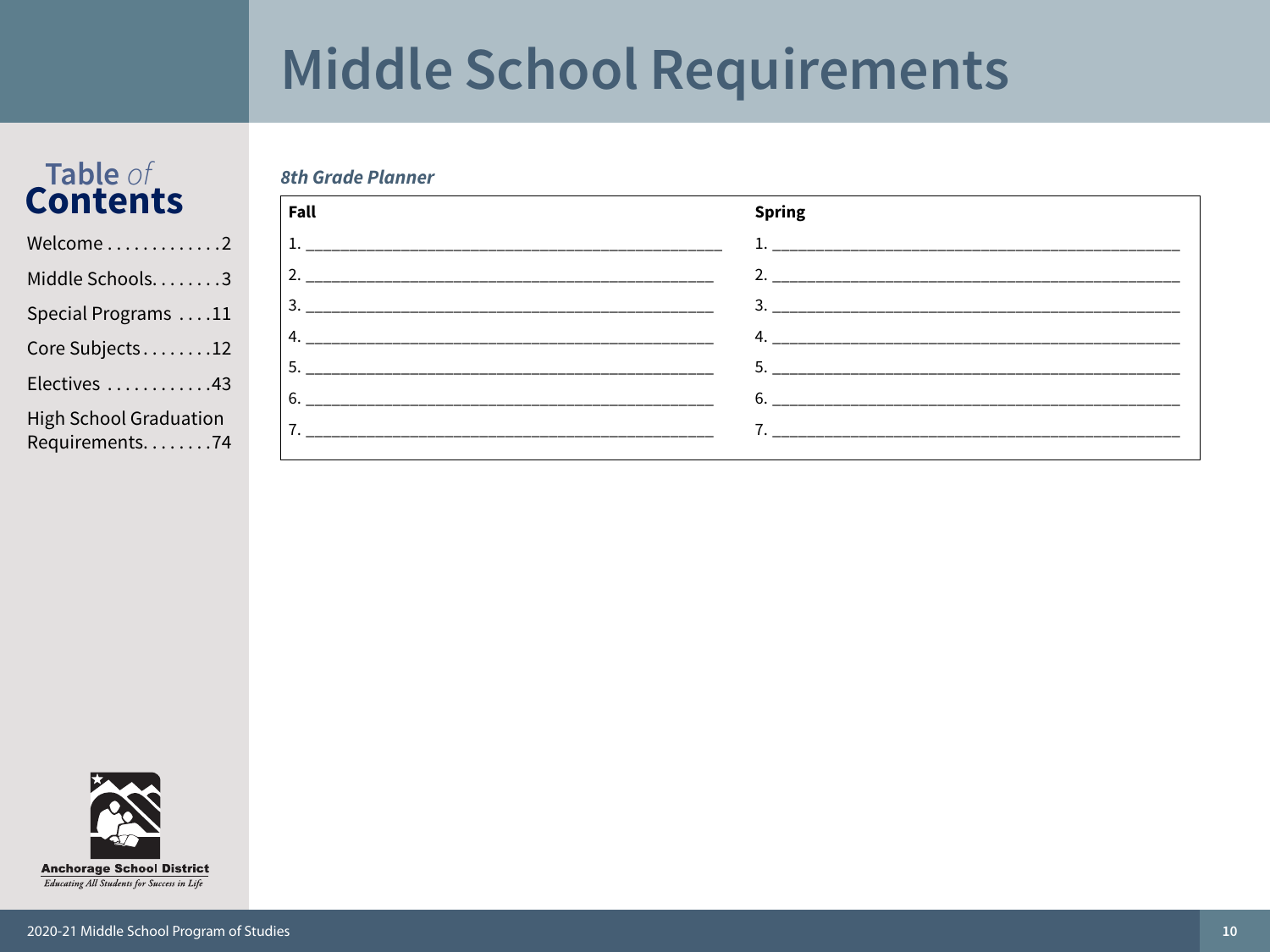# <span id="page-10-0"></span>**Special Programs**

### **Table** *of* **Contents**

| Welcome2                                          |
|---------------------------------------------------|
| Middle Schools3                                   |
| Special Programs 11                               |
| Core Subjects12                                   |
| Electives 43                                      |
| <b>High School Graduation</b><br>Requirements. 74 |

*The following are either local, state or federal programs designed to service the needs of particular students. Contact your school for specific qualifications, details or additional information. Not all courses or programs are offered at all schools at any one time.*

#### **Academic English Learner Program**

#### *Grade level: 6,7,8 Prerequisites: Eligibility with the English Learner Program*

Academic STEM Innovations and Social Studies Infused courses offer students a platform for developing capacities and competencies in mathematical, scientific, engineering

and/or Common Core literacy practices. Courses are designed to accelerate acquisition of the advanced, contentspecific, language and literacy practices for English learners.

#### **Highly Gifted at Romig MS**

#### *Grade level: 7,8 Prerequisites: Qualifying scores on the ASD Gifted Identification Matrix*

The gifted program strives to guarantee each identified student barrier-free full participation in learning. Students who need extension beyond the regular classroom are provided accelerated and enriched academic materials as well as the

opportunity to discuss emotional needs. The middle school program currently offers sixth, seventh and eighth grade classes in language arts and science.

#### **Special Education**

#### *Grade level: 6,7,8*

#### *Prerequisites: Special Education Certification (IEP) in one or more subject areas*

Special Education offers a wide range of courses designed to provide individualized instruction for students with an Individualized Educational Program (IEP) who require additional support and service in a specific special education

course. These courses include, but are not limited to, math, reading and English. The student's IEP must specify that a student should attend any of these courses outside the general education setting.

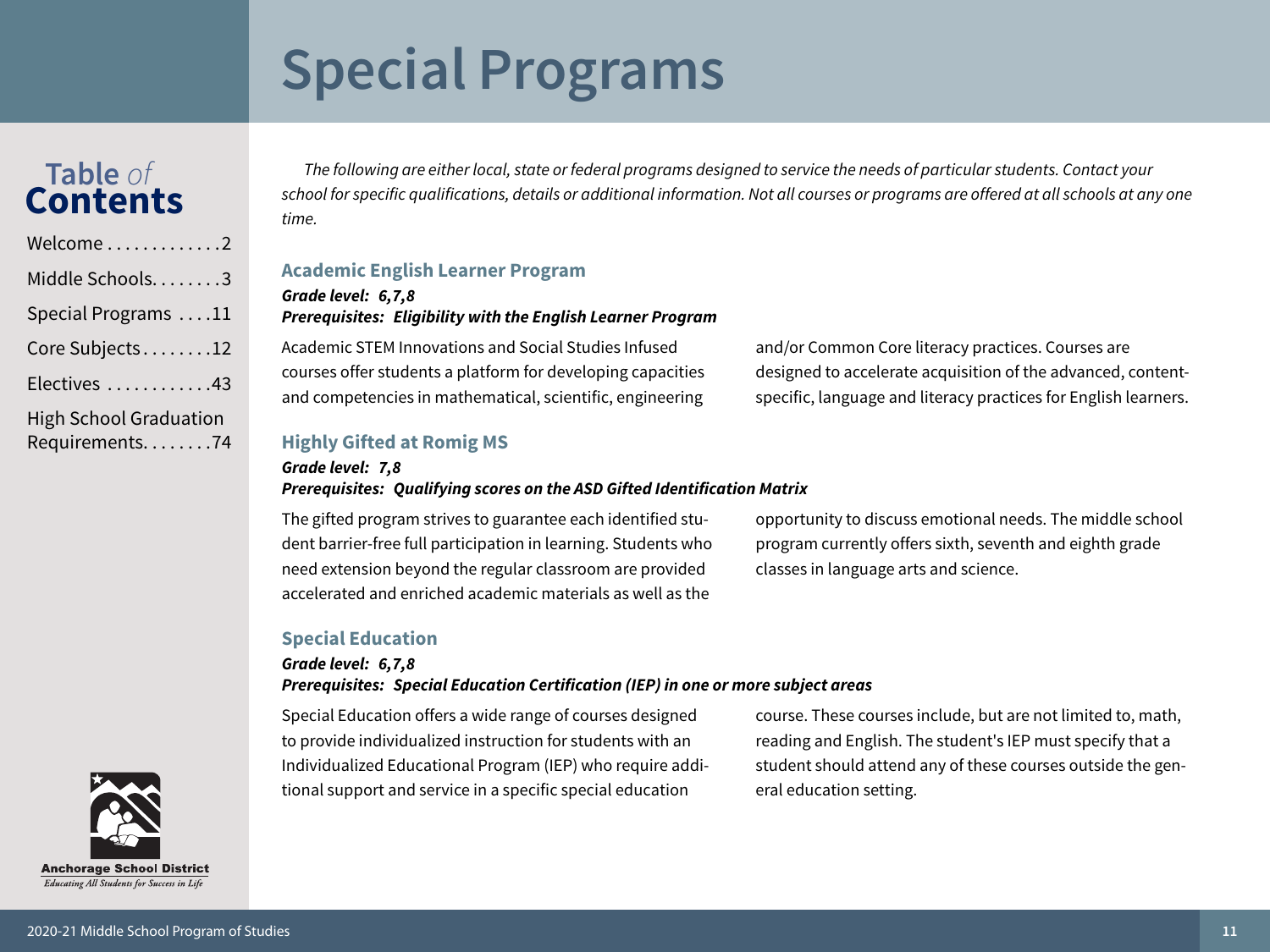## <span id="page-11-0"></span>**Core Subjects**

### **Table** *of* **Contents**

| Welcome2                                        |
|-------------------------------------------------|
| Middle Schools3                                 |
| Special Programs 11                             |
| Core Subjects12                                 |
| Electives 43                                    |
| <b>High School Graduation</b><br>Requirements74 |

*These are district written, adopted and approved subjects. These are required by all students in the seventh and/or eighth grade. All school units will offer adequate sections of required courses to meet student enrollments prescribed in the district's Catalog of Course Descriptions.*

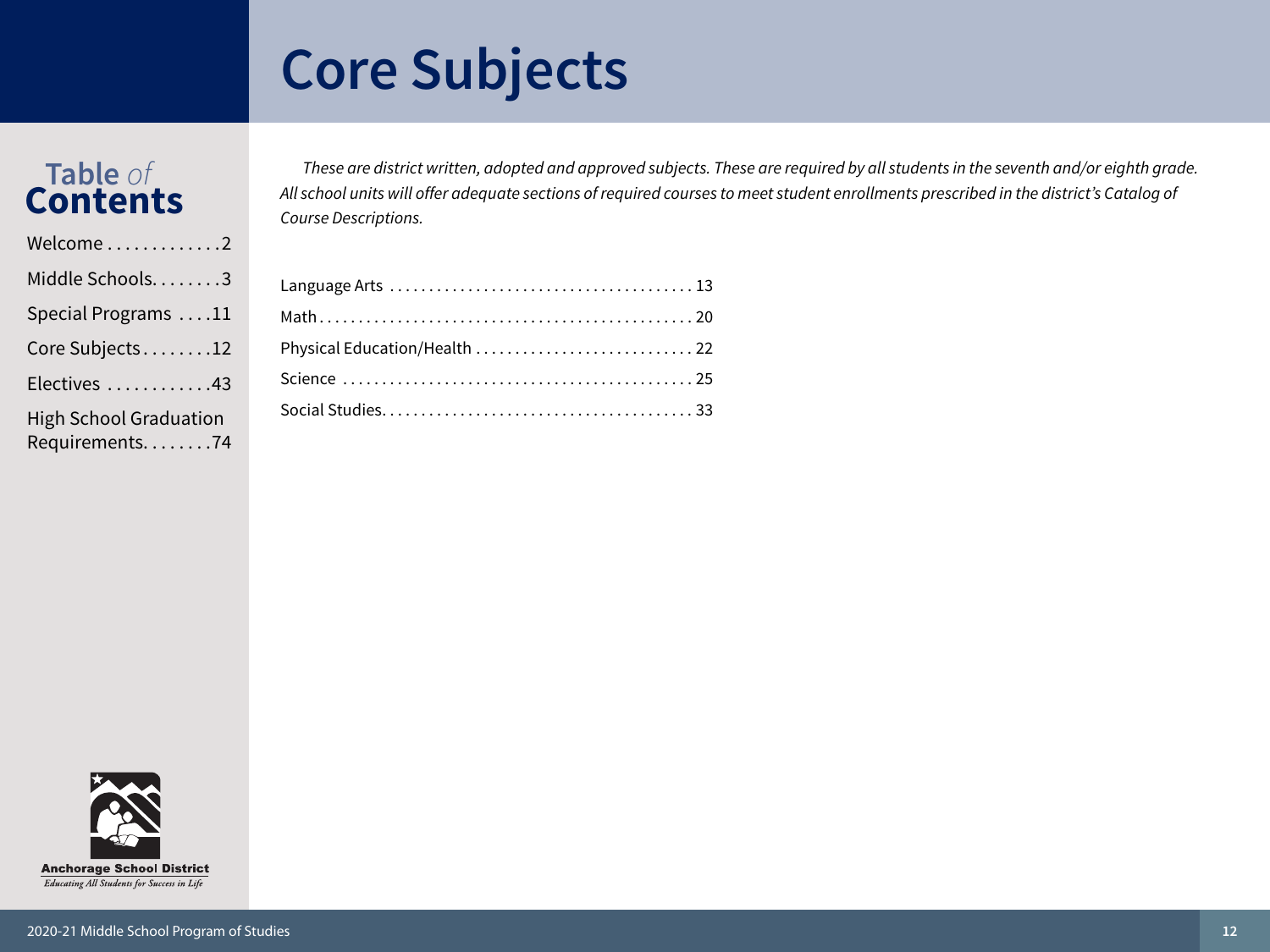# <span id="page-12-0"></span>Table of<br>Contents

| Welcome 2                                         |
|---------------------------------------------------|
| Middle Schools. 3                                 |
| Special Programs 11                               |
| Core Subjects12                                   |
| Electives 43                                      |
| <b>High School Graduation</b><br>Requirements. 74 |

### 

#### Grade level: 6 **Lenath of course: Year Prerequisites: None**

This full-year Language Arts class offers a literature-based curriculum of four thematically organized units. Areas of instruction focus (reading, writing, grammar, vocabulary and media literacy) build students' literacy skills. Students will engage in close observation and analysis, higher-order questioning, evidence-based writing, and academic conversations. Students will be immersed in analysis, synthesis, and evaluation of a multitude of sources - providing opportunities to cultivate wondering and promote productive lingering. In conjunction with college and career readiness, students will compare, critique, debate, and build upon others' ideas and arguments to advance their learning. This course, or its equivalent, is required of all sixth-grade students in the Anchorage School District.

### 

### Grade level: 6

### **Length of course: Year**

Prerequisites: Qualifying placement guidance provided within the Secondary MTSS Handbook.

This full-year Language Arts class offers a literature-based curriculum of four thematically organized units. Areas of instruction focus (reading, writing, grammar, vocabulary, and media literacy) are enriched through higher-level thinking and shared inquiry. Students will engage in close observation and analysis, higher-order questioning, evidence-based writing, and academic conversations. Students will be immersed in deep analysis, synthesis, and evaluation of a multitude

of sources - providing extensive opportunities to cultivate wondering and promote productive lingering. In conjunction with college and career readiness, students will compare, critique, debate, and build upon others' ideas and arguments to advance their learning. This course, or its equivalent, is required of all sixth-grade students in the Anchorage School District.

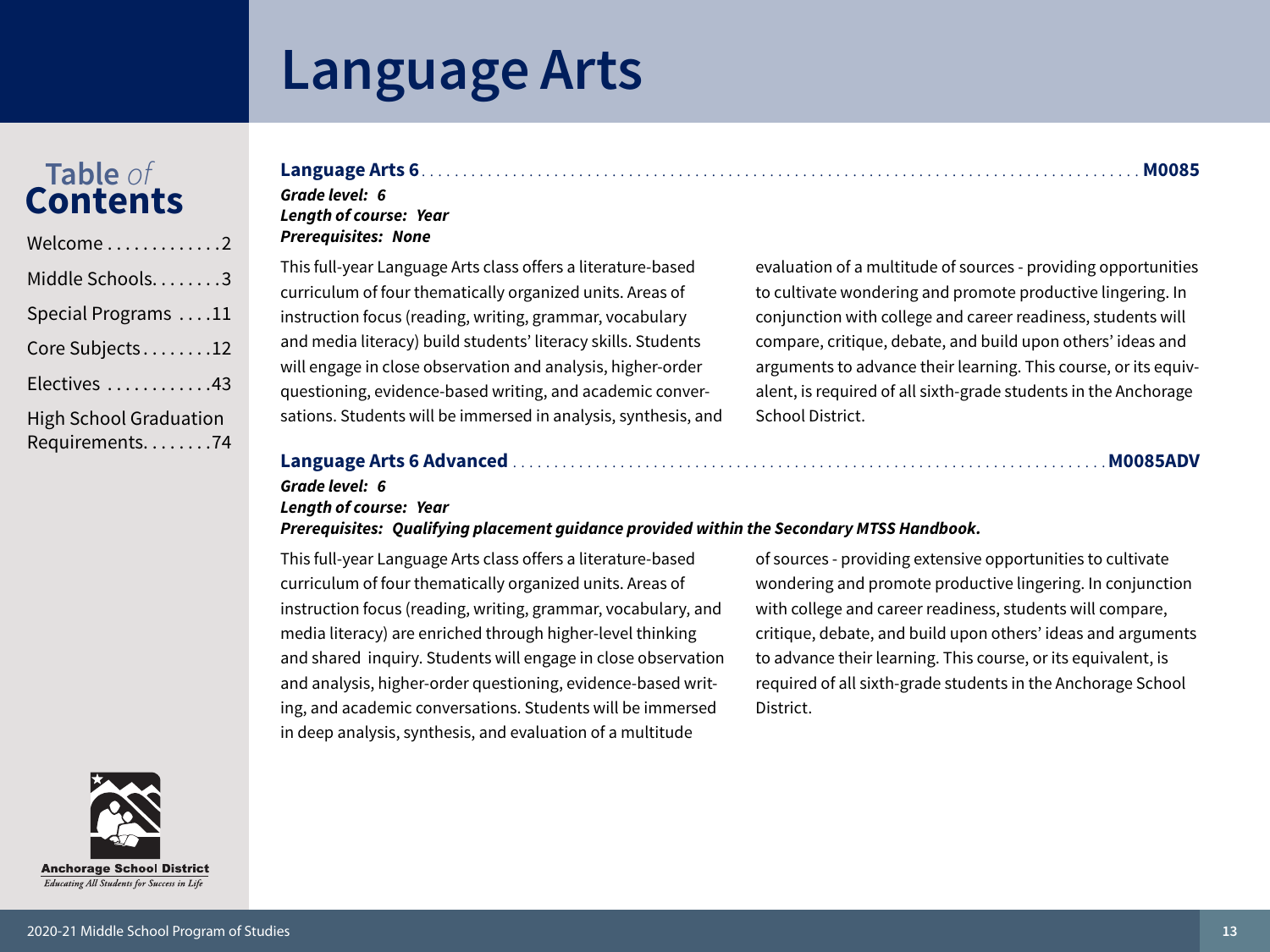# Table of<br>Contents

| Welcome $\ldots \ldots \ldots \ldots 2$           |
|---------------------------------------------------|
| Middle Schools. 3                                 |
| Special Programs 11                               |
| Core Subjects12                                   |
| Electives 43                                      |
| <b>High School Graduation</b><br>Requirements. 74 |

### 

#### Grade level: 7 **Lenath of course: Semester/Year Prerequisites: None**

This full-year Language Arts class offers a literature-based curriculum of four thematically organized units. Areas of instruction focus (reading, writing, grammar, vocabulary, and media literacy) build students' literacy skills. Students will engage in close observation and analysis, higher-order questioning, evidence-based writing, and academic conversations. Students will be immersed in analysis, synthesis, and

evaluation of a multitude of sources - providing opportunities to cultivate wondering and promote productive lingering. In conjunction with college and career readiness, students will compare, critique, debate, and build upon others' ideas and arguments to advance their learning. This course, or its equivalent, is required of all seventh-grade students in the Anchorage School District.

### 

### Grade level: 7

### **Length of course: Year**

Prerequisites: Qualifying placement guidance provided within the Secondary MTSS Handbook.

This full-year Language Arts class offers a literature-based curriculum of four thematically organized units. Areas of instruction focus (reading, writing, grammar, vocabulary, and media literacy) are enriched through higher-level thinking and shared inquiry. Students will engage in close observation and analysis, higher-order questioning, evidence-based writing, and academic conversations. Students will be immersed in deep analysis, synthesis, and evaluation of a multitude

of sources - providing extensive opportunities to cultivate wondering and promote productive lingering. In conjunction with college and career readiness, students will compare, critique, debate, and build upon others' ideas and arguments to advance their learning. This course, or its equivalent, is required of all seventh-grade students in the Anchorage School District.

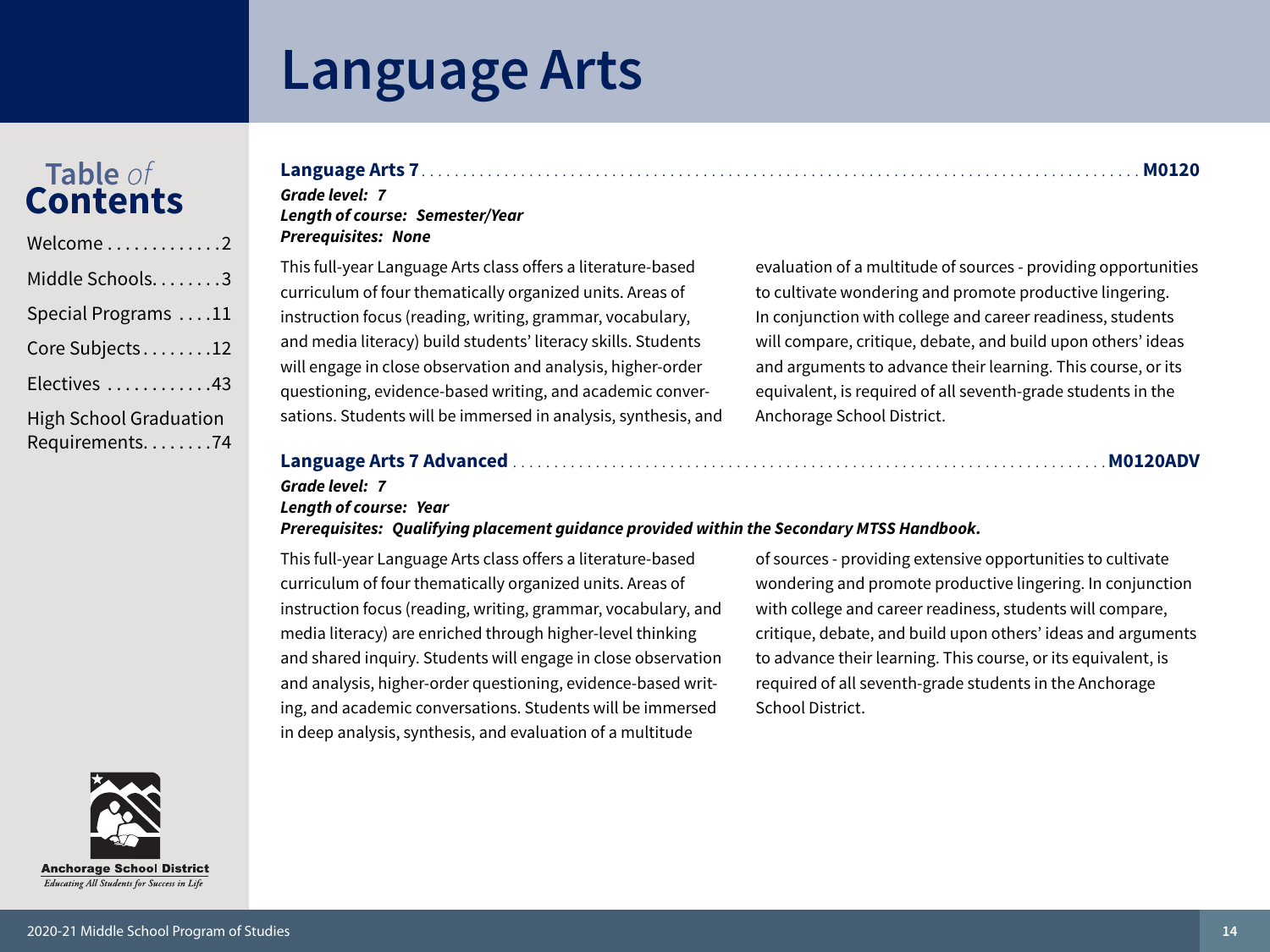# Table of<br>Contents

| Welcome2                                          |
|---------------------------------------------------|
| Middle Schools3                                   |
| Special Programs 11                               |
| Core Subjects12                                   |
| Electives 43                                      |
| <b>High School Graduation</b><br>Requirements. 74 |

### 

#### Grade level: 8 **Length of course: Semester/Year Prerequisites: None**

This full-year Language Arts class offers a literature-based curriculum of four thematically organized units. Areas of instruction focus (reading, writing, grammar, vocabulary, and media literacy) build students' literacy skills. Students will engage in close observation and analysis, higher-order questioning, evidence-based writing, and academic conversations. Students will be immersed in analysis, synthesis, and

evaluation of a multitude of sources - providing opportunities to cultivate wondering and promote productive lingering. In conjunction with college and career readiness, students will compare, critique, debate, and build upon others' ideas and arguments to advance their learning. This course, or its equivalent, is required of all eighth-grade students in the Anchorage School District.

### 

#### . . . . . . . . . . . M0125ADV

### Grade level: 8

### **Length of course: Year**

Prerequisites: Qualifying placement guidance provided within the Secondary MTSS Handbook.

This full-year Language Arts class offers a literature-based curriculum of four thematically organized units. Areas of instruction focus (reading, writing, grammar, vocabulary, and media literacy) are enriched through higher-level thinking and shared inquiry. Students will engage in close observation and analysis, higher-order questioning, evidence-based writing, and academic conversations. Students will be immersed in deep analysis, synthesis, and evaluation of a multitude

of sources - providing extensive opportunities to cultivate wondering and promote productive lingering. In conjunction with college and career readiness, students will compare, critique, debate, and build upon others' ideas and arguments to advance their learning. This course, or its equivalent, is required of all eighth-grade students in the Anchorage School District.

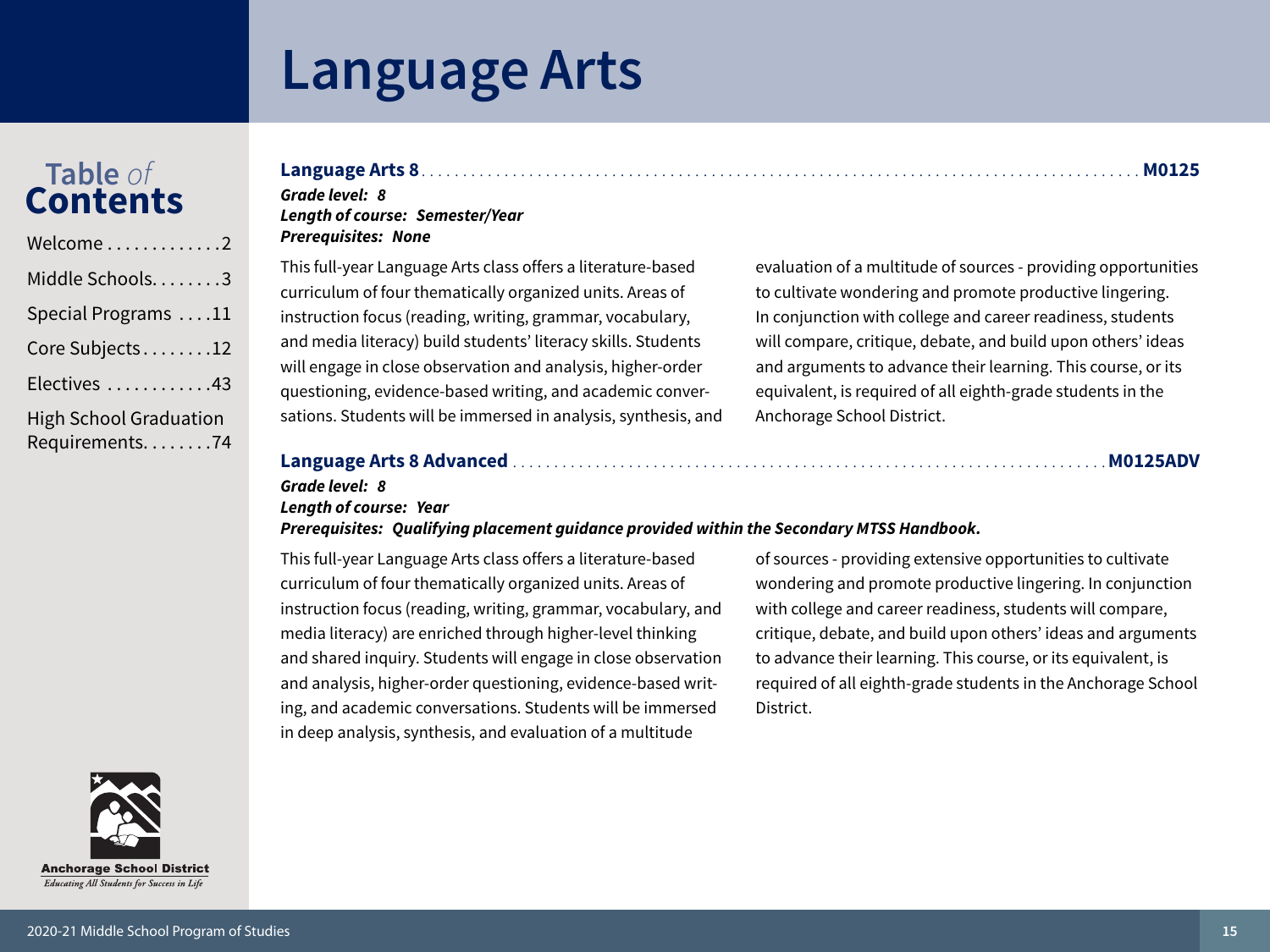# Table of<br>Contents

| Welcome2                                          |
|---------------------------------------------------|
| Middle Schools3                                   |
| Special Programs 11                               |
| Core Subjects12                                   |
| Electives 43                                      |
| <b>High School Graduation</b><br>Requirements. 74 |

| Grade level: 6,7,8<br><b>Length of course: Year</b><br>Prerequisites: Special Education Certification (IEP) in the area of reading and/or written expression.                              | <b>M0089LS</b>                                                                                                   |
|--------------------------------------------------------------------------------------------------------------------------------------------------------------------------------------------|------------------------------------------------------------------------------------------------------------------|
| This language arts program places an emphasis on functional<br>skills in the areas of listening, speaking, reading and writing<br>moving toward independence. Alternate curriculum will be | used for students enrolled in a Life Skills class as required by<br>students' IEP.                               |
| <b>Electives:</b>                                                                                                                                                                          |                                                                                                                  |
| Grade level: 6,7,8<br><b>Length of course: Semester/Year</b><br><b>Prerequisites: Special Education Certification (IEP) in the area of reading</b>                                         |                                                                                                                  |
| This course provides instruction in functional reading skills to<br>teach independence in the community. Alternate curriculum                                                              | for students enrolled in a Life Skills class as required by<br>their IEP.                                        |
| Grade level: 6,7,8<br><b>Length of course: Semester</b><br><b>Prerequisites: None</b>                                                                                                      |                                                                                                                  |
| This elective will explore the world of speech. Students will<br>read, evaluate, select, practice and interpret selections from                                                            | all types of literature and genres. They will create, write, and<br>deliver their speeches in multiple settings. |

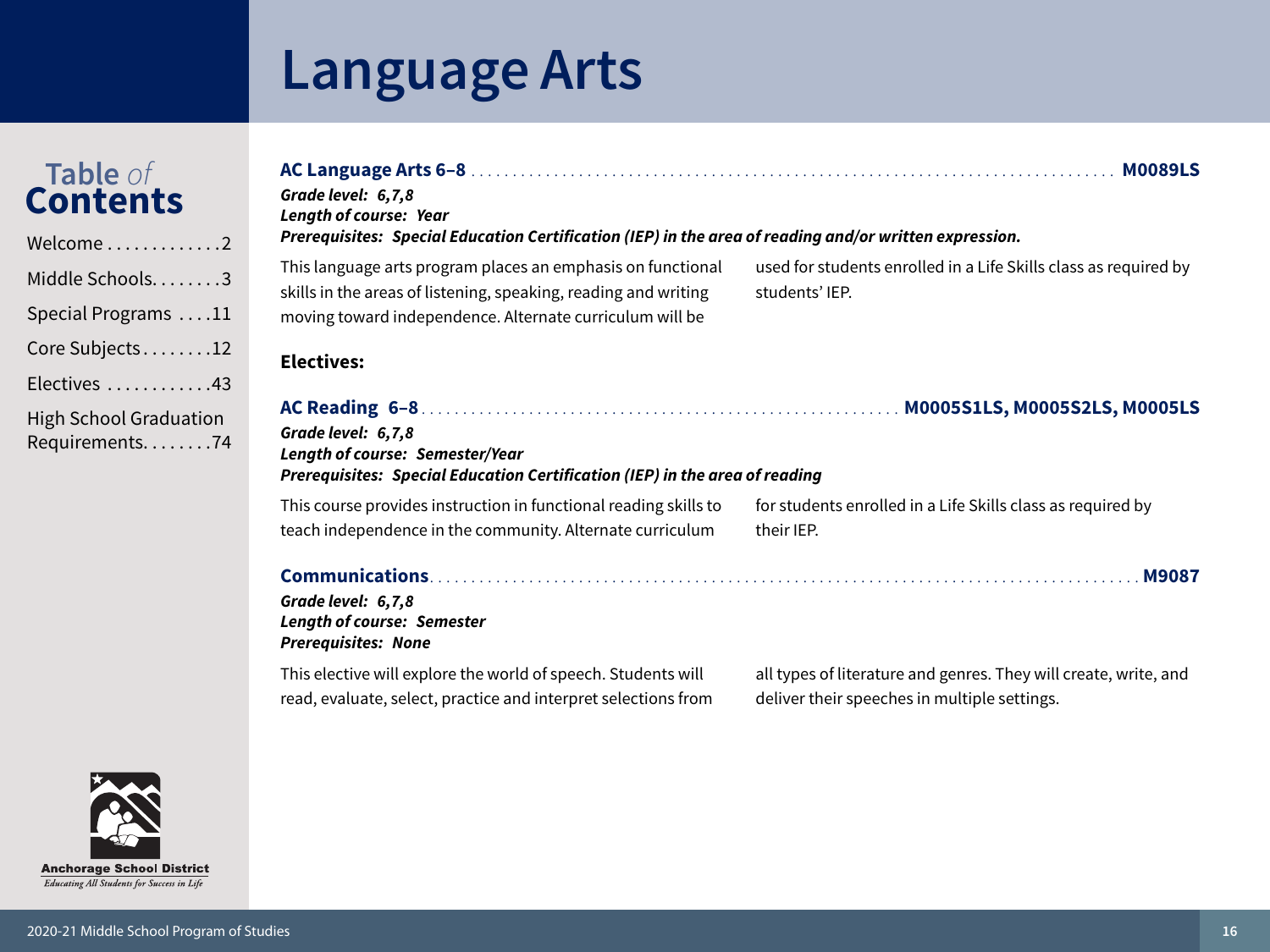# Table of<br>Contents

| Welcome2                                          |
|---------------------------------------------------|
| Middle Schools. 3                                 |
| Special Programs 11                               |
| Core Subjects12                                   |
| Electives 43                                      |
| <b>High School Graduation</b><br>Requirements. 74 |





| Grade level: 6,7,8<br><b>Length of course: Quarter/Semester</b><br><b>Prerequisites: None</b>                                                                                      |                                                                                                                                                                                       |
|------------------------------------------------------------------------------------------------------------------------------------------------------------------------------------|---------------------------------------------------------------------------------------------------------------------------------------------------------------------------------------|
| This elective will provide instruction and opportunities<br>for students to write in a variety of forms, such as: poems,                                                           | essays, stories, letters, and magazine/newspaper articles.                                                                                                                            |
|                                                                                                                                                                                    | <b>M0520</b>                                                                                                                                                                          |
| Grade level: 6,7,8<br><b>Length of course: Semester</b><br><b>Prerequisites: None</b>                                                                                              |                                                                                                                                                                                       |
| Students explore multiple perspectives and research and<br>defend a variety of positions and issues while develop-<br>ing strong reading, writing, speaking, and listening skills. | construction, evidence analysis and evaluation, organiza-<br>tion, outlining, persuasion, effective word choice, citation,<br>research competence, media literacy, reading comprehen- |

The study and practice of academic debate will strengthen various language arts and civic skills, including: argument

sion, summarization and outlining, public speaking, ethics and civility.

**Length of course: Quarter/Semester** 

This elective emphasizes the many techniques that humans use to communicate and interact, from the simple to the complex. Students study drama, acting and play production. They are expected to actively participate in small and large group activities.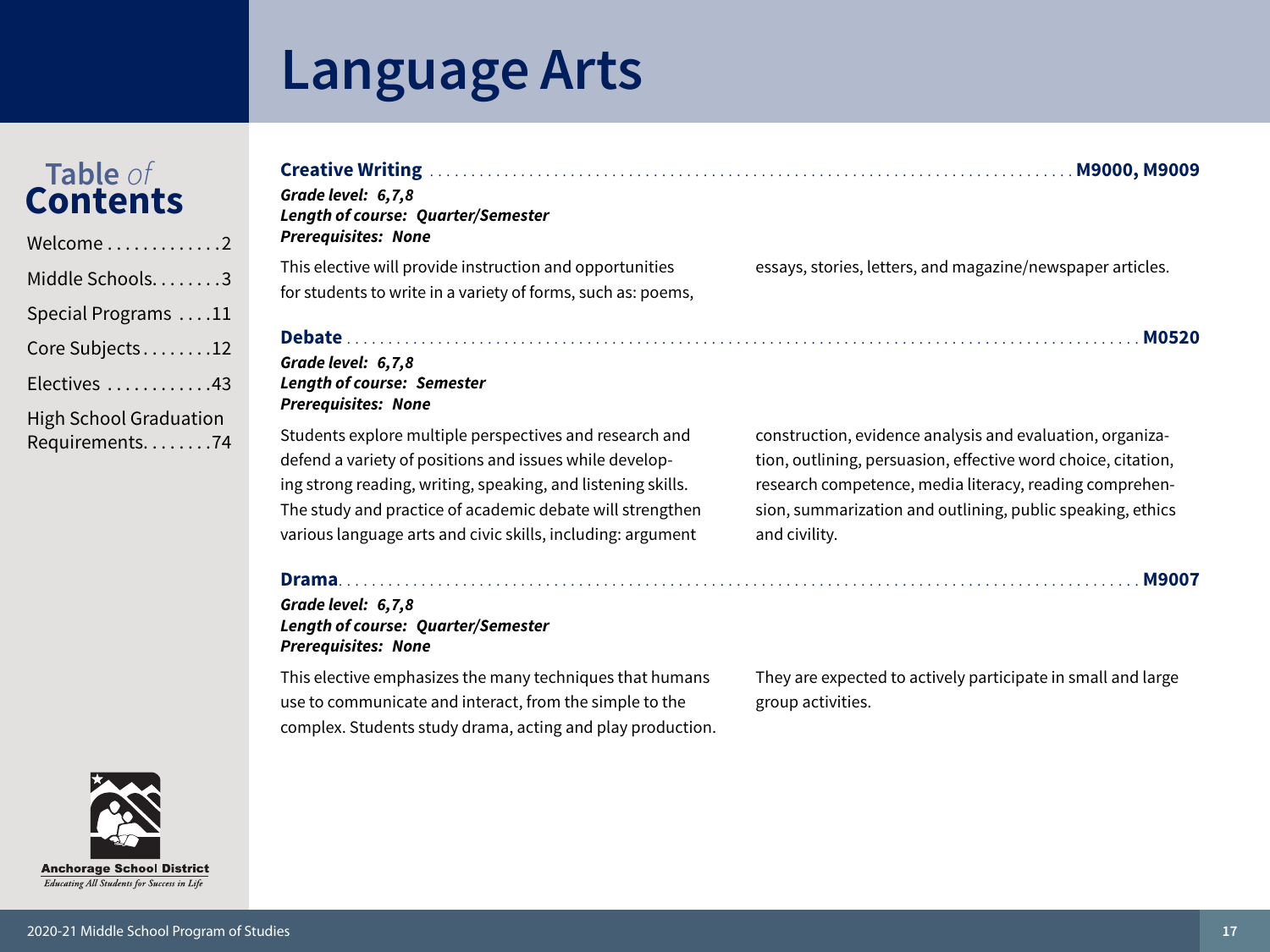# Table of<br>Contents

| Welcome2                                          |
|---------------------------------------------------|
| Middle Schools. 3                                 |
| Special Programs 11                               |
| Core Subjects12                                   |
| Electives 43                                      |
| <b>High School Graduation</b><br>Requirements. 74 |

| Grade level: 6,7,8<br><b>Length of course: Semester</b><br><b>Prerequisites: None</b>                                                  | <b>M9008</b>                                                                                                          |
|----------------------------------------------------------------------------------------------------------------------------------------|-----------------------------------------------------------------------------------------------------------------------|
| Students with well-developed writing skills can enhance<br>and enrich their abilities as they write articles, learn layout             | strategies and study journalism career possibilities. A school<br>or team newspaper may be published from this class. |
| Grade level: 6,7,8<br><b>Length of course: Semester</b><br><b>Prerequisites: None</b>                                                  |                                                                                                                       |
| Students will read and write extensively during a study of<br>various genre, such as biography, drama, or multicultural<br>literature. |                                                                                                                       |
|                                                                                                                                        |                                                                                                                       |

Grade level: 6,7,8 Length of course: Quarter/Semester **Prerequisites: None** 

Students who have a passion for literature of all types should sign up for this elective, where they are surrounded by a variety of exciting books and can see what's new in the publishing world. Students will talk about good books with others

who love to read, set personal reading goals, hear novels read aloud by an enthusiastic teacher, become a book buddy, participate in poetry readings, and keep reading journals.

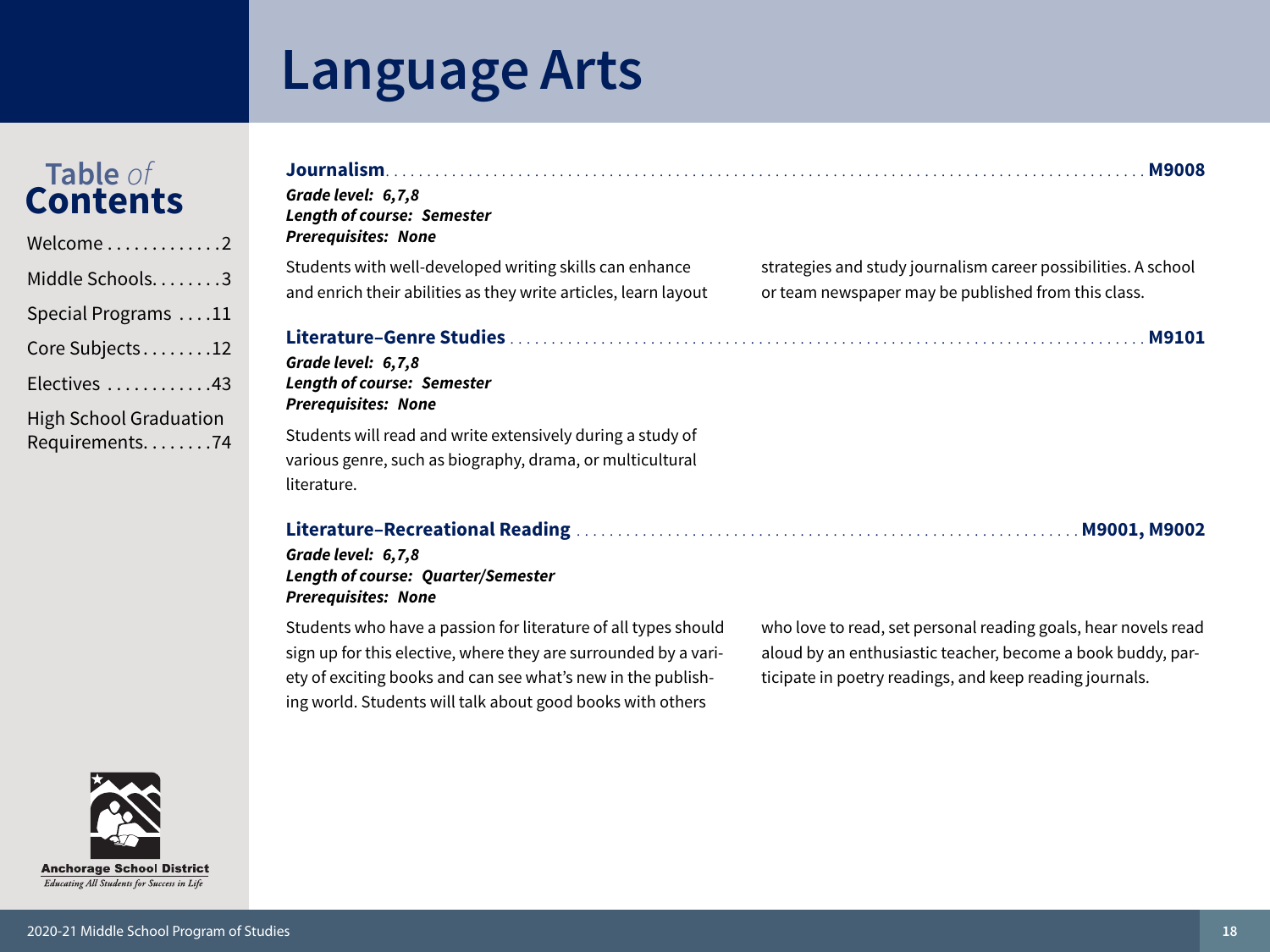# Table of<br>Contents

| Welcome2                                        |
|-------------------------------------------------|
| Middle Schools3                                 |
| Special Programs 11                             |
| Core Subjects12                                 |
| Electives 43                                    |
| <b>High School Graduation</b><br>Requirements74 |

| <b>Writing Worksho</b> |
|------------------------|
|                        |

#### Grade level: 6,7,8 **Length of course: Quarter/Semester Prerequisites: None**

This course provides students with an opportunity to develop their own voice and writing style in a supportive setting. Students will experience and experiment with various genres through a combination of reading, analysis, drafting, revising and publishing completed drafts. Composition skills will be

taught through the use of the writing process (including narrative, expository, argument, and technical writing) to sustain and extend the writer's development.



####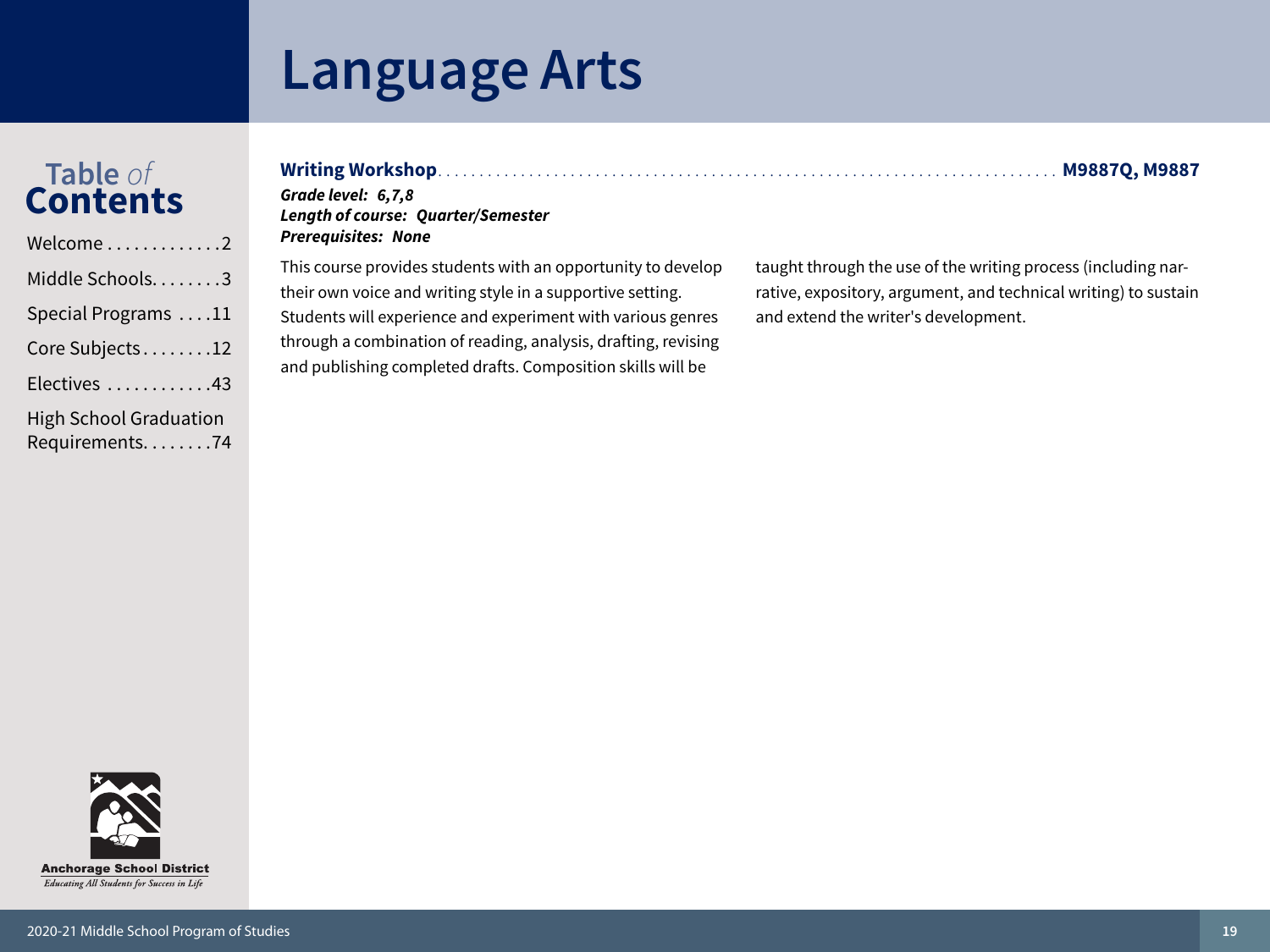### Math

Grade Level: 6

**Length of Course: Year** 

<span id="page-19-0"></span>Table of

**Contents** 

Welcome

Middle Schools........3

Special Programs ....11

Core Subjects........12

Electives ............43

**High School Graduation** 

Requirements........74

### Students will practice and improve their number sense, measure sense, and estimation skills. They will review and extend their arithmetic, calculator, and thinking skills by writing and solving number sentences that contain variables, identify and construct similar and congruent polygons using a ruler

and protractor, identify and explain prime and composite numbers, use order of operations, including exponents and grouping symbols and read, write, and order rational positive and negative numbers. They will write and solve word problems involving multiple operations.

#### 

#### **Grade Level: 7 Length of Course: Semester/Year** Prerequisites: Qualifying placement guidance provided within the Secondary MTSS Handbook.

Prerequisites: Qualifying placement guidance provided within the Secondary MTSS Handbook.

Students will practice and improve their number sense, measure sense, and estimation skills. They will review and extend their arithmetic, calculator, and thinking skills by working with fractions, decimals, percents, large and small numbers, and negative numbers, variables, expressions, equations,

graphing, and other algebra topics. Students will extend their understanding of geometry, including transformations and two and three dimensional figures, and their knowledge of probability and statistics. They will investigate the uses of mathematics outside the classroom.

#### 

#### Grade Level: 8 **Length of Course: Semester/Year**

Prerequisites: Qualifying placement guidance provided within the Secondary MTSS Handbook.

Students will continue to practice and improve their number sense, measure sense, and estimation skills, review and extend their arithmetic, calculator, and thinking skills by working with fractions, decimals, percents, large and small numbers, and negative numbers. Students will study variables, expressions, equations, multiple representations of

data, and other algebra topics. Students will extend their understanding of geometry, including transformation and two and three dimensional figures, and their knowledge of probability and statistics. They will investigate the uses of mathematics outside the classroom. Successful completion of Math 7 and Math 8 will prepare a student to take Algebra.

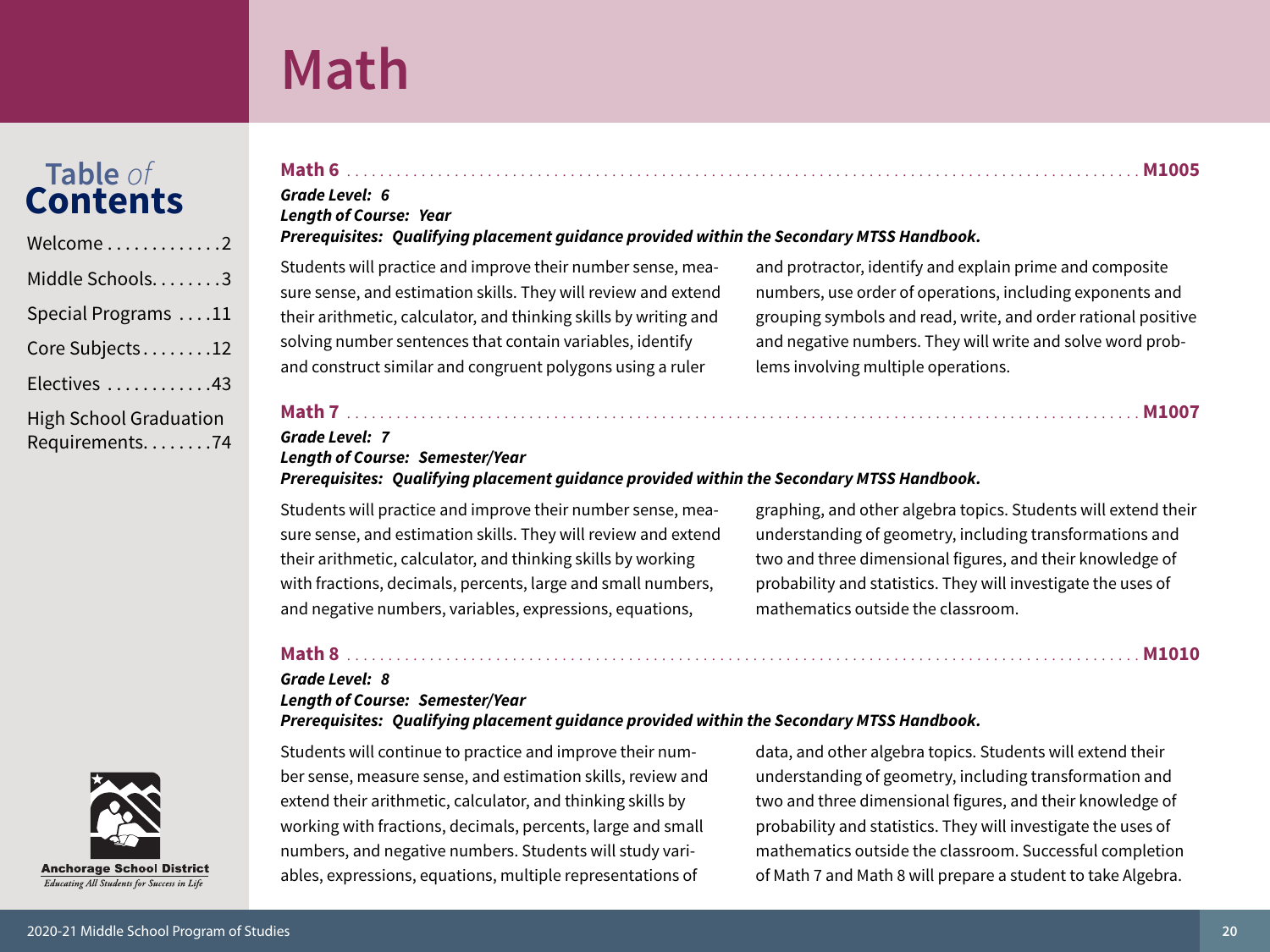### Math

# Table of<br>**Contents**

| Welcome $\ldots \ldots \ldots \ldots 2$         |
|-------------------------------------------------|
| Middle Schools3                                 |
| Special Programs 11                             |
| Core Subjects12                                 |
| Electives 43                                    |
| <b>High School Graduation</b><br>Requirements74 |



Grade level: 6,7,8 **Length of course: Semester/Year** 

#### Prerequisites: Qualifying placement guidance provided within the Secondary MTSS Handbook.

This course is designed to prepare students for success in Algebra I. The emphasis on continued development of pattern recognition, computational skills, elementary algebra topics, geometric relationships, problem solving, and the use of technology. Students will extend their knowledge of probability and statistics and analyze data to make decisions and defend conclusions.

#### 

#### Grade level: 6,7,8 **Length of course: Semester/Year** Prerequisites: Qualifying placement guidance provided within the Secondary MTSS Handbook.

Students will review and extend their knowledge of problem solving, data analysis, and the use of technology (i.e., scientific calculator, graphing calculator, computer). They will extend their knowledge of the theory, use and understanding of the fundamental operations to real numbers. Students will learn to express quantitative statements in the language of algebra, solve equations and inequalities, use

rational expressions in equations, graph using the coordinate plane, perform operations with polynomials and irrational numbers, and solve quadratic equations. They will use their mathematical knowledge to solve problems. To receive high school credit for this course being taken in Middle School, the student must earn a grade of C or better.

#### 

#### Grade level: 7,8 **Length of course: Semester/Year** Prerequisites: Qualifying placement guidance provided within the Secondary MTSS Handbook.

This course covers the study of plane and three dimensional geometry. There is an emphasis on clarity and precision of language and the logical development of geometric principles in deductive reasoning and proof. This will include work with points, lines, planes, angles, congruent triangles, circles, polygons and transformations. To receive high school credit for this course being taken in Middle School, the student must earn a grade of C or better.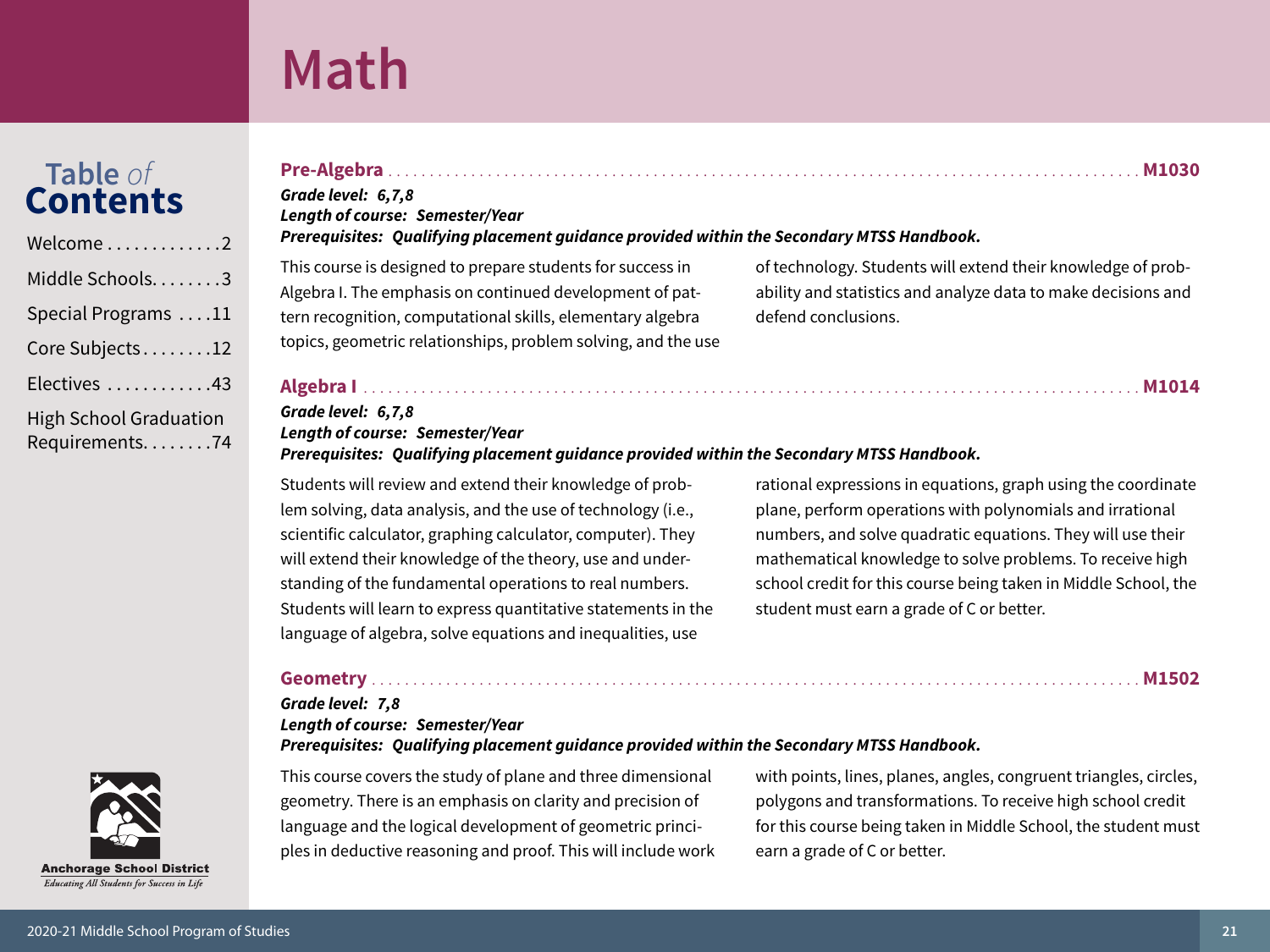# **Physical Education/Health**

# <span id="page-21-0"></span>Table of<br>Contents



#### Grade Level: 6,7,8 **Length of Course: Quarter/Semester/Year Prerequisites: None** P.E. is a required course for all students. Only students who offers a wide variety of individual, dual, and team activities.

have a physician-documented limitation may be excused from P.E. The activities offered are exploratory. The program

#### 

#### Grade level: 6,7,8 **Length of course: Semester Prerequisites: Special education certification (IEP)**

Modified curriculum for Physical/Health, as required by students' IEP. This course is designed to help students develop healthy habits and positive behavior, which may include team activities, individual/dual activity, aquatics

The program offers a wide variety of individual, dual, and team activities.

and weight training. Topics covered may include nutrition, fitness, substance abuse, and sexuality education and stress management.

#### 

#### Grade Level: 6 **Length of Course: Quarter/Semester Prerequisites: None**

Sixth grade Health is a required course for all students. This course provides information for the student in order that they will be able to make healthy choices by setting goals based on information they have learned in the areas of genetic health problems, environmental health issues, recognizing

eating disorders, and understanding issues related to adolescent development. They will identify the effects of addiction and where to get help. Students will practice refusal, coping, and decision making skills.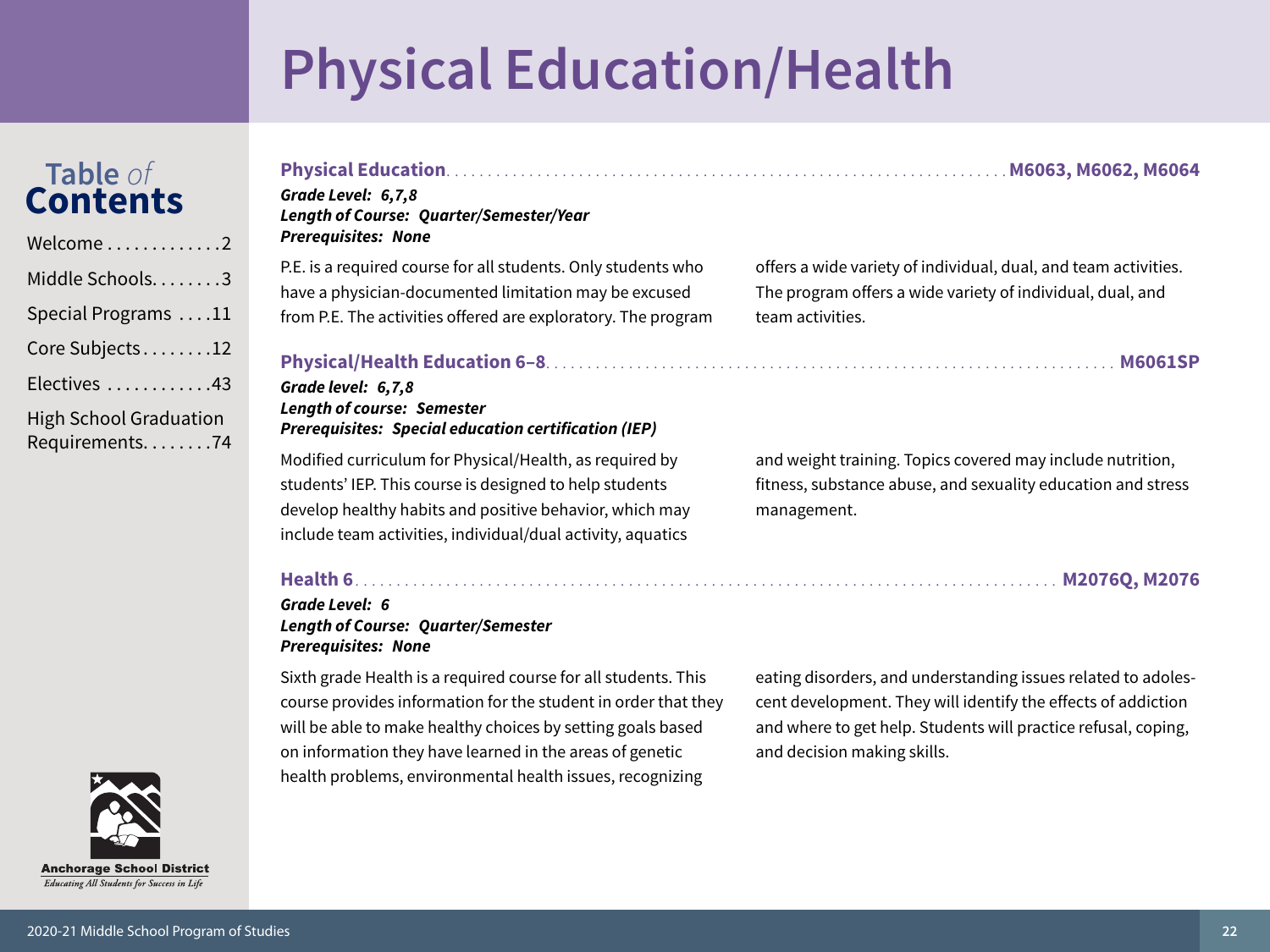# **Physical Education/Health**

### Table of<br>Contents

| Welcome 2                                         |
|---------------------------------------------------|
| Middle Schools. 3                                 |
| Special Programs 11                               |
| Core Subjects12                                   |
| Electives 43                                      |
| <b>High School Graduation</b><br>Requirements. 74 |

#### M2075

#### Grade level: 7,8 **Length of course: Semester Prerequisites: None**

One semester of seventh/eighth-grade Health is a required course for all students. This course offers effective health instruction methods that are active and promote personal responsibility, lifelong learning, critical thinking, cooperation, and use interdisciplinary approaches. The major topic areas include, personal health, nutrition, physical development, social development, mental health, human sexuality, substance abuse and use. Parents/community are invited to view the materials. These areas are interrelated and lead to total positive functioning of the individual in his/her environment. Health education aids the individual in making informed choices. Students will practice reflective, active observation and examination of their choices and the affect on personal, family and social well-being.

**M9080** 

### AC Health Skills 6-8 [11] AC Health Skills 6-8 [12] AC Health Skills 6-8 [12] AC Health Skills 6-8 [12] AC Health Skills 6-8 [12] AC Health Microsoft AC Health Microsoft AC Health Microsoft AC Health Microsoft AC Health Mi

#### Grade level: 6,7,8 **Length of course: Semester Prerequisites: Special education certification (IEP)**

Alternate curriculum will be used for students enrolled in a Life Skills class as required by their IEP. This course is designed to help students develop healthy habits and positive behavior patterns. Students are provided with the knowledge of skills that lead to responsible decision making for a safe and healthy lifestyle. Topics covered includes nutrition, fitness, substance abuse, sexuality education and independent living skills.

### **Electives:**

#### **First Aid** Grade level: 6,7,8

**Length of course: Semester, Elective Prerequisites: None** 

This course will include a variety of safe and healthy living concepts. The American Red Cross First Aid Course will also be covered. A fee will be charged upon completion of the course to receive a first aid card.

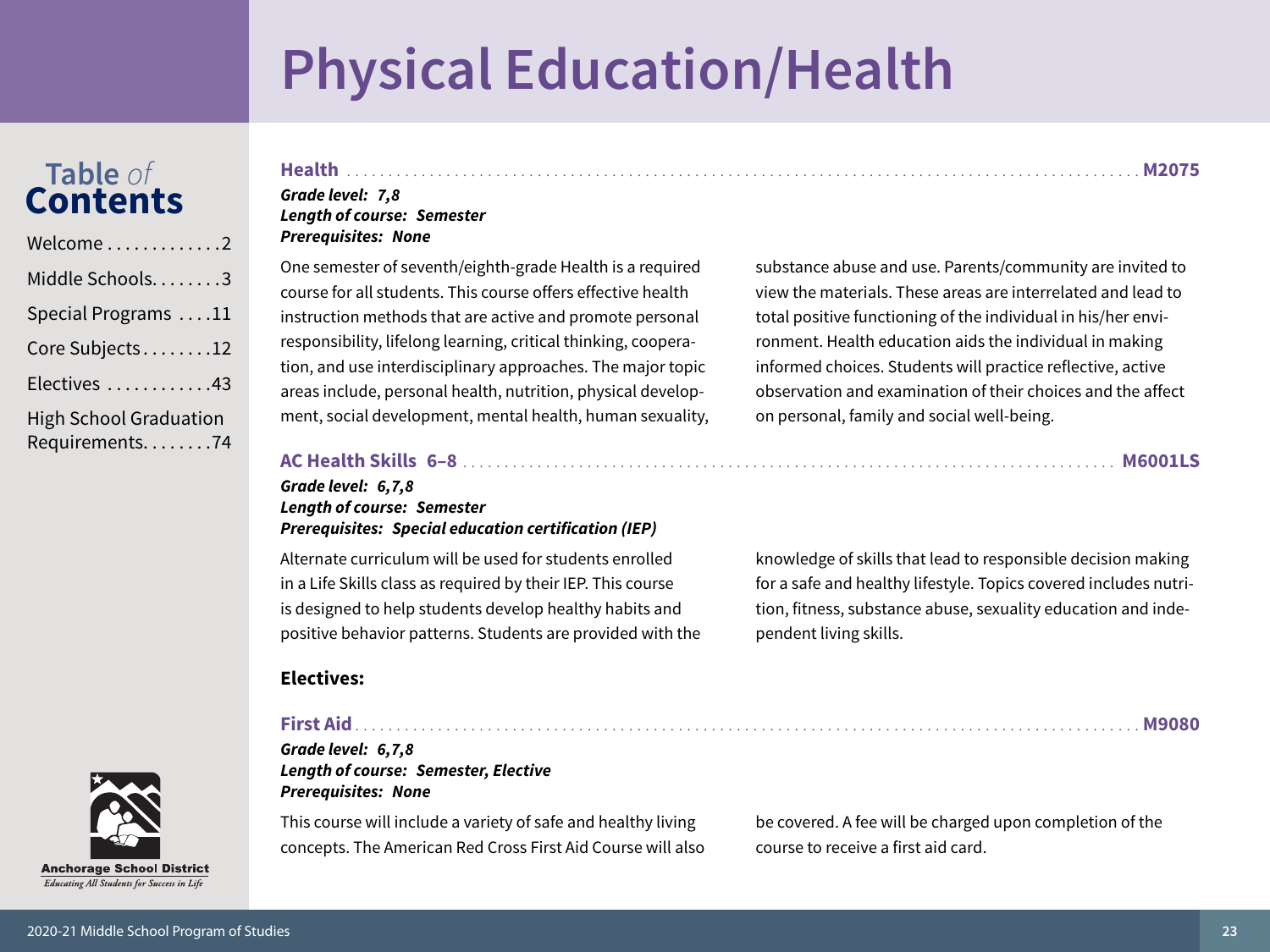# **Physical Education/Health**

Students will learn about the Outward Bound Program of

# Table of<br>Contents

| Welcome2                                          |
|---------------------------------------------------|
| Middle Schools3                                   |
| Special Programs 11                               |
| Core Subjects12                                   |
| Electives 43                                      |
| <b>High School Graduation</b><br>Requirements. 74 |

| Grade level: 6,7,8<br><b>Length of course: Semester, Elective</b><br><b>Prerequisites: None</b> | <b>M9082</b>                                                 |
|-------------------------------------------------------------------------------------------------|--------------------------------------------------------------|
| This course will cover different outdoor activities both in the                                 | gear needed to participate in them. Students will read from  |
| classroom and through hands-on experience. A variety of                                         | a variety of outdoor literature and biographies of important |
| activities will be covered, as well as the exploration of the                                   | individuals and engage in different projects.                |
| Grade level: 6,7,8<br><b>Length of course: Semester, Elective</b><br><b>Prerequisites: None</b> | <b>M9083</b>                                                 |
| In this course students will learn the skills and knowledge                                     | Colorado, Arctic and Antarctic exploration and Alaskan sur-  |
| to successfully deal with outdoor survival emergencies.                                         | vival stories.                                               |

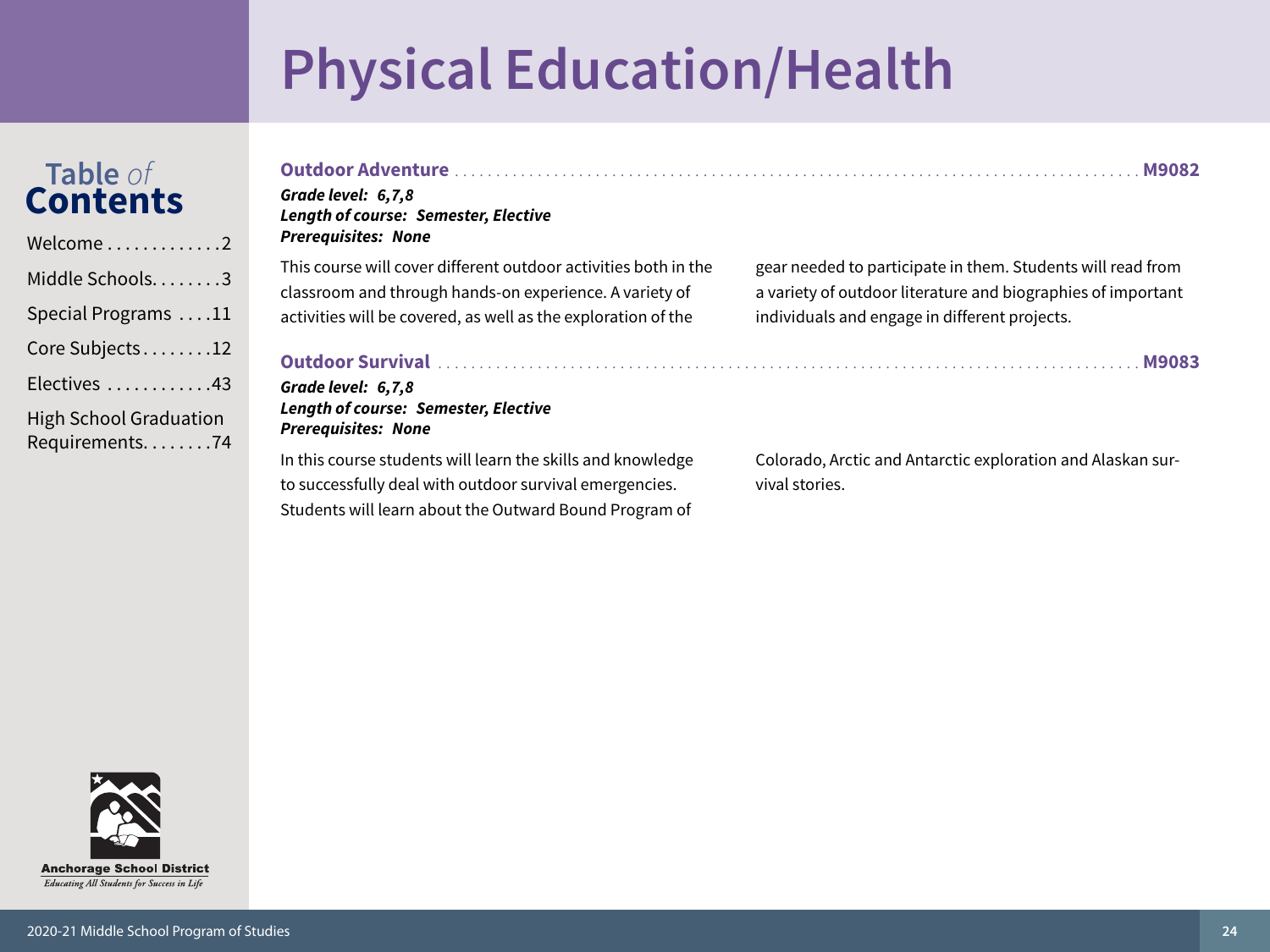relationship to one another. This is an alternate science

| $\ldots$ 2                       | Science 6.<br>Grade Level: 6<br><b>Length of Course: Year</b><br><b>Prerequisites: None</b>                                                                                                                                                             | <b>M2012</b>                                                                                                                                                             |
|----------------------------------|---------------------------------------------------------------------------------------------------------------------------------------------------------------------------------------------------------------------------------------------------------|--------------------------------------------------------------------------------------------------------------------------------------------------------------------------|
| $\ldots$ 3<br>$\ldots$ 11<br>.12 | The focus of the sixth grade science class is ecosystems and<br>energy. Through inquiry-based science, students discover<br>the interactions in Alaskan ecosystems, and the energy trans-<br>formations Alaskans rely on to produce usable electricity. | Students use process skills such as observation, building<br>models, interpreting evidence and experimenting, collecting<br>and analyzing data, and drawing conclusions. |
| .43<br>tion<br>.74               | Grade level: 6<br><b>Length of Course: Year</b><br>Prerequisites: Qualifying placement guidance provided within the Secondary MTSS Handbook.                                                                                                            |                                                                                                                                                                          |
|                                  | The class covers similar content to Science 6, allowing stu-<br>dents to broaden their learning with more in depth studies                                                                                                                              | and projects. Analysis of scientific data and higher order<br>thinking skills are emphasized.                                                                            |
|                                  | Grade level: 6,7,8<br><b>Length of course: Semester/Year</b><br><b>Prerequisites: Special Education Certification (IEP).</b>                                                                                                                            |                                                                                                                                                                          |
|                                  | This is an integrated, thematic program that teaches natu-<br>ral sciences through which common principles operate in                                                                                                                                   | curriculum for students enrolled in a Life Skills class as<br>required by students' IEP.                                                                                 |

<span id="page-24-0"></span>

| Welcome2                                        |
|-------------------------------------------------|
| Middle Schools3                                 |
| Special Programs 11                             |
| Core Subjects12                                 |
| Electives 43                                    |
| <b>High School Graduation</b><br>Requirements74 |

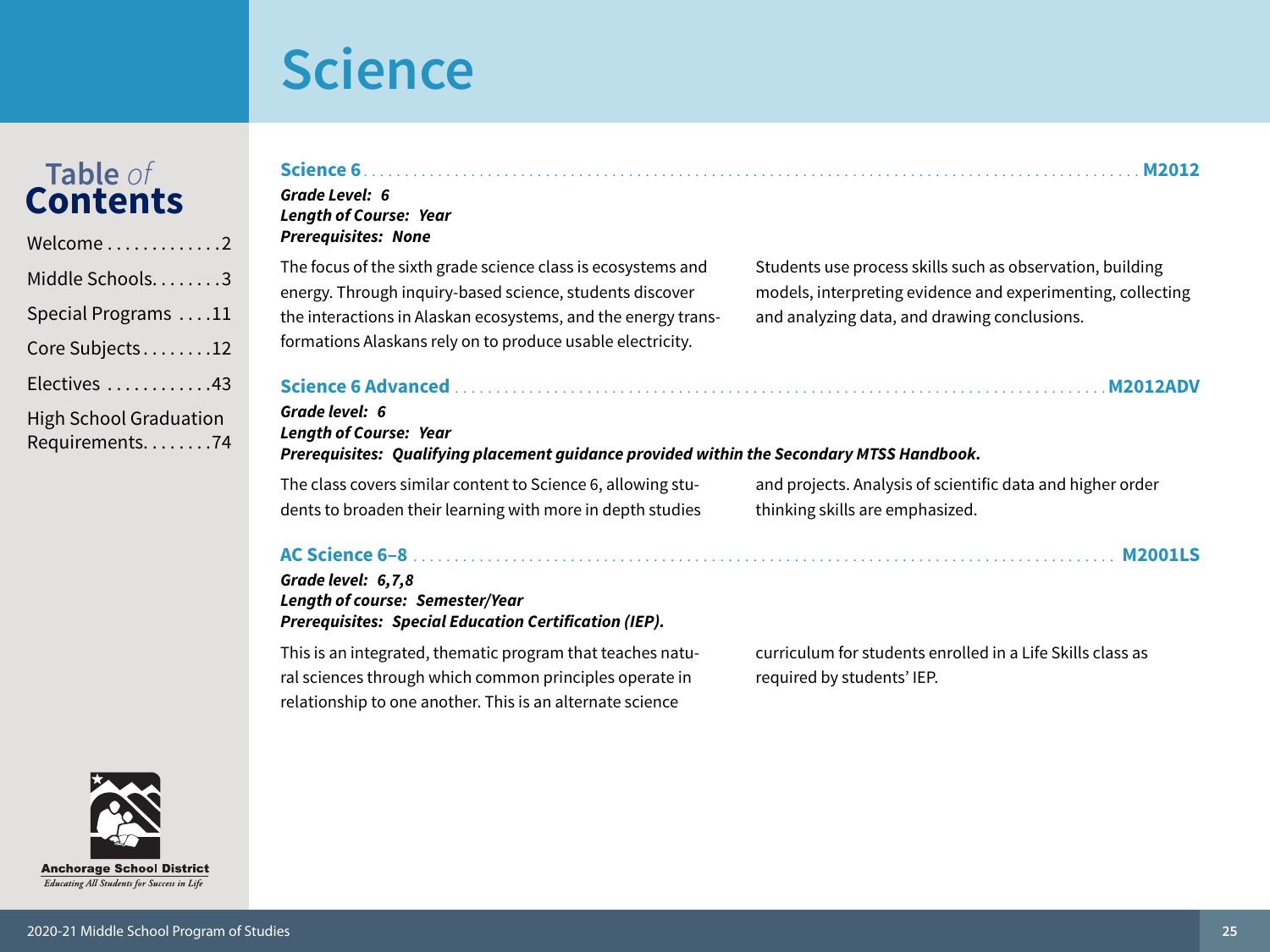Table of<br>Contents

### Core Subjects........12

Welcome............2

Electives ............43

| <b>High School Graduation</b> |
|-------------------------------|
| Requirements74                |

### German Immersion Science 6

Grade Level: 6 **Lenath of course: Year** 

#### Prerequisite: German Immersion Program or teacher recommendation. Students must also be enrolled in German **Immersion Language 6 and German Immersion Social Studies 6.**

This science course is a continuation of the German immersion program at the Rilke Schule Charter School. The science content is representative of the district grade 6 science curriculum. Through inquiry-based science, students investigate ecosystems and sources of energy using process skills such

as observation, building models, interpreting evidence and experimenting, collecting and analyzing data, and drawing conclusions. This course is conducted in German, but students are also taught appropriate English scientific terms.

M2012GI

| Grade level:   7<br><b>Length of course: Semester/Year</b> |  |
|------------------------------------------------------------|--|
| <b>Prerequisites: None</b>                                 |  |

This is an integrated science course in which students explore areas of life science, computer science, and physics, using applied mathematics and technology. Emphasis is placed on

scientific thought and reasoning coordinated with inquiry based laboratory experiences.

### 

### Grade level: 7

**Length of course: Semester/Year** Prerequisites: Qualifying placement guidance provided within the Secondary MTSS Handbook.

The class covers similar content to Integrated Science 7, allowing students to broaden their learning with more in

depth studies and projects. Analysis of scientific data and higher order thinking skills are emphasized.

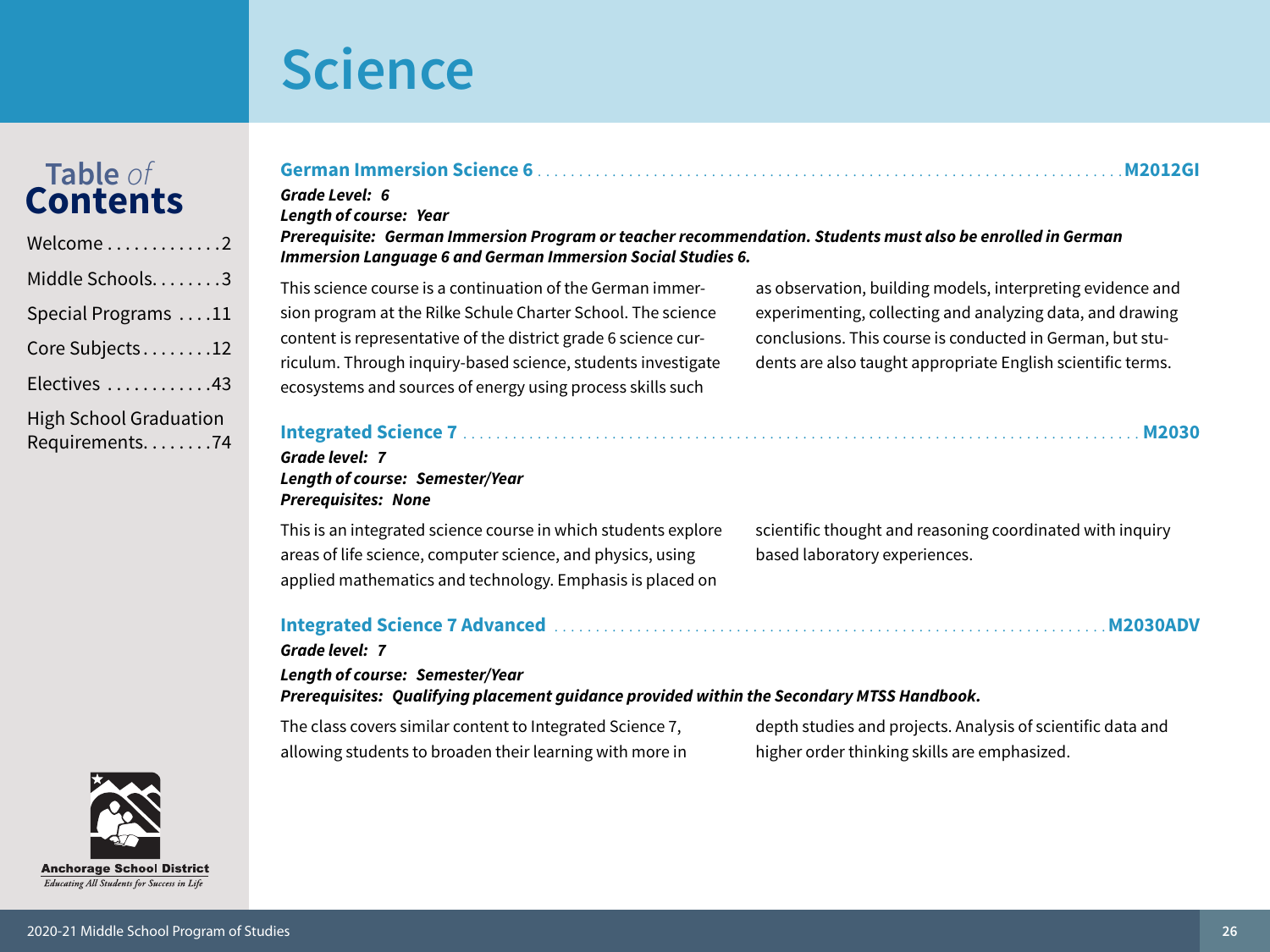**Anchorage School District** Educating All Students for Success in Life

2020-21 Middle School Program of Studies

# Table of<br>Contents

| Welcome2                                        |
|-------------------------------------------------|
| Middle Schools3                                 |
| Special Programs 11                             |
| Core Subjects12                                 |
| Electives 43                                    |
| <b>High School Graduation</b><br>Requirements74 |

| <b>German Immersion Science 7</b>                                                                                                                                                                                                          |                                                           |
|--------------------------------------------------------------------------------------------------------------------------------------------------------------------------------------------------------------------------------------------|-----------------------------------------------------------|
| <b>Grade Level: 7</b><br><b>Length of course: Year</b><br>Prerequisite: German Immersion Program or teacher recommendation. Students must also be enrolled in German<br><b>Immersion Language 7 and German Immersion Social Studies 7.</b> |                                                           |
| This science course is a continuation of the German immer-                                                                                                                                                                                 | applied mathematics and technology. Emphasis is placed on |
| sion program at the Rilke Schule Charter School. The science                                                                                                                                                                               | scientific thought and reasoning coordinated with inquiry |
| content is representative of the district grade 7 science cur-                                                                                                                                                                             | based laboratory experiences. This course is conducted in |
| riculum. Through inquiry-based science, students investigate                                                                                                                                                                               | German, but students are also taught appropriate English  |
| areas of life science, computer science, and physics, using                                                                                                                                                                                | scientific terms.                                         |

| Grade level: 8                  |  |
|---------------------------------|--|
| Length of course: Semester/Year |  |
| <b>Prerequisites: None</b>      |  |

This is an integrated science course in which students explore areas of chemistry, earth and space science, and life science.

Emphasis is placed on scientific thought and reasoning coordinated with inquiry based laboratory experiences.

### 

Grade level: 8 Length of course: Semester/Year Prerequisites: Qualifying placement guidance provided within the Secondary MTSS Handbook.

The class covers similar content to Integrated Science 8, allowing students to broaden their learning with more in depth studies and projects. Analysis of scientific data and higher order thinking skills are emphasized.

**M2052ADV**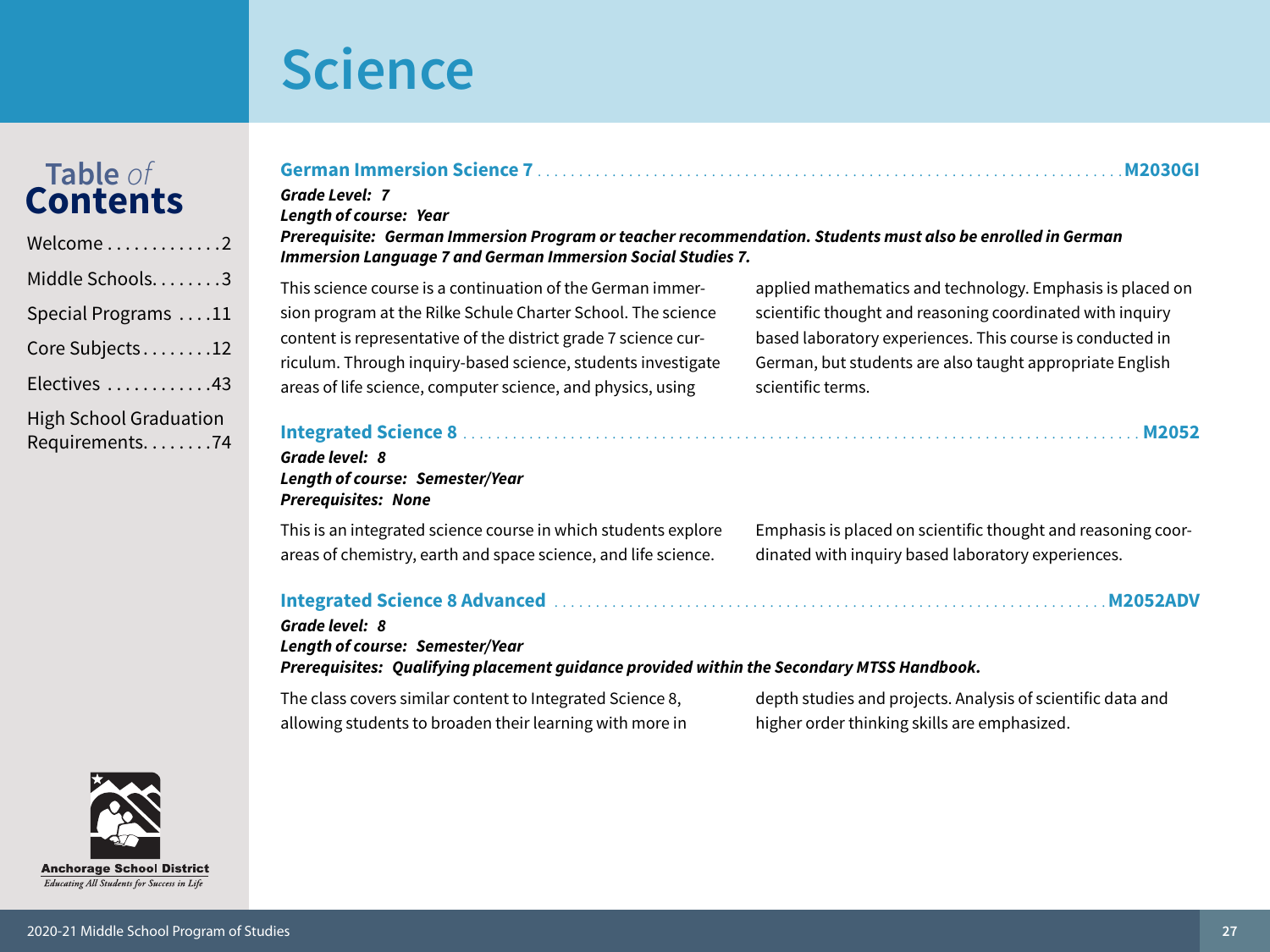# Table of<br>**Contents**



### German Immersion Science 8

#### **Grade Level: Length of course: Year**

#### Prerequisite: German Immersion Program or teacher recommendation. Students must also be enrolled in German **Immersion Language 8 and German Immersion Social Studies 8.**

This science course is a continuation of the German immersion program at the Rilke Schule Charter School. The science content is representative of the district grade 7 science curriculum. Through inquiry-based science, students investigate areas of chemistry, earth and space science, and life science.

Emphasis is placed on scientific thought and reasoning coordinated with inquiry based laboratory experiences. This course is conducted in German, but students are also taught appropriate English scientific terms.

### **Electives:**

#### Grade level: 7.8 **Length of course: Semester Prerequisites: None**

An introduction to anatomy and physiology. Students will discover more about themselves by learning more about how

#### **Aviation Science**

#### Grade level: 6,7,8 **Length of course: Semester Prerequisites: None**

This class is an introduction to the Ground School for a Private Pilots license. It covers the physics of aerodynamics, processes of flight, and procedures for obtaining a pilots their bodies work and function. Work is based on daily activities in class.

**M2052GI** 

license and/or career in aviation. This class explores the history of aviation and famous aviators. It involves many handson activities and aviation related field trips.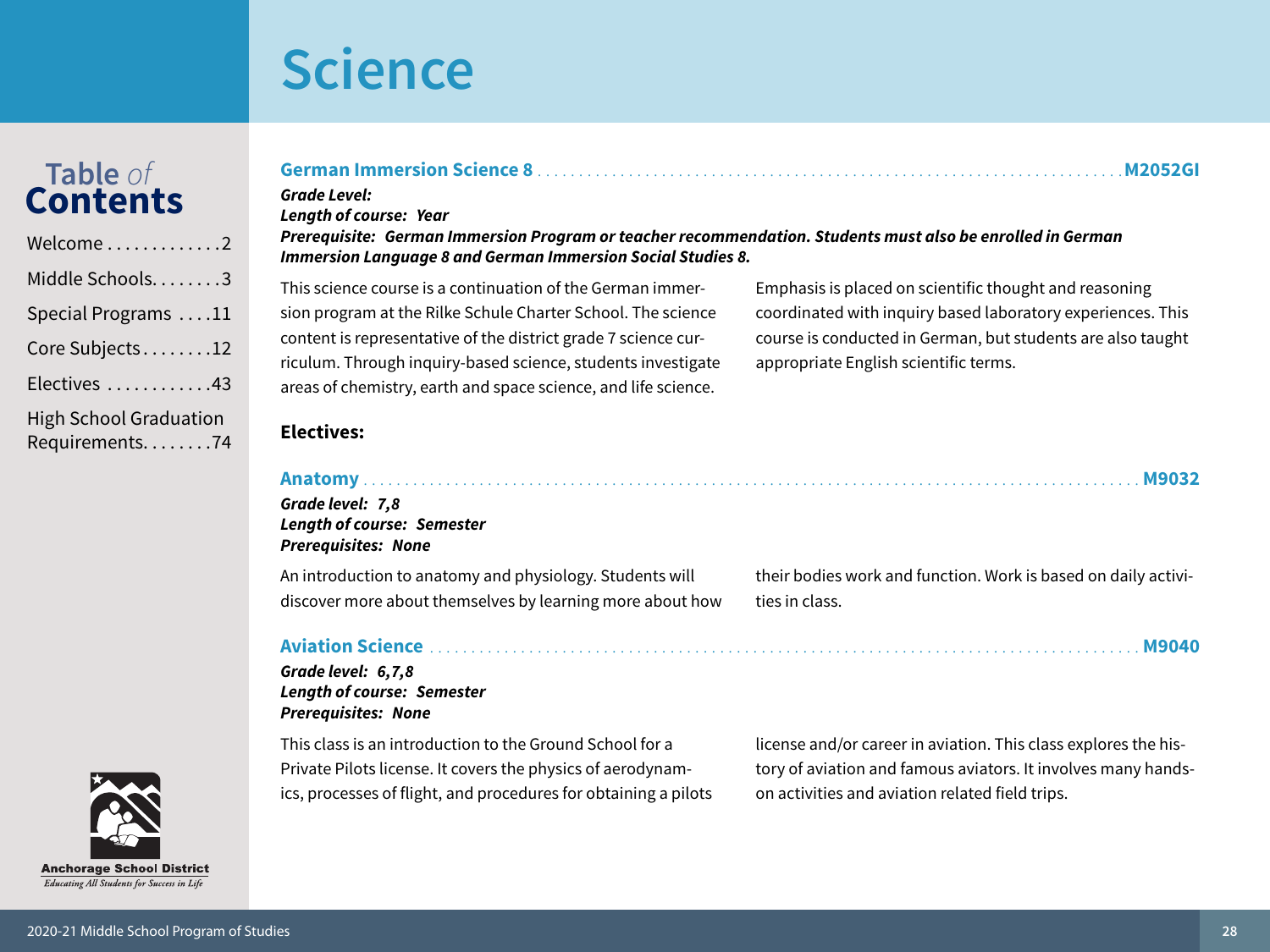| Table of<br><b>Contents</b><br>Welcome2           | Grade level: 6,7,8<br><b>Length of course: Semester</b><br><b>Prerequisites: None</b>                                                                                                     | <b>M9028</b>                                                                                                                            |
|---------------------------------------------------|-------------------------------------------------------------------------------------------------------------------------------------------------------------------------------------------|-----------------------------------------------------------------------------------------------------------------------------------------|
| Middle Schools3                                   | Students will learn about a variety of animals from all seven<br>continents. They will utilize readings, research, computers,                                                             | guest speakers, and videos. A final research project on an ani-<br>mal is required.                                                     |
| Special Programs 11                               |                                                                                                                                                                                           |                                                                                                                                         |
| Core Subjects12                                   | Grade level: 6,7,8                                                                                                                                                                        |                                                                                                                                         |
| Electives 43                                      | Length of course: Quarter/Semester<br><b>Prerequisites: None</b>                                                                                                                          |                                                                                                                                         |
| <b>High School Graduation</b><br>Requirements74   | This elective will introduce students to the basic concepts,<br>terms, and theories as they relate to the ecological factors<br>that influence, maintain, and adversely affect freshwater | habitats. This will include the freshwater habitats for salmo-<br>nids that inhabit South Central Alaska.                               |
|                                                   | Grade level: 6,7,8<br><b>Length of course: Quarter/Semester</b><br><b>Prerequisites: None</b>                                                                                             |                                                                                                                                         |
|                                                   | This elective involves the study of the ocean and life therein.<br>Primary focus is marine adaptations. Students investigate                                                              | different regions and zones of the ocean and the life forms<br>that exist in those locations.                                           |
|                                                   | Grade level: 6,7,8<br><b>Length of course: Semester</b><br><b>Prerequisites: None</b>                                                                                                     |                                                                                                                                         |
| <b>MARITE</b><br><b>Anchorage School District</b> | This elective is an introduction to the ecosystems and wild-<br>life of Alaska. The course consists of topics that may include<br>ecology and ecosystems; food chains, webs and pyramids; | survival adaptations of both plants and animals; mammals/<br>marine mammals, fish, birds; and current issues of humans<br>and wildlife. |

Educating All Students for Success in Life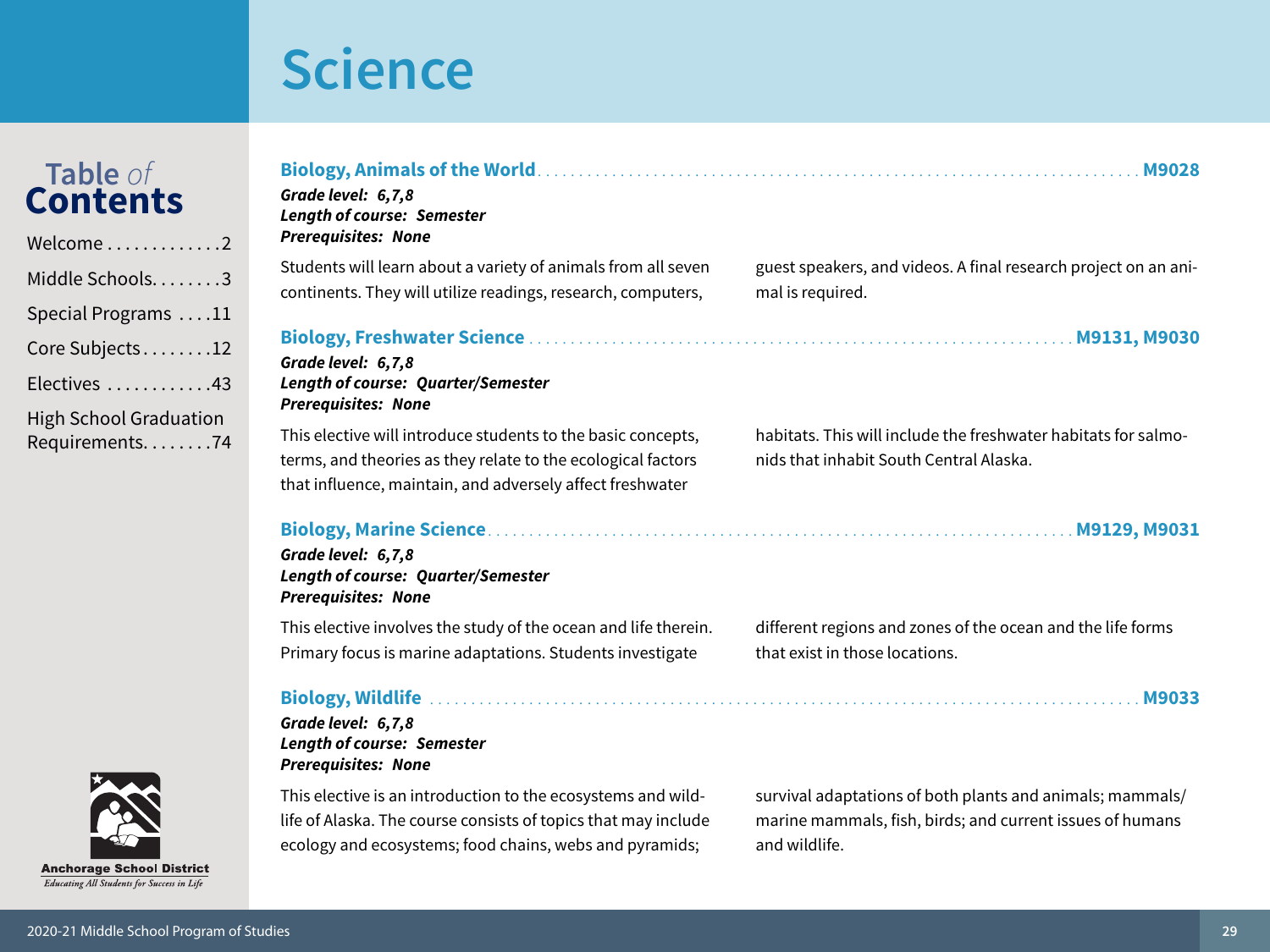# Table of<br>Contents

 $\sim$   $\sim$   $\sim$   $\sim$ 

| Welcome $\ldots \ldots \ldots \ldots 2$         |
|-------------------------------------------------|
| Middle Schools3                                 |
| Special Programs 11                             |
| Core Subjects12                                 |
| Electives 43                                    |
| <b>High School Graduation</b><br>Requirements74 |

**Anchorage School District** Educating All Students for Success in Life

| able to identify chemicals found in foods. They will also clas-<br>sify foods by kingdom and research food topics.                                  |
|-----------------------------------------------------------------------------------------------------------------------------------------------------|
|                                                                                                                                                     |
| observe and learn about stability, simple electrical circuits,<br>the space program, laws of motion, orbits, trajectories and<br>altitude tracking. |
|                                                                                                                                                     |
| ta deba da a concelenta e di conserva e final a dal del comunicación de bandan a concelental, es desenvolvera a                                     |

In this class, students will study a variety of local and global environmental issues. Students will, as a class, choose one or two environmental issues to study in-depth and take action

on. Projects are implemented with teacher assistance and administrative approval.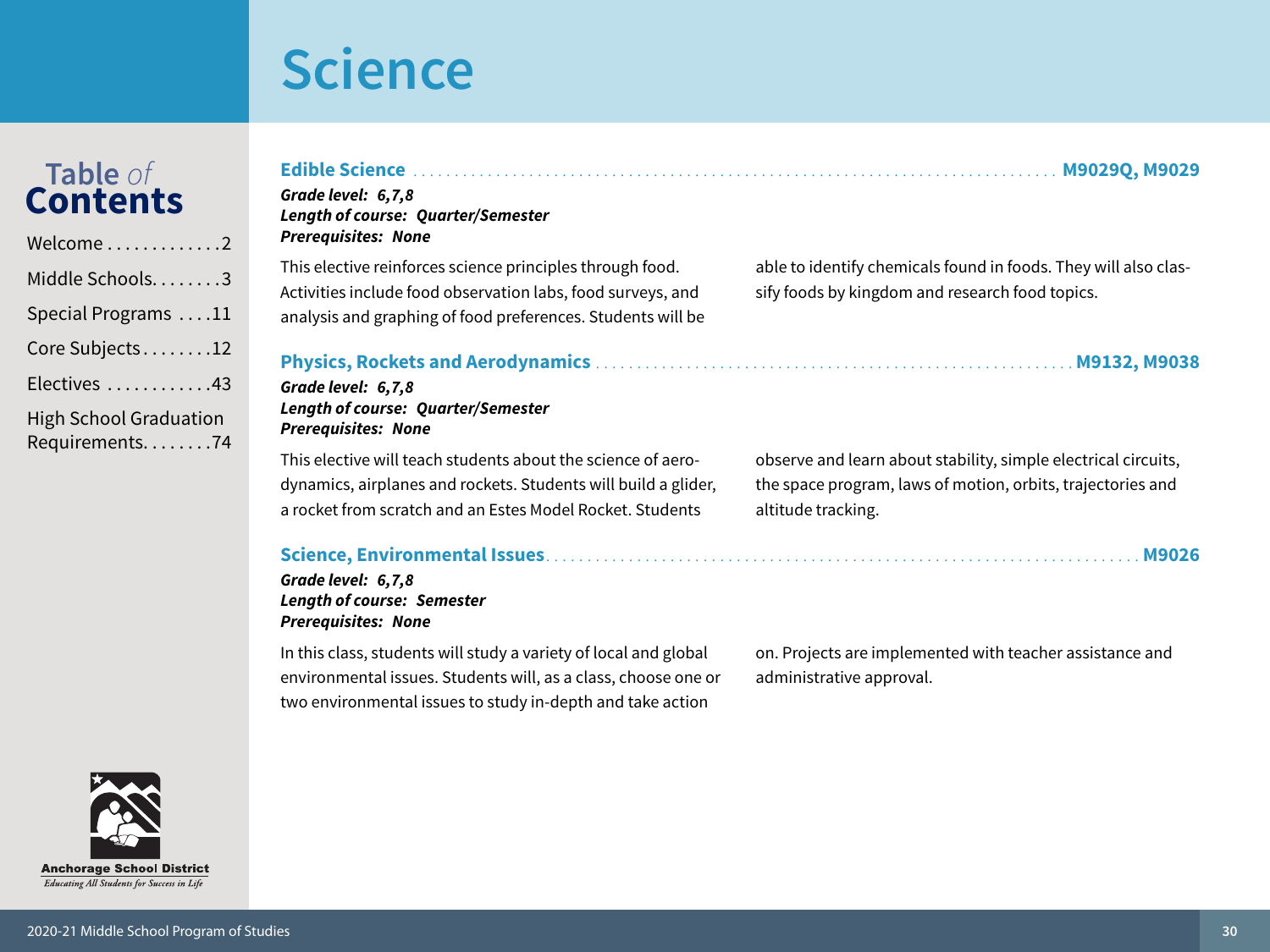# Table of<br>Contents

| Welcome2                                          |
|---------------------------------------------------|
| Middle Schools3                                   |
| Special Programs 11                               |
| Core Subjects12                                   |
| Electives 43                                      |
| <b>High School Graduation</b><br>Requirements. 74 |

| e 2                                      | <i>Prerequisites: None</i>                                          |
|------------------------------------------|---------------------------------------------------------------------|
| $\mathsf{in}$ chools. $\dots \dots 3$    | This elective is designed to giv<br>rience in the geology of Alaska |
| Programs $\dots$ 11                      | mineral wealth, which support                                       |
| $\mathsf{objects}.\dots\dots\mathsf{12}$ | <b>Science Olympiad</b>                                             |
| s 43                                     | Grade level: 6,7,8                                                  |
| <b>nool Graduation</b><br>ments. 74      | <b>Length of course: Quarter/Se</b><br><b>Prerequisites: None</b>   |
|                                          | This course will prepare stude                                      |
|                                          |                                                                     |

Grade level: 6,7,8 **Length of course: Semester** Draraguicitae, Napa

e students lab and field expe-, with special focus on the ts the present and past Alaskan

### emester

nts for a statewide competition in science. It stresses teamwork and hands-on activities. The events include examples such as: egg drop, crime busters, write-it/do-it metric mastery, and nature quest, etc. The

#### Grade level: 6,7,8 **Length of course: Quarter/Semester Prerequisites: None**

In this elective students will generate projects of their own interest, then organize and carry out experiments to answer their questions. They will also read and discuss scientific and mathematical writings, which have had major impacts on the growth of scientific thought. This course is appropriate for creating science fair projects.

course consists of about twenty hands-on events. Students must be able to work independently, as a team and have an interest in science.

economy. Field trips may be taken. They will also study the

geologists.

geology base of the oil industry and spend time with working

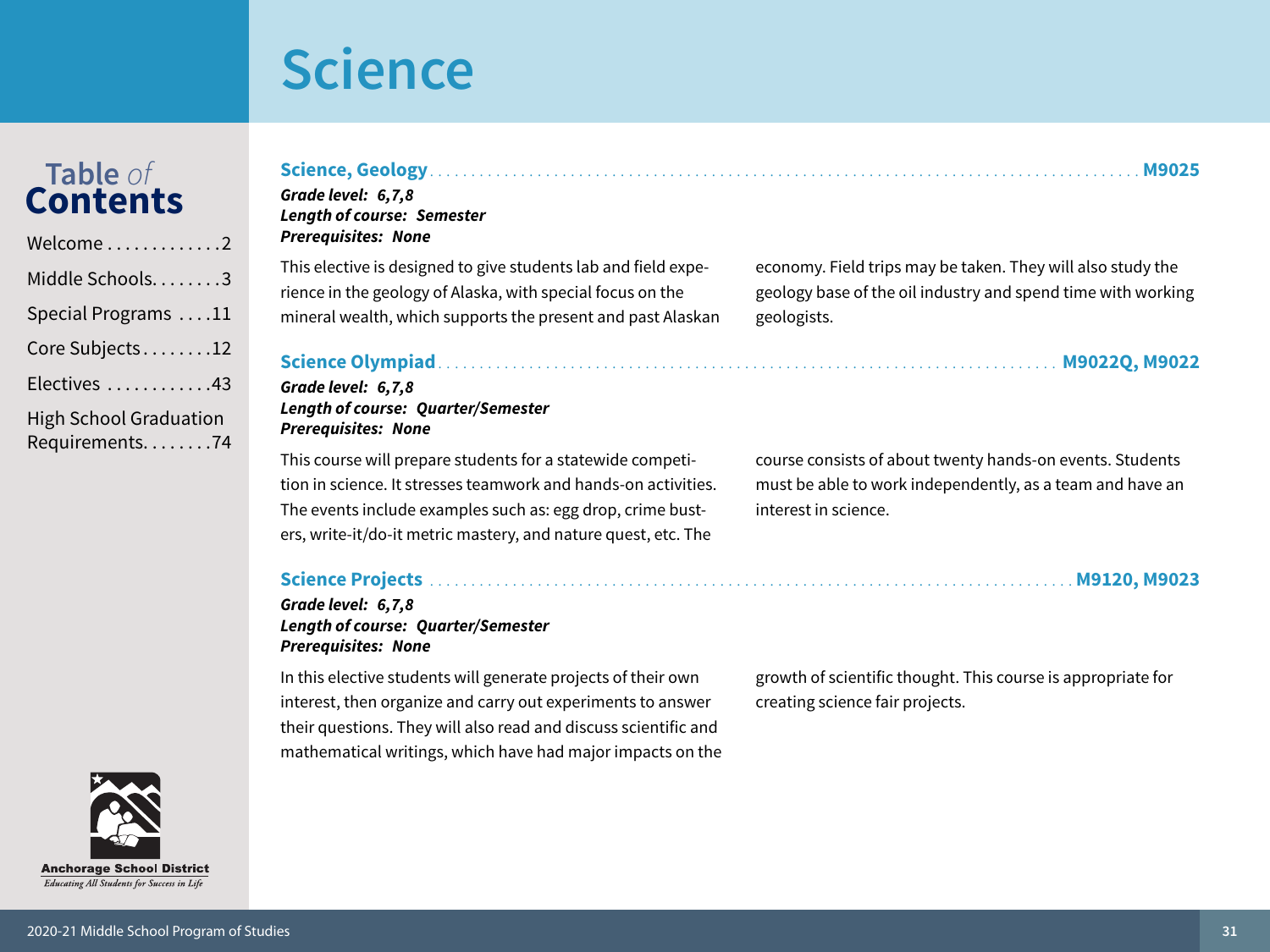**Prerequisites: None** 

# Table of<br>Contents

| Welcome2                                          |
|---------------------------------------------------|
| Middle Schools3                                   |
| Special Programs 11                               |
| Core Subjects12                                   |
| Electives 43                                      |
| <b>High School Graduation</b><br>Requirements. 74 |

| Grade level:   6,7,8              |  |
|-----------------------------------|--|
| <b>Length of course: Semester</b> |  |

This course includes: Wildlife Management, Gun Safety, and Hunting Ethics. No firearms are used or handled in this class. Course materials will be provided by the Alaska Department of Fish and Game that may require students to

meet minimum standards in each of the categories. The class does not teach how to hunt so much as focusing on a lesson of "learn to return." It is primarily about safety.

**M9024** 

. . . . . . . . . . . . . .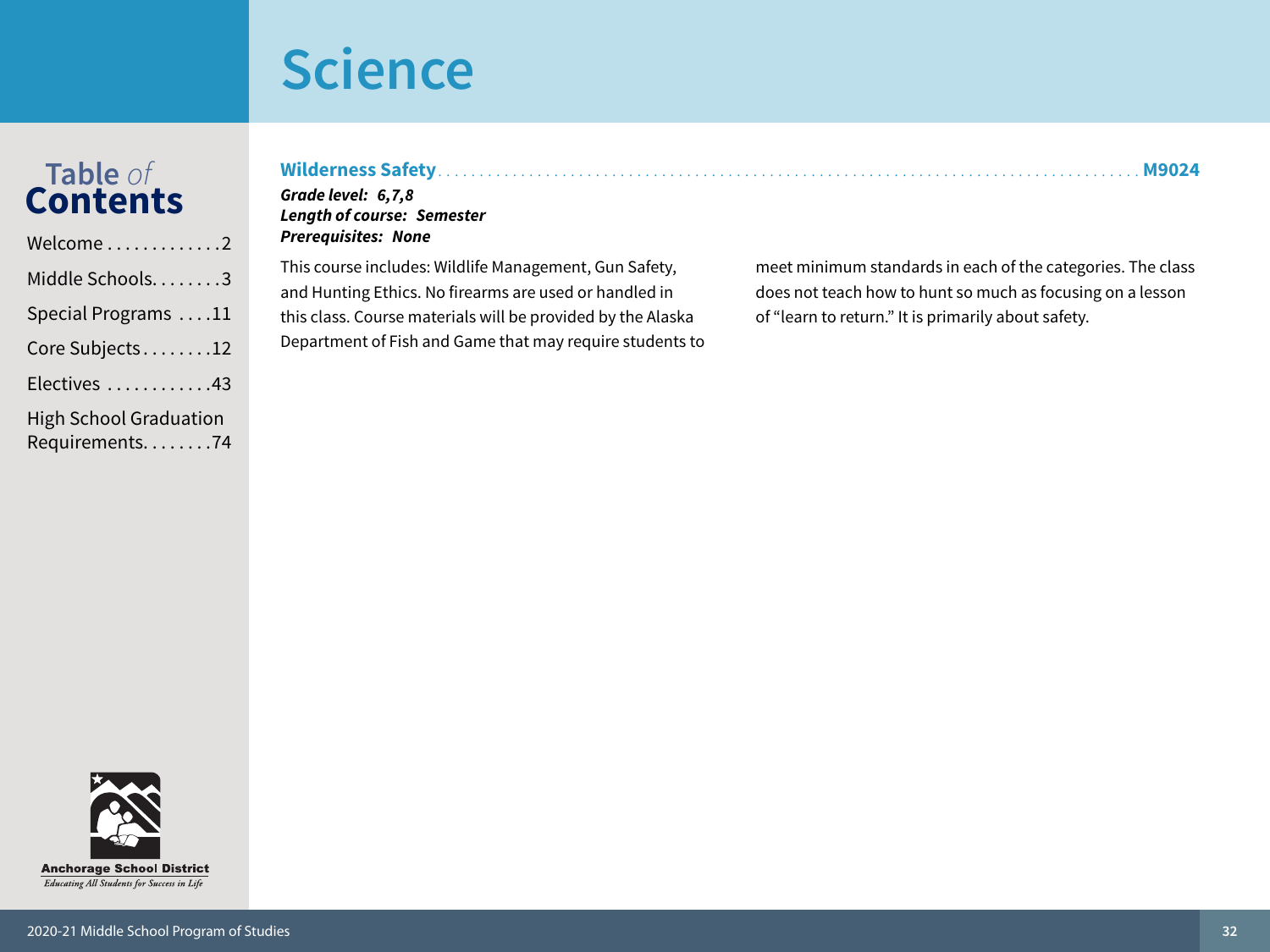# <span id="page-32-0"></span>Table of<br>**Contents**

| Welcome2                                          |
|---------------------------------------------------|
| Middle Schools3                                   |
| Special Programs 11                               |
| Core Subjects12                                   |
| Electives 43                                      |
| <b>High School Graduation</b><br>Requirements. 74 |

### Social Studies 6 and the contract of the contract of the contract of the contract of the contract of the contract of the contract of the contract of the contract of the contract of the contract of the contract of the contr Grade level: 6

### **Length of course: Year Prerequisites: None**

The sixth grade middle school social studies program focuses primarily on a standards based, thematic approach to United States history from Reconstruction to the contemporary era.

The curriculum emphasizes historical thinking skills, geography and spatial thinking skills, civics, economics, and literacy skills.

#### 

### Grade level: 6

**Length of course: Year** 

Prerequisite: German Immersion Program or teacher recommendation. Students must also be enrolled in German **Immersion Language 6 and German Immersion Science 6.** 

This social studies course is a continuation of the German Immersion Program at Rilke Schule Charter School. Students will continue their study of German through content while increasing their German language skills. The social studies content is similar to the district 6th grade social studies course in which students examine and review history, civics,

and geography during the "Emergence of America" from 1800-1871. It will also contain the history, civics, and geography of Europe during this period with special emphasis placed upon Germany. Students will use maps, globes, historical information, graphing, and problem solving skills for research studies. This course is conducted entirely in German.

### 

#### Grade level: 6

#### **Length of course: Year**

Prerequisite: Spanish Immersion Program or teacher recommendation. Students must also be enrolled in Spanish Immersion 6.

This social studies course and the immersion Spanish language course are the continuation of the district's Spanish immersion program at Chugiak Elementary. Students will continue their study of Spanish through content while

increasing their Spanish language skills. The social studies content is representative of the district grade 6 social studies course in which students examine and review history, civics, and geography during the "Emergence of America" from

**Anchorage School District** Educating All Students for Success in Life

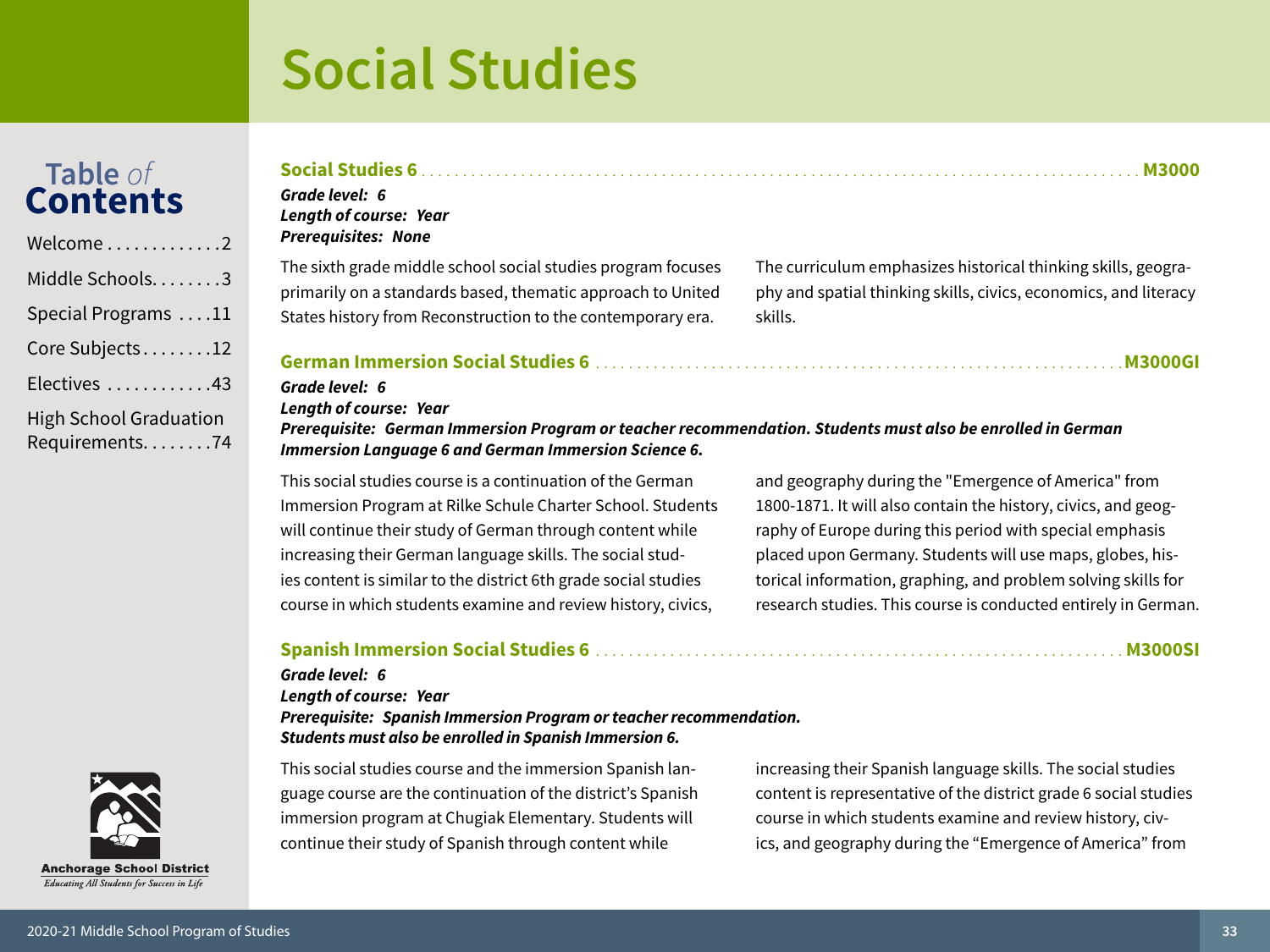# Table of<br>Contents

| Welcome2                                        |
|-------------------------------------------------|
| Middle Schools3                                 |
| Special Programs 11                             |
| Core Subjects12                                 |
| Electives 43                                    |
| <b>High School Graduation</b><br>Requirements74 |

1900 to the present. Students will use maps, globes, historical information, graphing, and problem solving skills for research studies. This course is conducted exclusively in Spanish.

Students who are native speakers of Spanish are invited and encouraged to enroll in the two Spanish immersion courses.

This course provides a survey of world physical and human geography, including a unit on Alaska geography. Spatial skills and various tools of geography are studied. Students are introduced to various cultures and explore the meaning of culture. Interrelationships and the interdependence of

people in various physical settings will be stressed along with the geographic concepts of location, place, movement, and region. Students deepen their understanding of the development of civilization, and the relationship between history and geography, through a study of Mesopotamia.

### 

Length of course: Semester/Year

Grade level: 7

Grade level: 7

**Prerequisites: None** 

#### **Length of course: Year**

Prerequisite: German Immersion Program or teacher recommendation. Students must also be enrolled in German **Immersion Language 7 and German Immersion Science 7.** 

This social studies course is a continuation of the German Immersion Program at Rilke Schule Charter School. Students will continue their study of German through content while increasing their German language skills. The social studies content will continue the study of the "Emergence of America" through examination of American and European

history civics, and geography from the 1870's through the end of WWII. It will also emphasize the history of Alaska within this context. Particular attention will be paid to the political and physical geography of countries around the world involved in World Wars I and II. This course is conducted entirely in German.

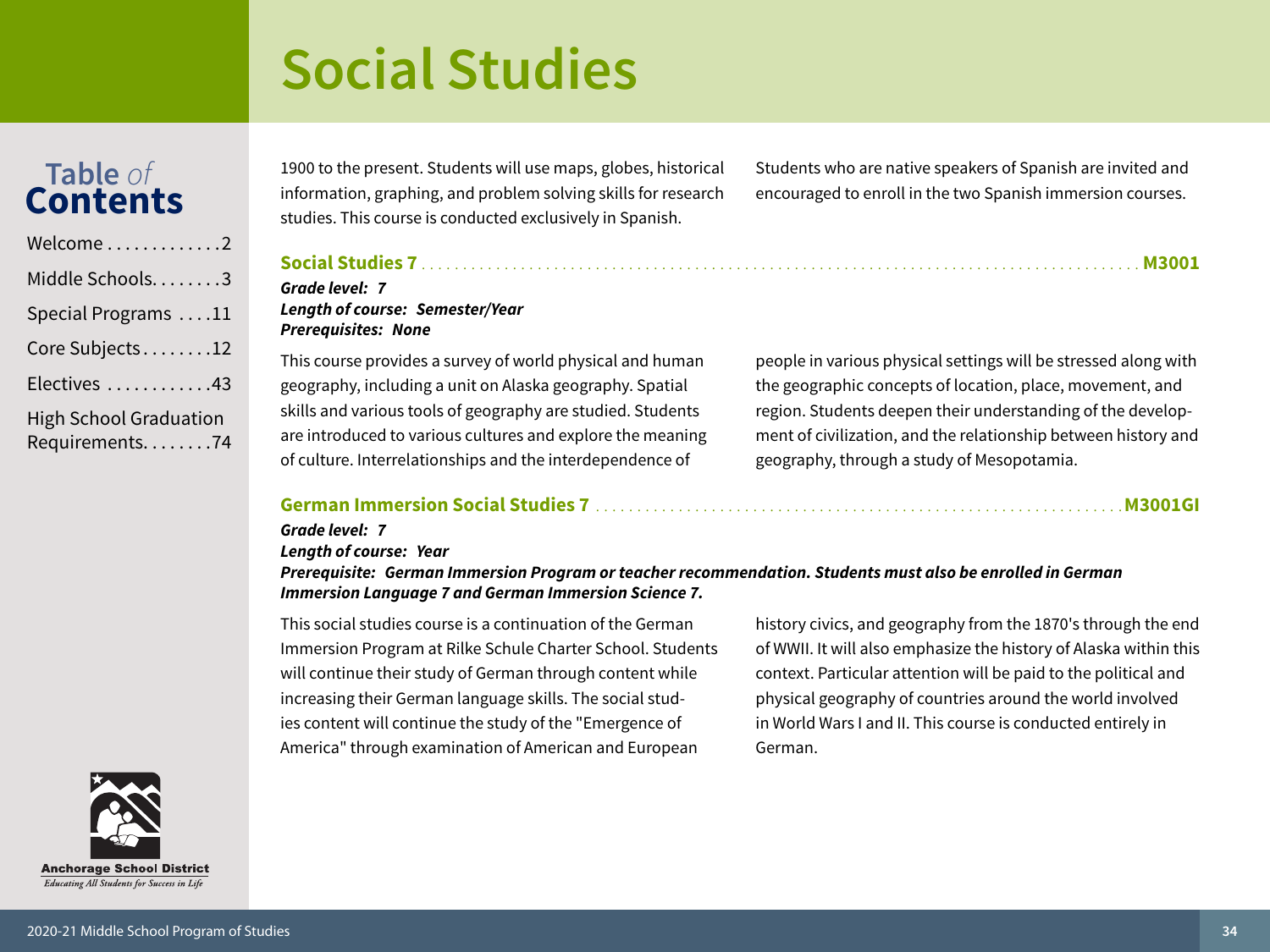## Table of<br>Contents

| Welcome $\ldots \ldots \ldots \ldots 2$           |
|---------------------------------------------------|
| Middle Schools3                                   |
| Special Programs 11                               |
| Core Subjects12                                   |
| Electives 43                                      |
| <b>High School Graduation</b><br>Requirements. 74 |

### 

Grade level: 7

**Lenath of course: Year** 

#### Prerequisite: Japanese Immersion Program or teacher recommendation. Students must also be enrolled in Japanese **Immersion 7.**

This social studies course and the immersion Japanese language course are the continuation of the Sand Lake Elementary School Japanese Language Immersion Program. Students will continue their study of Japanese through content while increasing their Japanese language skills. The social studies content is representative of the district's 7th grade social studies course, a survey of world physical and

political geography. This course introduces students to various cultures and focuses attention upon people and their relationship to their environment. It also includes the study of Alaska. This course is conducted exclusively in Japanese. Students who are native speakers of Japanese are invited and encouraged to enroll in the two Japanese immersion courses.

#### 

#### Grade level: 7 **Length of course: Year** Prerequisite: Russian Immersion Program or teacher recommendation. **Students must also be enrolled in Russian Immersion 7**

This social studies course and the immersion Russian language course are the continuation of the Russian Immersion Program. Students will continue their study of Russian through content while increasing their Russian language skills. The social studies content is representative of the district's 7th grade social studies course, a survey of world physical and political geography. This course introduces students

to various cultures and focuses attention upon people and their relationship to their environment. It also includes the study of Alaska and its historical and current relationship with Russia. This course is conducted exclusively in Russian. Students who are native speakers of Russian are invited and encouraged to enroll in the two Russian immersion courses.

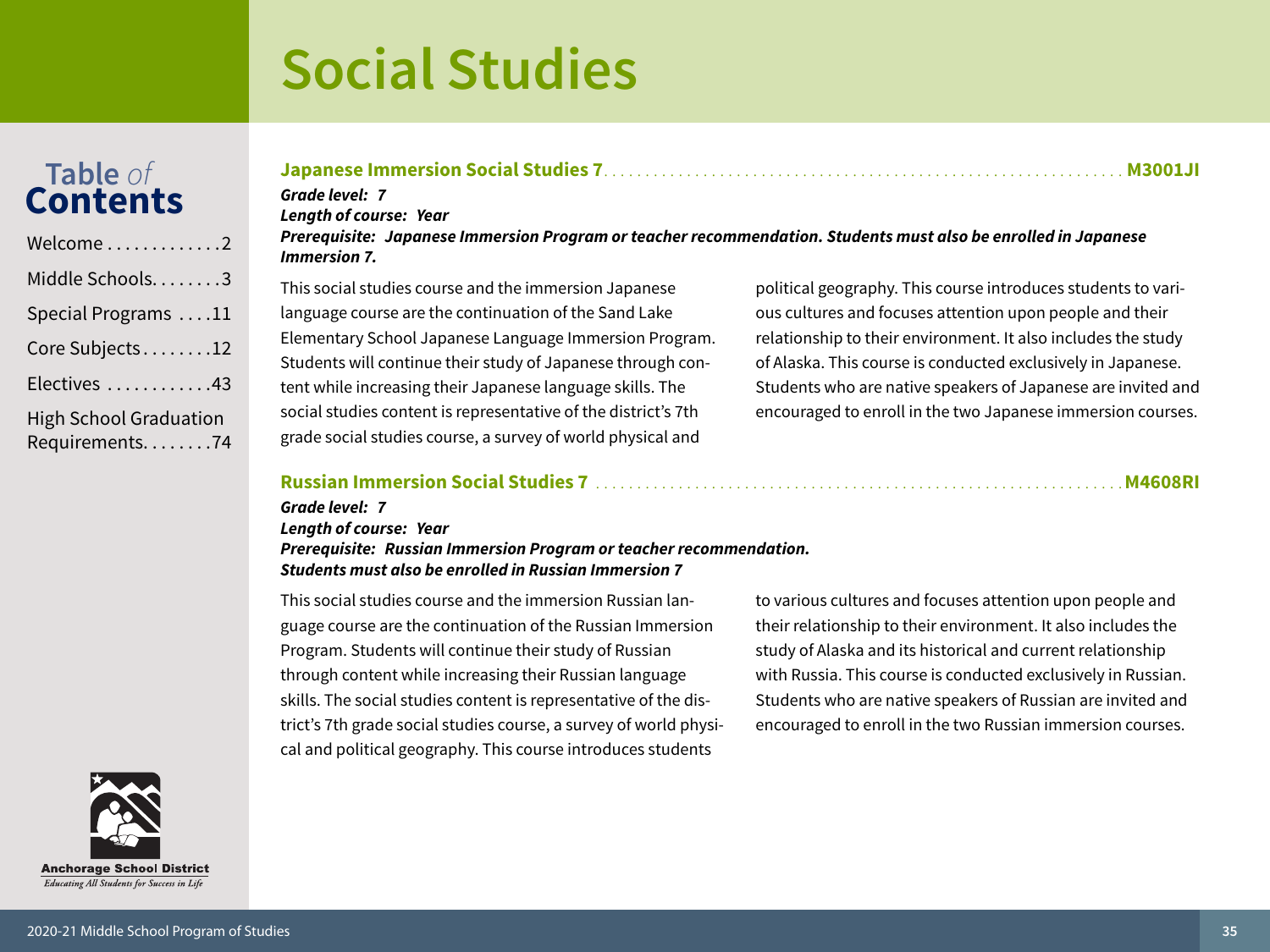## Table of<br>Contents

| Welcome $\ldots\ldots\ldots\ldots 2$              |
|---------------------------------------------------|
| Middle Schools. 3                                 |
| Special Programs 11                               |
| Core Subjects12                                   |
| Electives 43                                      |
| <b>High School Graduation</b><br>Requirements. 74 |

### Grade level: 7

**Lenath of course: Year** Prerequisite: Spanish Immersion Program or teacher recommendation. Students must also be enrolled in Spanish Immersion 7

This social studies course and the immersion Spanish language course are the continuation of the district's Spanish elementary immersion programs at Chugiak and Government Hill. Students will continue their study of Spanish through content while increasing their Spanish language skills. The social studies content is representative of the district grade 7 social studies course, a survey of world physical and political

geography. This course introduces students to various cultures and focuses attention upon people and their relationship to their environment. It also includes the study of Alaska. This course is conducted exclusively in Spanish. Students who are native speakers of Spanish are invited and encouraged to enroll in the two Spanish immersion courses.

### **Social Studies 8**

### 

Grade level: 8 Length of course: Semester/Year **Prerequisites: None** 

Students build upon 5th grade studies of US history to examine more deeply American historical Era 1 - Three Worlds Meet (1400s) through Era 4 - Expansion and Reform (1860s). There is an emphasis on project-based civics to encourage active participation in our democratic society. Students are introduced to historiography, the use of chronological thinking in

conjunction with historical comprehension, historical analysis, and interpretation. Geography, economics, government, and the humanities are used as a basis for examining the United States during these historical time periods.

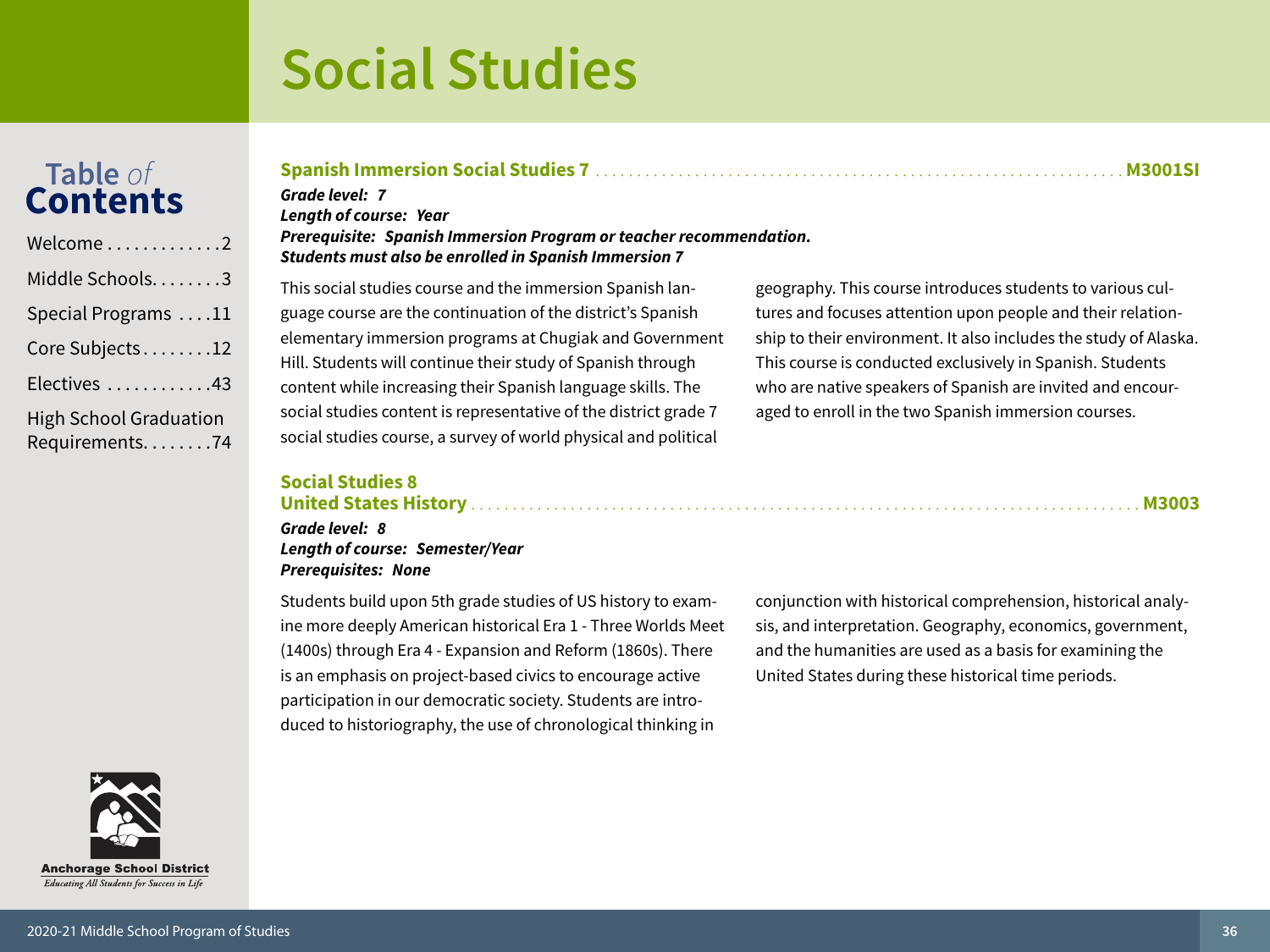## Table of<br>Contents

| Welcome2                                          |
|---------------------------------------------------|
| Middle Schools. 3                                 |
| Special Programs 11                               |
| Core Subjects12                                   |
| Electives 43                                      |
| <b>High School Graduation</b><br>Requirements. 74 |

### **Anchorage School District** Educating All Students for Success in Life

#### German Immersion Social Studies 8 and the contract of the contract of the M3003GI

### Grade level: 8

**Length of course: Year** 

#### Prerequisite: German Immersion Social Studies 7, German Immersion Program or teacher recommendation. Students must also be enrolled in German Immersion Language 8 and German Immersion Science 8.

This social studies course is a continuation of the German Immersion Program at Rilke Schule Charter School. Social studies content will include the history of the United States, Europe, and the participants of WWII from the end of the conflict until the present day. Other areas of study include

governments of the world historically and today, economic, world resources, climate issues, ecology, and other modern topics as appropriate. This course is conducted entirely in German.

#### 

#### Grade level: 8 **Length of course: Year**

Prerequisite: Social Studies 7 Japanese Immersion or teacher recommendation. Students must be also enrolled in Japanese **Immersion 8** 

This Japanese social studies course and Japanese language course are the continuation of the Japanese Immersion Program. This course will focus on the major historical themes from the district's 8th grade U.S. history curriculum and compare and contrast these as they relate to Japan.

These themes include exploration, revolution, creation of a national identity, and civic responsibilities for these two evolving nations. Through this historical context, students will gain an in-depth understanding and global perspective of the themes that shape our shared world.

#### 

#### Grade level: 8

**Length of course: Year** 

Prereguisite: Social Studies 7 Russian Immersion or teacher recommendation. Students must be also enrolled in Russian Immersion 8.

This Russian social studies course and Russian language course are the continuation of the Russian Immersion Program. This course will focus on the major historical

themes from the district's 8th grade U.S. history curriculum and compare and contrast these as they relate to Russia. These themes include exploration, revolution, creation of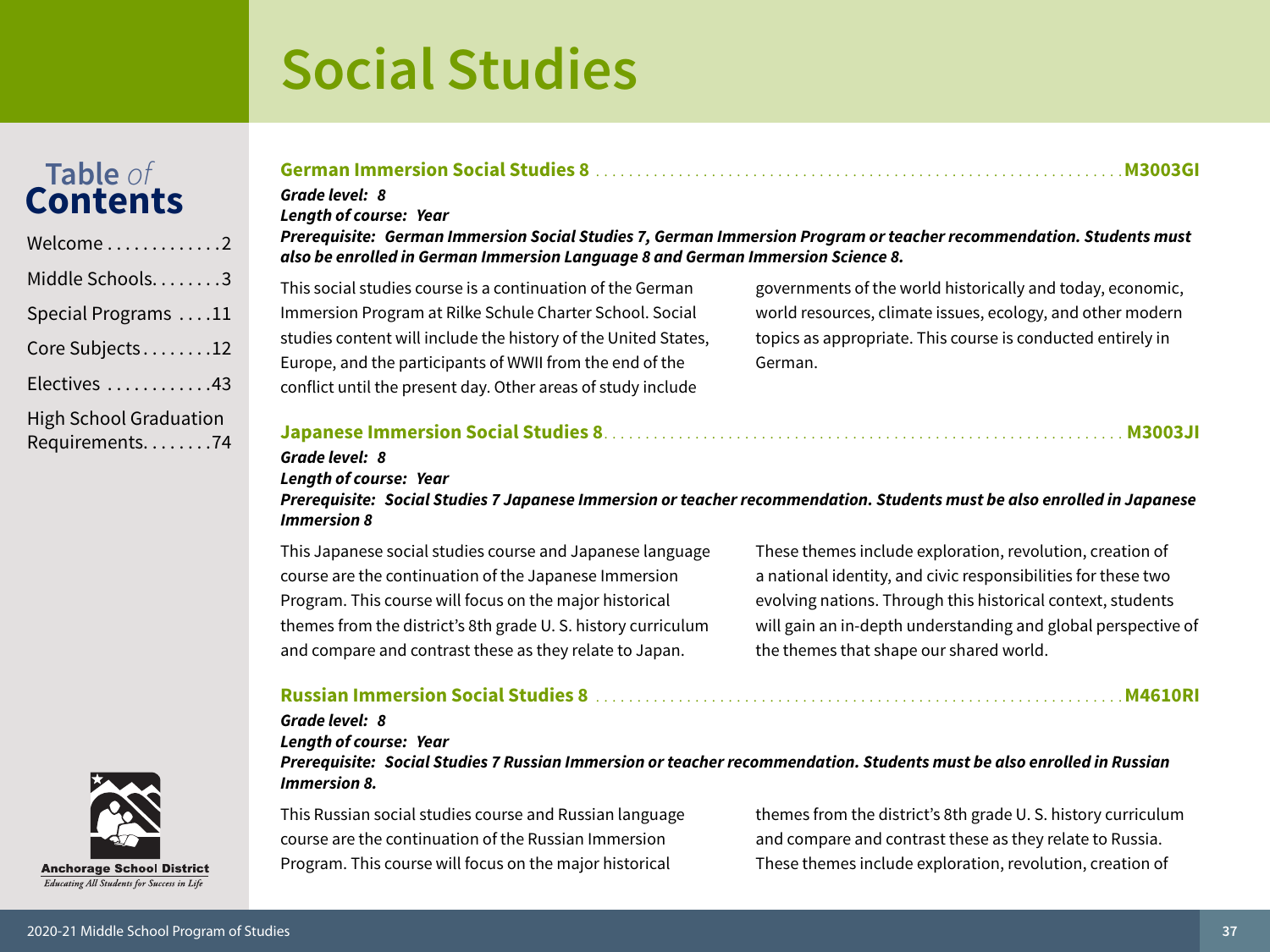## Table of<br>**Contents**

| Welcome2                                          |
|---------------------------------------------------|
| Middle Schools3                                   |
| Special Programs 11                               |
| Core Subjects12                                   |
| Electives 43                                      |
| <b>High School Graduation</b><br>Requirements. 74 |

a national identity, and civic responsibilities for these two evolving nations. Through this historical context, students will gain an in-depth understanding and global perspective of the themes that shape our shared world. This course is

conducted exclusively in Russian. Students who are native speakers of Russian are also invited and encouraged to enroll in the two Russian immersion courses.

#### **M3003SI** Grade level: 8 **Length of course: Year** Prerequisite: Social Studies 7 Spanish Immersion or teacher recommendation. Students must be also enrolled in Spanish **Immersion 8.** This social studies course and the immersion Spanish lan-4-Expansion and Reform (1860s) and civics. Geography, ecoguage course are the continuation of the Spanish Immersion nomics, government, and the humanities are used as a basis

Program. Social studies content will include an introduction to historiography and the analysis of historical issues. This course provides a foundation of American historical time periods: Era 1-Three Worlds Meet (1400s) through Era for examining the United States during these historical time periods. This course is conducted exclusively in Spanish. Students who are native speakers of Spanish are invited and encouraged to enroll in the two Spanish immersion courses.

#### Grade level: 6,7,8 **Length of course: Year Prerequisites: Special Education Certification (IEP).**

This is an integrated, thematic program that teaches social studies. Topics may include Alaska Studies, geography, history, multicultural studies, sociology, political science, and

legal issues. This is an alternate social studies curriculum for students enrolled in a Life Skills class as required by students' IEP.

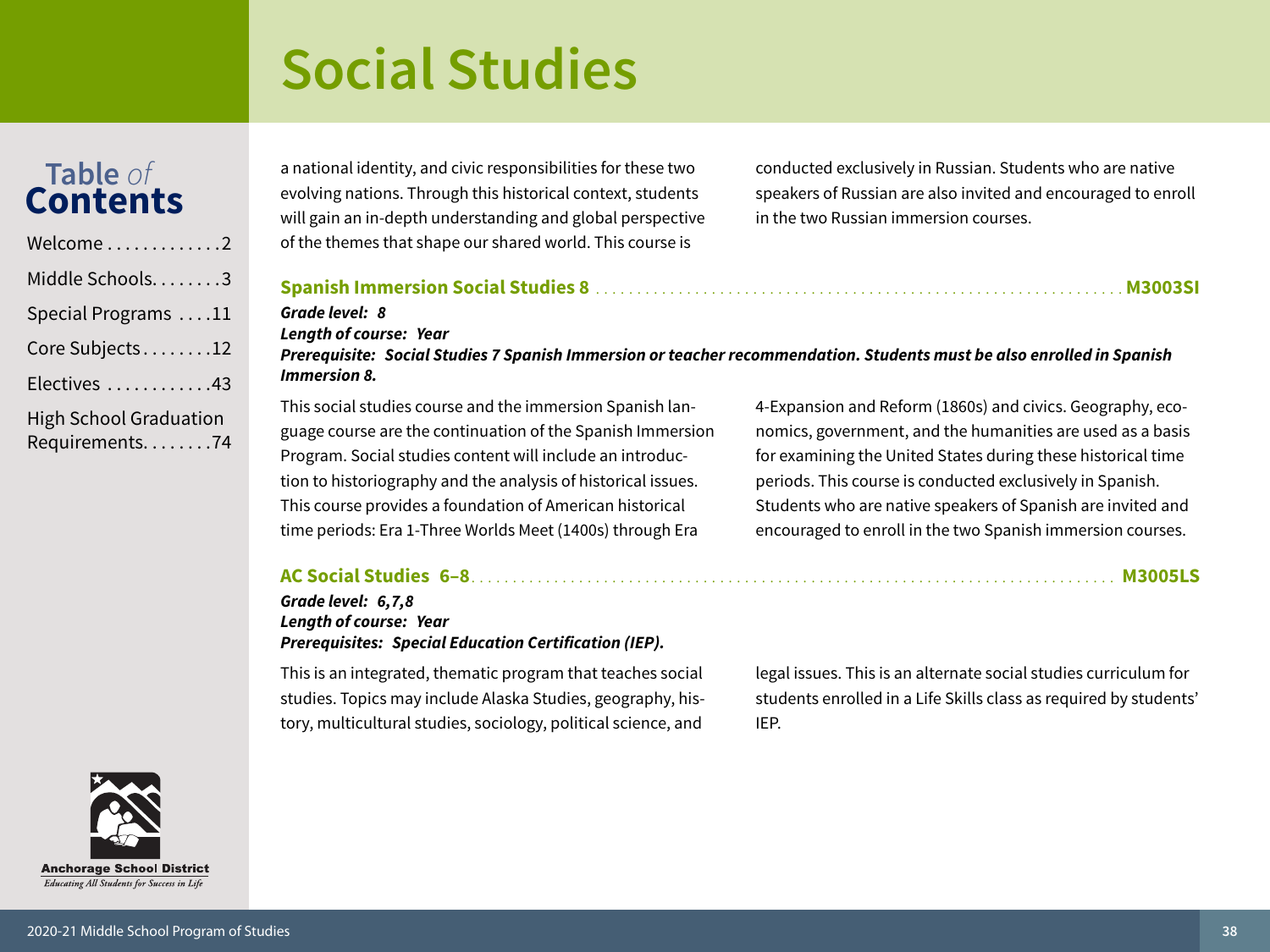## Table of<br>**Contents**

| Welcome2                                          |
|---------------------------------------------------|
| Middle Schools. 3                                 |
| Special Programs 11                               |
| Core Subjects12                                   |
| Electives 43                                      |
| <b>High School Graduation</b><br>Requirements. 74 |

#### **Electives:**

### 

Grade level: 6,7,8 **Length of course: Year Prerequisites: Special Education Certification (IEP).** 

This course is designed as a transitional skills class for students with an IEP and enrolled in a Life Skills program to prepare students for financial survival. Student will be introduced to topics such as a study of sources and procedures necessary for job successes, which will include payroll deductions, income taxes, benefits and development of wise spending habits through sound money management. Alternate curriculum for students enrolled in a Life Skills as required by their IEP.

### 

Grade Level: 6,7,8 **Length of course: Semester Prerequisites: None** 

Asian Studies Focuses on geography, culture, and general history. The enduring understanding is how the economic, political, and social stability within a region are powerfully

#### 

#### Grade level: 6,7,8 **Length of course: Quarter/Semester Prerequisites: None**

Students explore the ancient world mythologies that form the traditions and cultures of today's society. Includes a myriad of ancient mythologies that are the basis of world religions, geographical phenomenon, holiday tradition,

influenced by the distribution and size of populations and how they access and distribute available human and material resources.

historical fiction, and oral tradition. Studies such as Alaska Native, Native American, European, Egyptian, and Early Mesopotamia link today's students to increased global understanding.

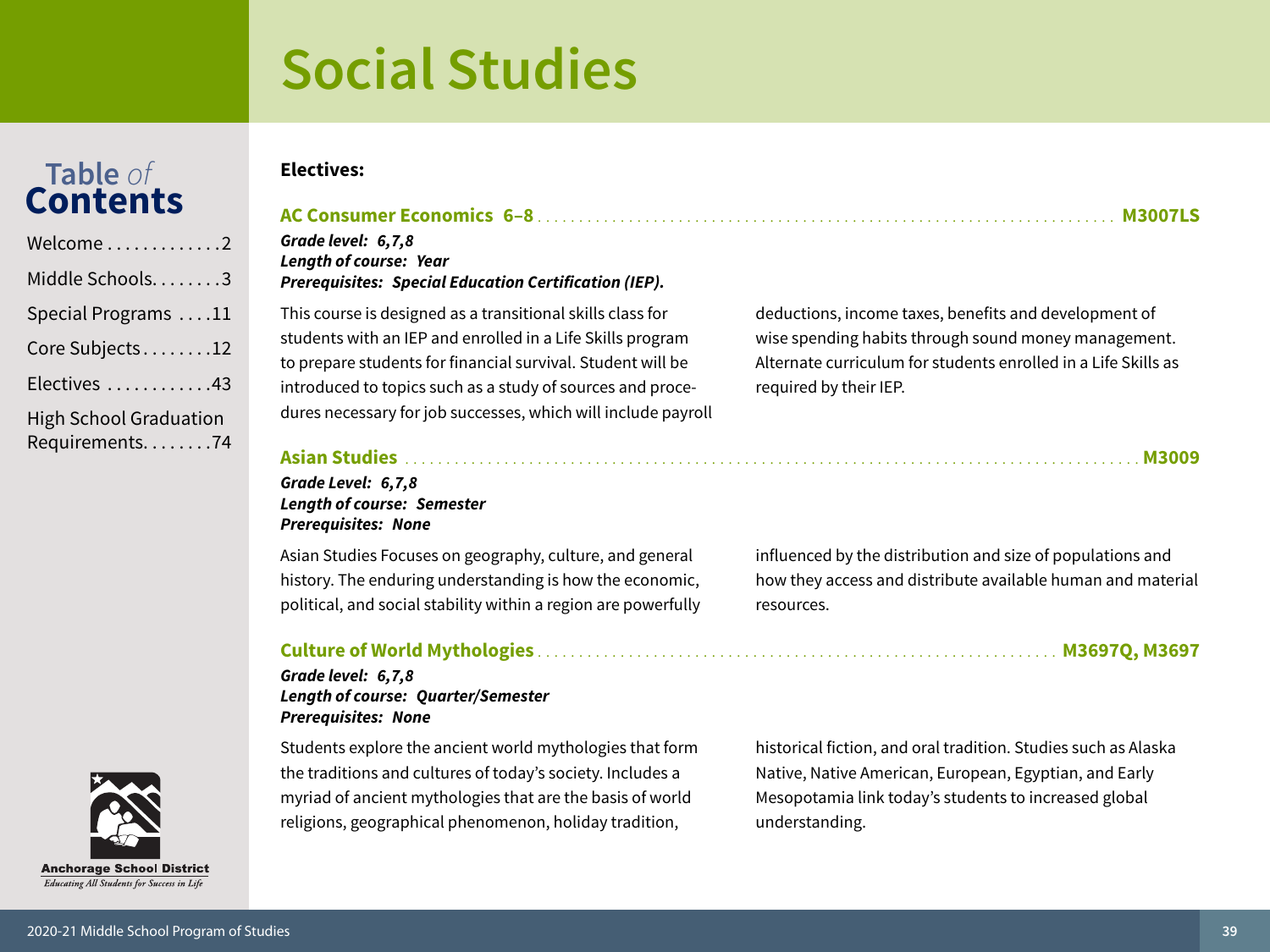## Table of<br>**Contents**

| Welcome2                                          |
|---------------------------------------------------|
| Middle Schools. 3                                 |
| Special Programs 11                               |
| Core Subjects12                                   |
| Electives 43                                      |
| <b>High School Graduation</b><br>Requirements. 74 |

#### Grade level: 6,7,8

### **Length of course: Semester Prerequisites: None**

Students build a foundation of financial literacy through hands-on studies of personal finance and principles of economics. Activities such as experimental economics,

#### 

#### Grade level: 6,7,8 **Length of course: Semester Prerequisite: None**

This course will familiarize students with the history and development of American film by introducing students to the language and vocabulary of the film industry. Students will be exposed to the evolution of "special effects" and familiarize them with the genres of the film industry. Students will

#### 

Grade level: 6,7,8 **Length of course: Semester Prerequisites: None** 

This course will survey the juvenile justice system, conflict resolution and other law-related activities. Activities such as Youth Court, mock trial, and/or guest speakers from the local Bar Association will engage students in an enlightening

exploration of the legal system and it's role in our lives. Students will also learn about the many careers available in the justice system and the skills that go with them.

mini-society, Junior Achievement, and/or the stock market game will provide opportunity for fun exploration of important 21st century topics.

also learn how genres reflect the American social and cultural climate of historic times. This course will increase student's ability to watch films actively and with a critical eye for assessment and to enhance students ability to think, speak, and write critically about a film experience.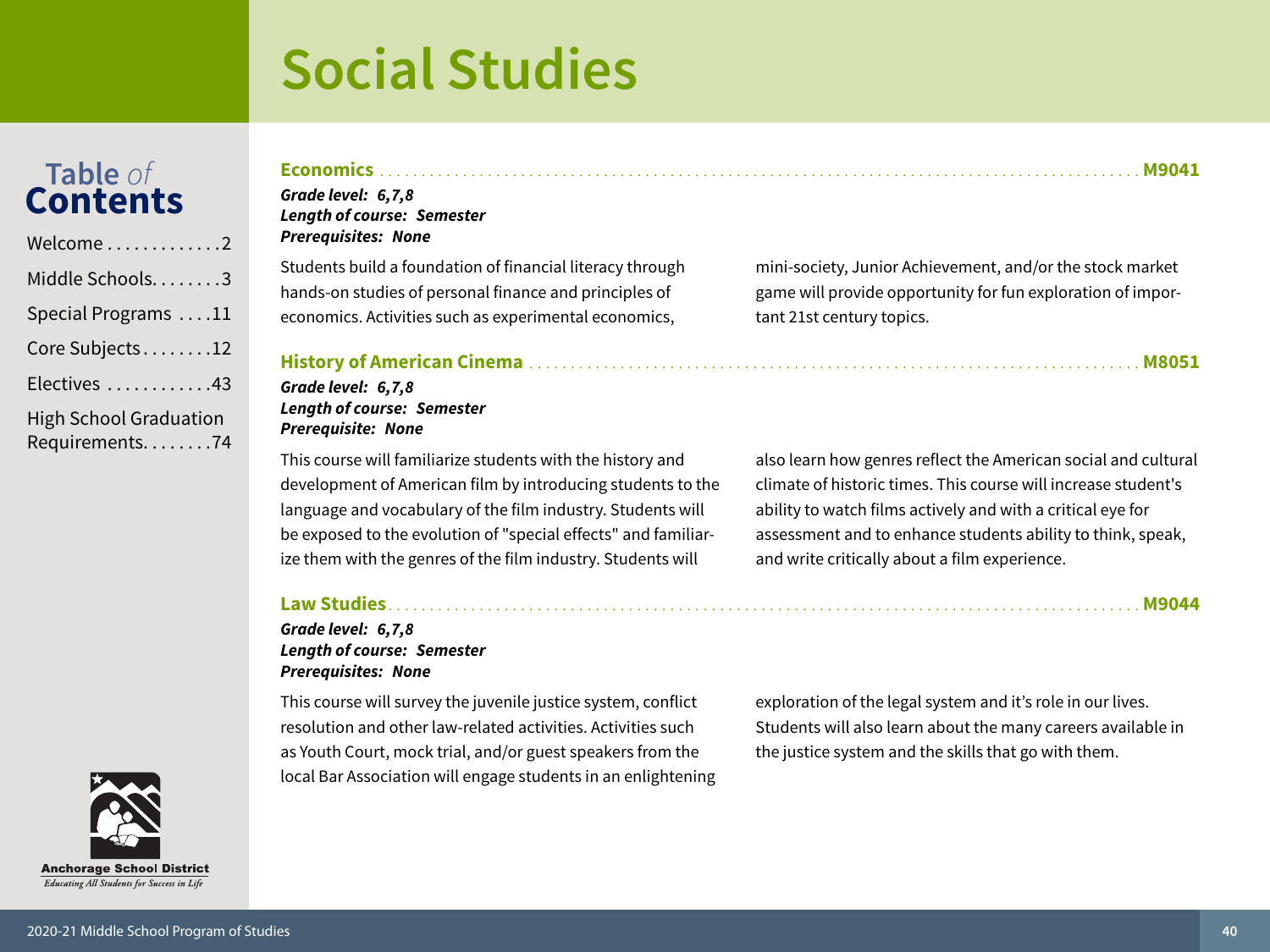## Table of<br>**Contents**

| Welcome2                                          |
|---------------------------------------------------|
| Middle Schools. 3                                 |
| Special Programs 11                               |
| Core Subjects12                                   |
| Electives 43                                      |
| <b>High School Graduation</b><br>Requirements. 74 |

| chorage School District                 |  |
|-----------------------------------------|--|
| cating All Students for Success in Life |  |

 $\mathbf{A}$ n  $\overline{E}$ 

#### Grade level: 6,7,8 **Length of course: Semester Prerequisites: None** Students will become aware of and knowledgeable about explore Alaska native mythology, and create their own myth.

Alaska native groups. Historical, traditional, cultural, and sociological perspectives are emphasized. Students will

#### Grade level: 6,7,8 **Length of course: Quarter/Semester Prerequisites: None**

Students will learn civic engagement and public policy by identifying, researching, and seeking solutions for their selected community problem or issue. Students will learn problem solving, collaboration, and reflection in conjunction

#### 

#### Grade level: 6,7,8 **Length of course: Quarter/Semester Prerequisites: None**

Seminar offers a variety of subjects explored through careful reading, thinking, listening, and communicating. Through individual effort and cooperative groups, students collaboratively learn to access challenging literature in order to explore

Alaska native art in class. 

Students will create traditional or contemporary objects of

with an authentic project. Using the Center for Civic Education's "Project Citizen" curriculum, students can also compete at local, state, and national levels.

the world of ideas and formulate complex ideas of their own. Content might include philosophy, current events, historical documents, and/or other forms of literature.

2020-21 Middle School Program of Studies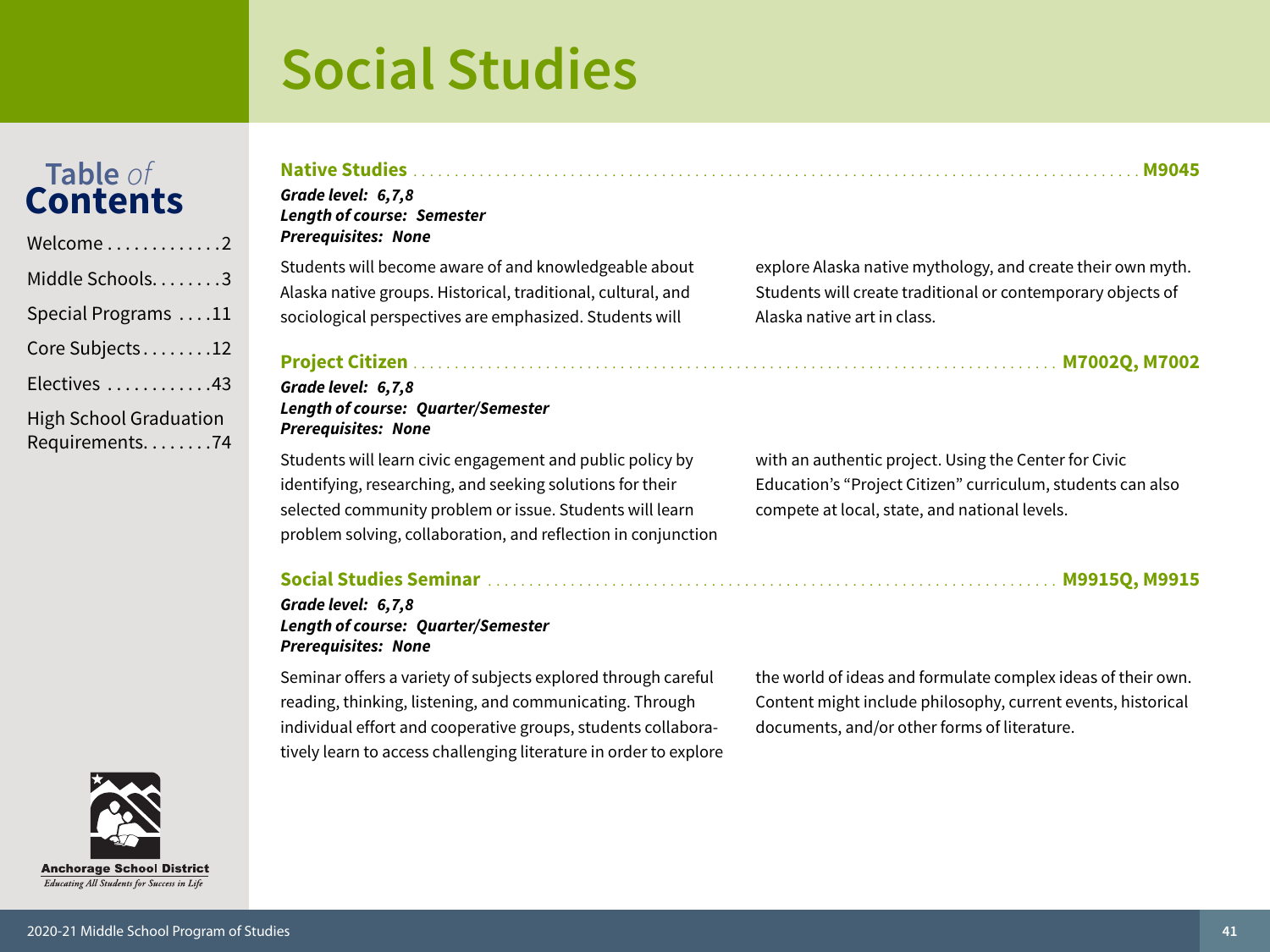# Table of<br>Contents

| Welcome2                      |
|-------------------------------|
| Middle Schools3               |
| Special Programs 11           |
| Core Subjects12               |
| Electives 43                  |
| <b>High School Graduation</b> |

Requirements. . . . . . . . 74

| <b>World Cultures</b><br>Grade level: 6,7,8<br><b>Length of course: Semester</b><br><b>Prerequisites: None</b>                                                                      | M9041                                                                                                       |
|-------------------------------------------------------------------------------------------------------------------------------------------------------------------------------------|-------------------------------------------------------------------------------------------------------------|
| How are dreams caught? What are sushi, chamoyu and<br>Ikebana? Students will explore major cultures from the fol-<br>lowing world regions: Africa, Middle East, Asia, South America | and North American natives through drawing, painting,<br>sculpture, culinary art, language and mask making. |

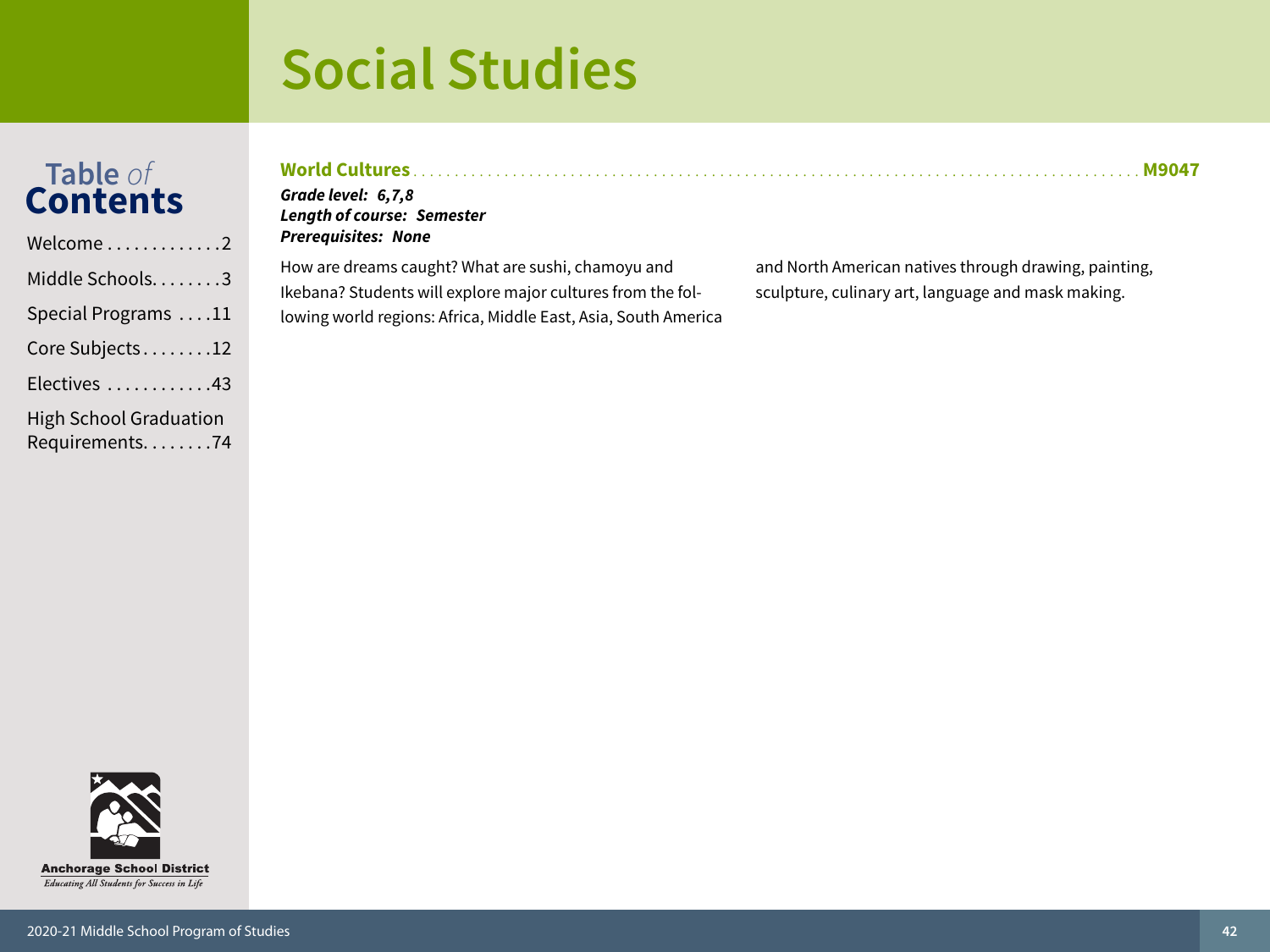## <span id="page-42-0"></span>**Electives**

### **Table** *of* **Contents**

| Welcome2                                          |
|---------------------------------------------------|
| Middle Schools3                                   |
| Special Programs 11                               |
| Core Subjects12                                   |
| Electives 43                                      |
| <b>High School Graduation</b><br>Requirements. 74 |

*These courses are approved curriculum in the specialty area. They have curriculums written and approved by the district. These courses are more "traditional" in nature and usually have instructors that are specialists in that particular elective area.*

*These courses meet student, parent and community needs. Their availability coincides with staffing. Due to the creativity and flexibility in design of these courses they will vary from year to year, program to program and school to school.*

*Electives are curriculum experiences designed to help students discover and/or examine learning related to their changing needs, aptitudes and interests. These are courses that are designed and implemented by the school and teaching staff at each school site to support and expand the regular curriculum.*

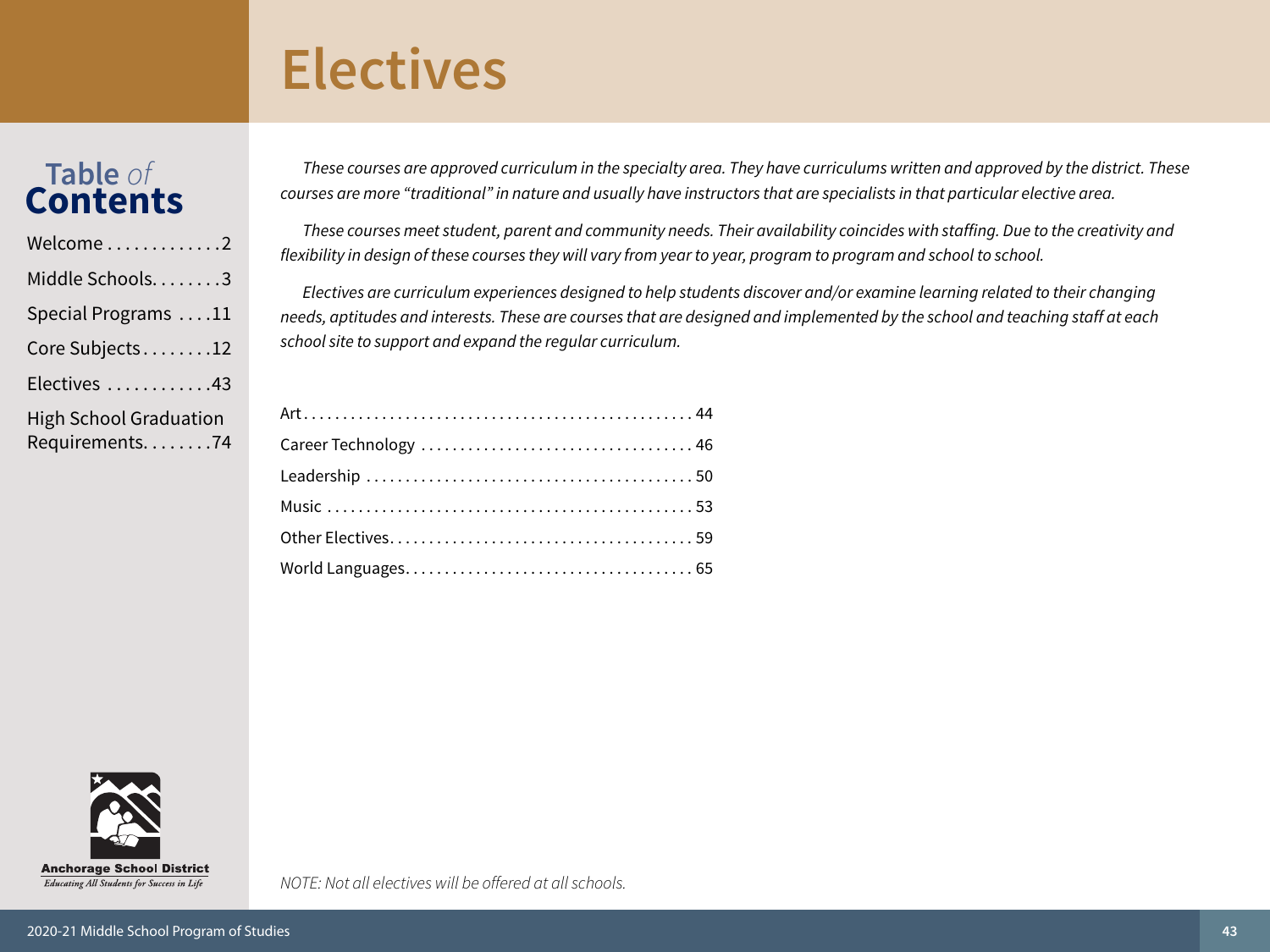## <span id="page-43-0"></span>Table of<br>**Contents**

| $Welcome \dots \dots \dots \dots \dots 2$       |
|-------------------------------------------------|
| Middle Schools3                                 |
| Special Programs 11                             |
| Core Subjects12                                 |
| Electives 43                                    |
| <b>High School Graduation</b><br>Requirements74 |



Educating All Students for Success in Life

Grade level: 6,7,8 **Length of course: Semester Prerequisites: Teacher recommendation** 

Elements of line, shape, color, texture and space will be emphasized through drawing and painting skills. Students will learn about the cultural and historical nature of their

projects and will develop skills in presentation methods as well.

#### 

#### **Grade level: commonly 8 Length of course: Semester Prerequisites: None**

Students may elect to enroll in a semester course designed to provide students with opportunities to expand and translate ideas, feelings and values into personal experiences. The design elements and principles will be expanded and reinforced within the four components of the "inquirybased" (discipline-based art education) program philosophy. Students will acquire artistic skills to express and communicate responses to experiences, explore their creative abilities and heritage within the context of a global view, make informed aesthetic responses in relationship to their own art and works of professional artists, and, investigate the scope of visual arts related occupations.

#### 

Grade level: 6,7,8 **Length of course: Quarter Prerequisites: None** 

Students may elect to enroll in a nine-week concentration of units in drawing, painting, printmaking, pottery and sculpture. The program encompasses the four components of visual arts education using the elements and principles of design as a point of departure. A variety of artists and cultures are

introduced in relationship with the role visual art plays in history and cultures. Students learn to value their own art works with the same criteria used to analyze a master's art works. They will be able to identify and investigate art and art related careers in conjunction with introduced units of study.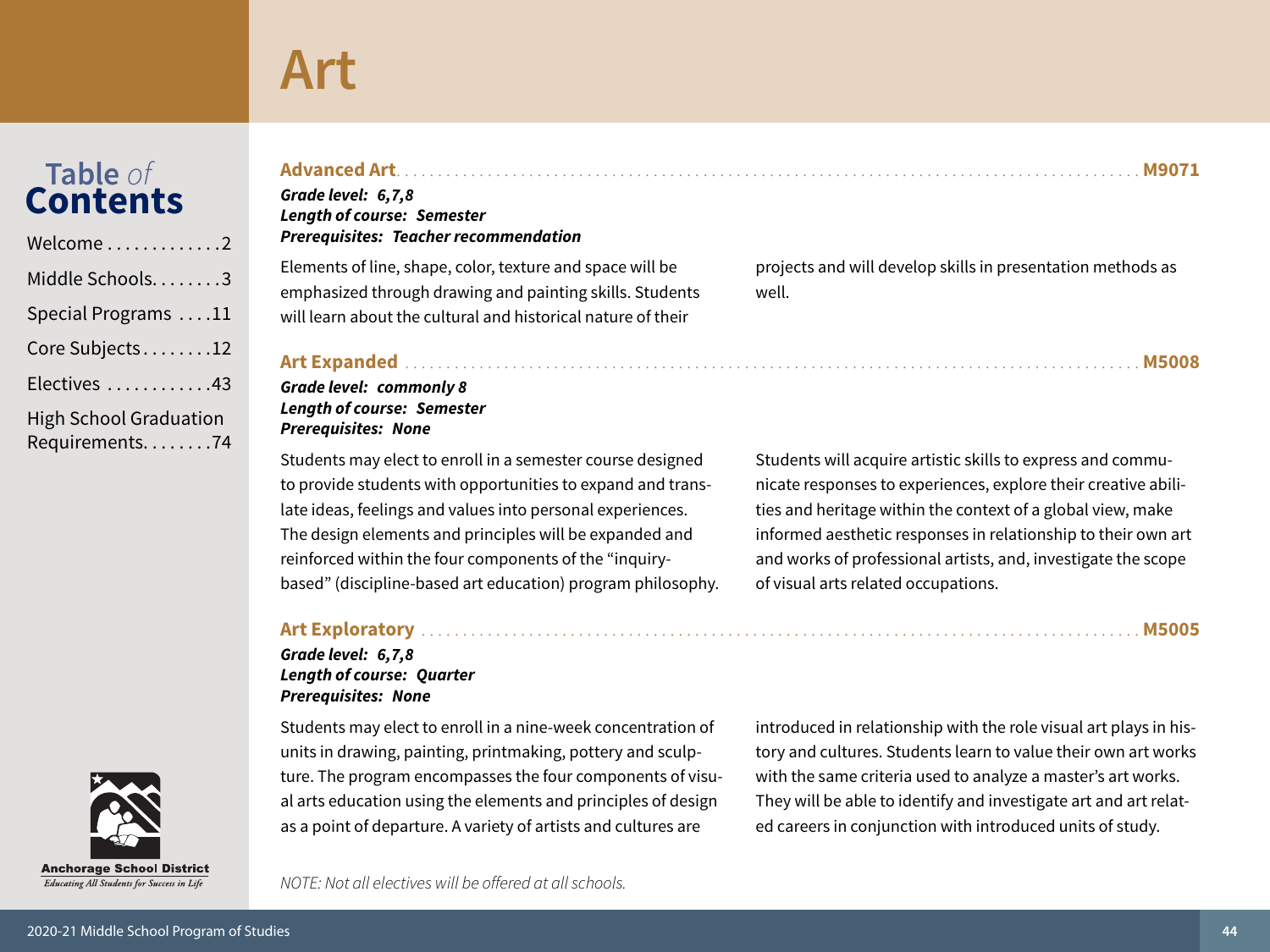### **Table** Cont

| Welcome2                                        |
|-------------------------------------------------|
| Middle Schools3                                 |
| Special Programs 11                             |
| Core Subjects12                                 |
| Electives 43                                    |
| <b>High School Graduation</b><br>Requirements74 |

| e of | Art Exploratory                   |
|------|-----------------------------------|
| ents | Grade level: 6,7,8                |
|      | <b>Length of course: Semester</b> |

**Prerequisites: None** 

Students may elect to enroll in a semester long development of units in drawing, painting, printmaking, pottery and sculpture. The program encompasses the four components of visual arts education using the elements and principles of design as a point of departure. A variety of artists and cultures are

#### Grade level: 6,7,8 **Length of course: Semester Prerequisite: None**

In this elective, students can expect a wide variety of handson projects along with reading and writing assignments.

#### 

Grade level: 6,7,8 **Length of course: Semester** Prerequisite: none

This elective is for students interested in art and technology. Students will learn about Computer Aided Design, 3-D introduced in relationship with the role visual art plays in history and cultures. Students learn to value their own art works with the same criteria used to analyze a master's art works. They will be able to identify and investigate art and art related careers in conjunction with introduced units of study.

Students will learn to appreciate art diversity and cultural differences in art expression.

Modeling, Graphics and Animation. The class uses current technology, thus programs used in the class will vary.

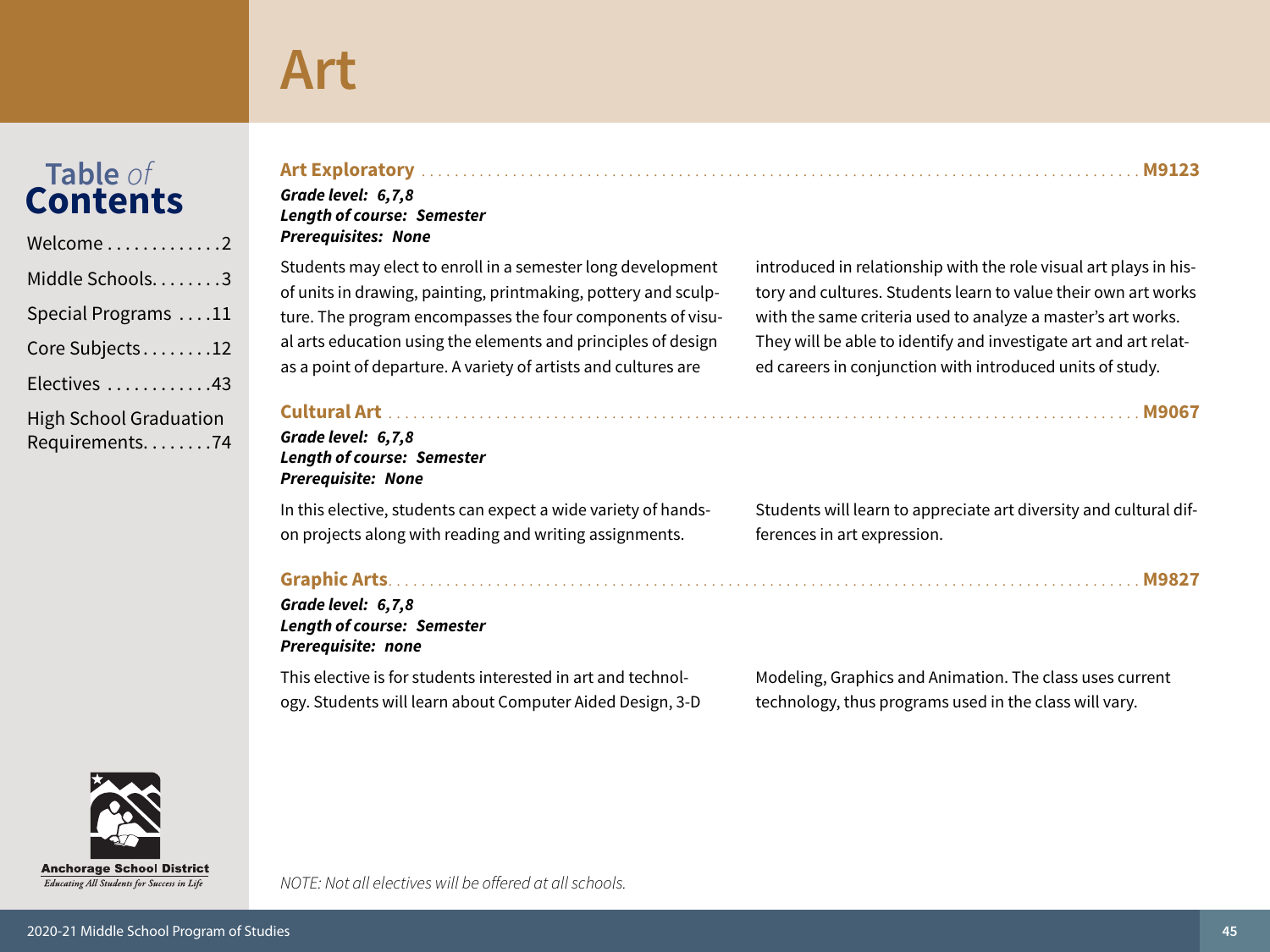**Industrial Trades, Energy & Resource:** 

# <span id="page-45-0"></span>Table of<br>Contents

| Welcome2                                          |
|---------------------------------------------------|
| Middle Schools3                                   |
| Special Programs 11                               |
| Core Subjects12                                   |
| Electives 43                                      |
| <b>High School Graduation</b><br>Requirements. 74 |

| Grade level: 6<br><b>Length of course: Quarter</b>                                                                    |                                                                                                                      |
|-----------------------------------------------------------------------------------------------------------------------|----------------------------------------------------------------------------------------------------------------------|
| Exploratory course introducing students to the different<br>aspects of technology in the areas of industrial trades,  | transportation, energy, and natural resources                                                                        |
| Grade level: 7<br><b>Length of course: Semester</b>                                                                   |                                                                                                                      |
| Introductory course allowing students to explore the many<br>different aspects of Technology in our world through the | introduction of communication, power, energy, transporta-<br>tion, manufacturing, construction and career awareness. |
| Grade level: 8                                                                                                        |                                                                                                                      |

#### **Length of course: Semester**

Introductory course allowing students continued exploration of technology integration in the areas of industrial trades, energy, transportation and manufacturing. Students use engineering design principles to create, design and produce

prototypes. Students focus on career awareness, communication skills and lifelong learning strategies.



Educating All Students for Success in Life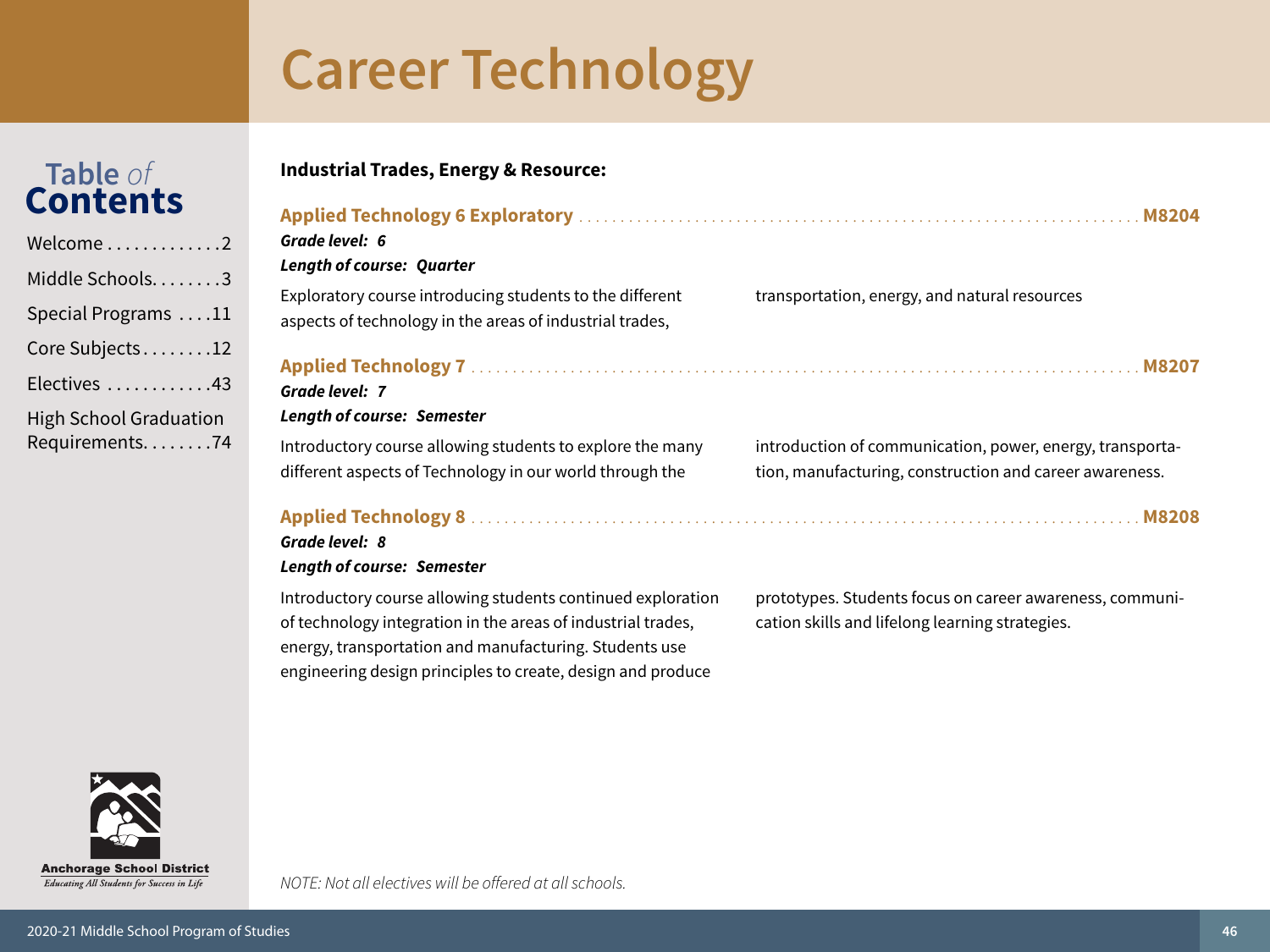Table of

**Contents** 

#### Special Programs ....11  $R$

|  | Core Subjects12 |  |  |  |  |  |
|--|-----------------|--|--|--|--|--|
|  |                 |  |  |  |  |  |

- Electives ............43
- **High School Graduation** Requirements........74



### **Business and Technology:**

Grade level: 6

Grade level: 7, 8

**Length of course: Semester** 

#### **Length of course: Quarter** Exploratory course focused on improving keyboarding speed social media profile settings). Website evaluation, copyright and accuracy as well as learning about major internet safety infringement, website citations, and career research are also topics (user names, predator awareness, cyberbullying, and covered. **Length of course: Ouarter** Exploratory course focused on introducing students to a entrepreneurship and leadership while emphasizing employvariety of business concepts and skills. Students learn about ability skills. Grade level: 7 **Length of course: Semester** Business Education offers an opportunity to work towards Emphasis is placed on career exploration and the developkeyboarding mastery and experience and practice the many ment of personal traits such as promptness, work habits, and facets of computer applications used in the business world. individual responsibility

NOTE: Not all electives will be offered at all schools.

This course emphasizes the foundational skills necessary

for continued exploration and development in a variety of

technical occupations. In this course, students are introduced

to coding and logical problem solving skills, the use of office

applications to develop professional documents and presentations and graphic design tools used in creating marketing and promotional materials.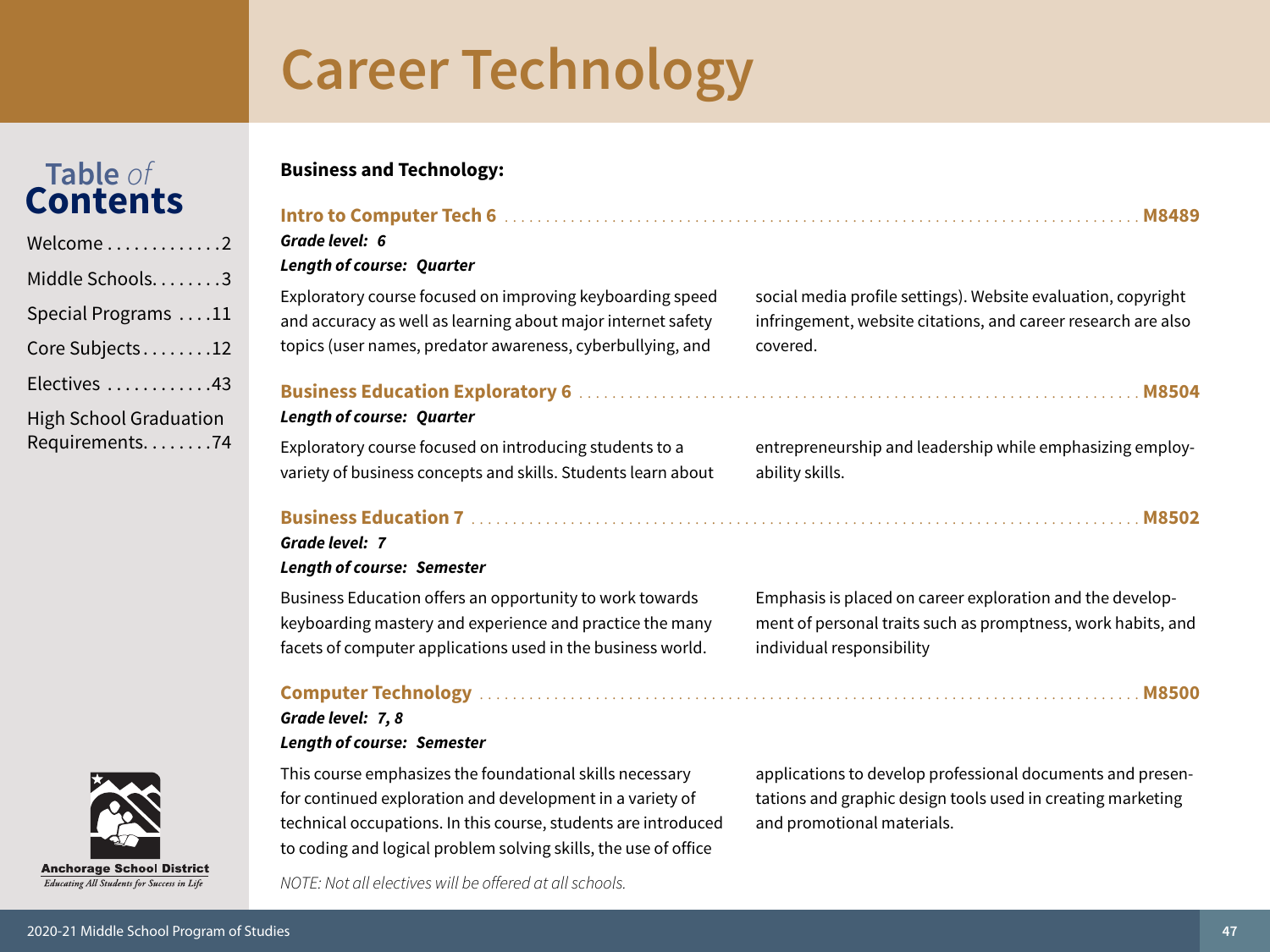# Table of<br>**Contents**

| Welcome2                                          |
|---------------------------------------------------|
| Middle Schools3                                   |
| Special Programs 11                               |
| Core Subjects12                                   |
| Electives 43                                      |
| <b>High School Graduation</b><br>Requirements. 74 |

#### 

#### Grade level: 7, 8

#### **Length of course: Semester**

In this class students develop career, business, service learning, and leadership skills while working with the school business partners for their schools. Students will interact with the community by planning and directing fund-raisers, service

learning projects, running school-based business and board meetings. Job applications, resume writing, and interviewing skills will be acquired as well as work ethics and on-the-job training.

#### Grade level: 7,8 **Length of course: Semester**

This course introduces students to the video production process. Students learn the basics of script writing and editing, production recording, video editing and processing. Students

#### **Health and Human Services:**

#### 

Grade level: 6 **Length of course: Quarter** 

This is a 9-week introductory course for 6th grade. Skills taught include kitchen safety, food preparation, basic

#### Grade level: 7 **Length of course: Semester**

This is a 18-week course for 7th grade. Skills taught include kitchen safety, food preparation, basic cooking skills, hand NOTE: Not all electives will be offered at all schools.

explore different production types, including news, animation, short story, documentary, music video and public service announcements.

cooking skills, hand sewing skills, and basic machine sewing.

sewing skills, care giving and basic machine sewing and personal finance.

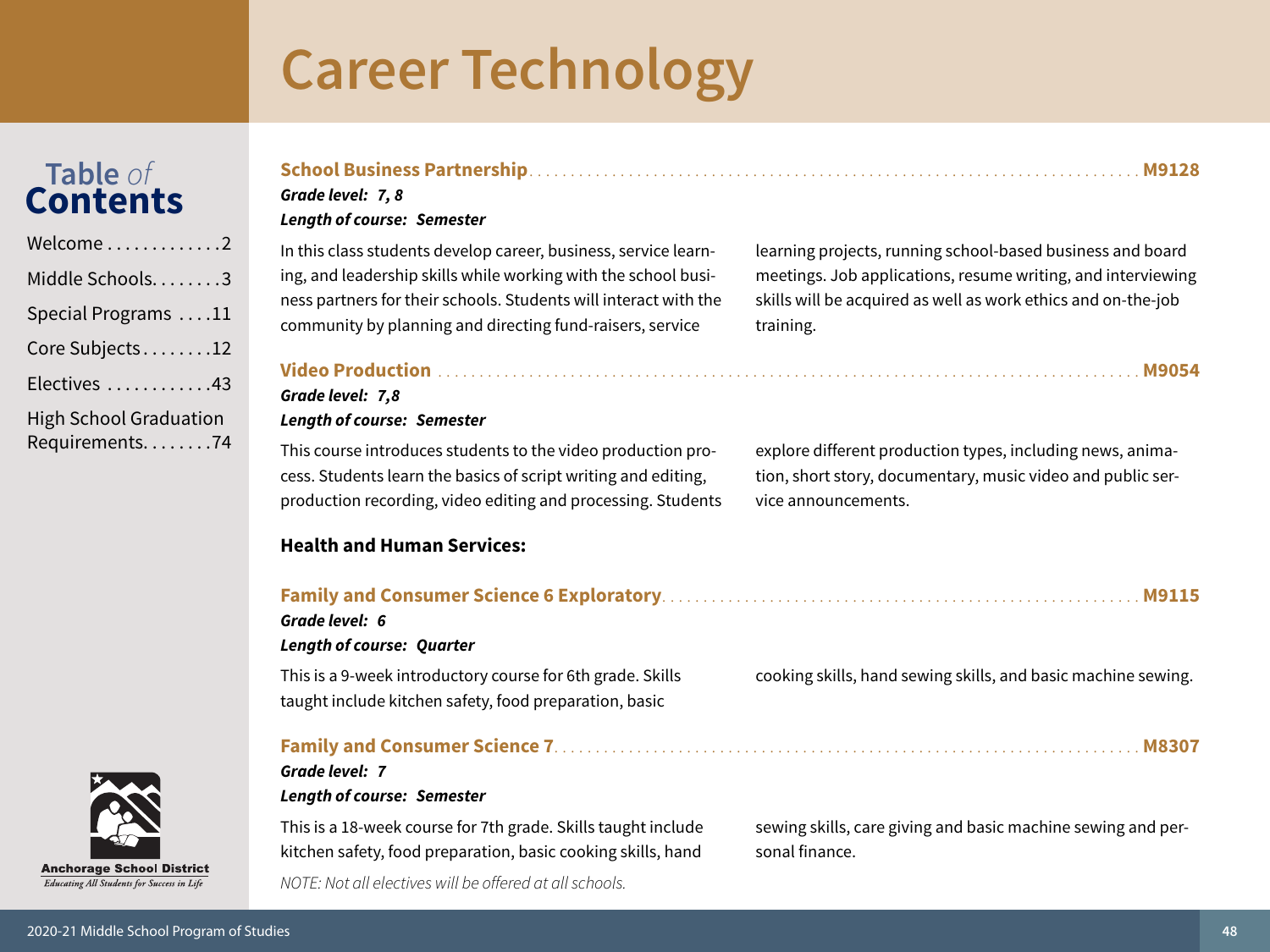## Table of<br>Contents

| Welcome2                      |
|-------------------------------|
| Middle Schools3               |
| Special Programs 11           |
| Core Subjects12               |
| Electives 43                  |
| <b>High School Graduation</b> |
| Requirements74                |



**Exploratory:** 

#### Grade level: 7

#### **Length of course: Semester**

Students will be engaged in simulated, hands-on activities that provide exploration of their interests and abilities and the work habits and duties performed in a variety of careers in the high demand occupations for the future in Alaska.

#### Career Adventures – HANDS<br>
19220

#### Grade level: 7 **Length of course: Semester**

Students will be engaged in simulated, hands-on activities that provide exploration of their interests and abilities and the work habits and duties performed in a variety of careers in the high demand occupations for the future in Alaska. Students will experience and interact with industry

Students will experience and interact with industry professionals assigned to leading highly-interactive, simulated workplace tasks and responsibilities focused on the wide variety of the industrial trades and resource extraction.

professionals assigned to leading highly-interactive, simulated workplace tasks and responsibilities focused on the wide variety of the health science, human services, business and technology.

**Anchorage School District** 

Educating All Students for Success in Life

NOTE: Not all electives will be offered at all schools.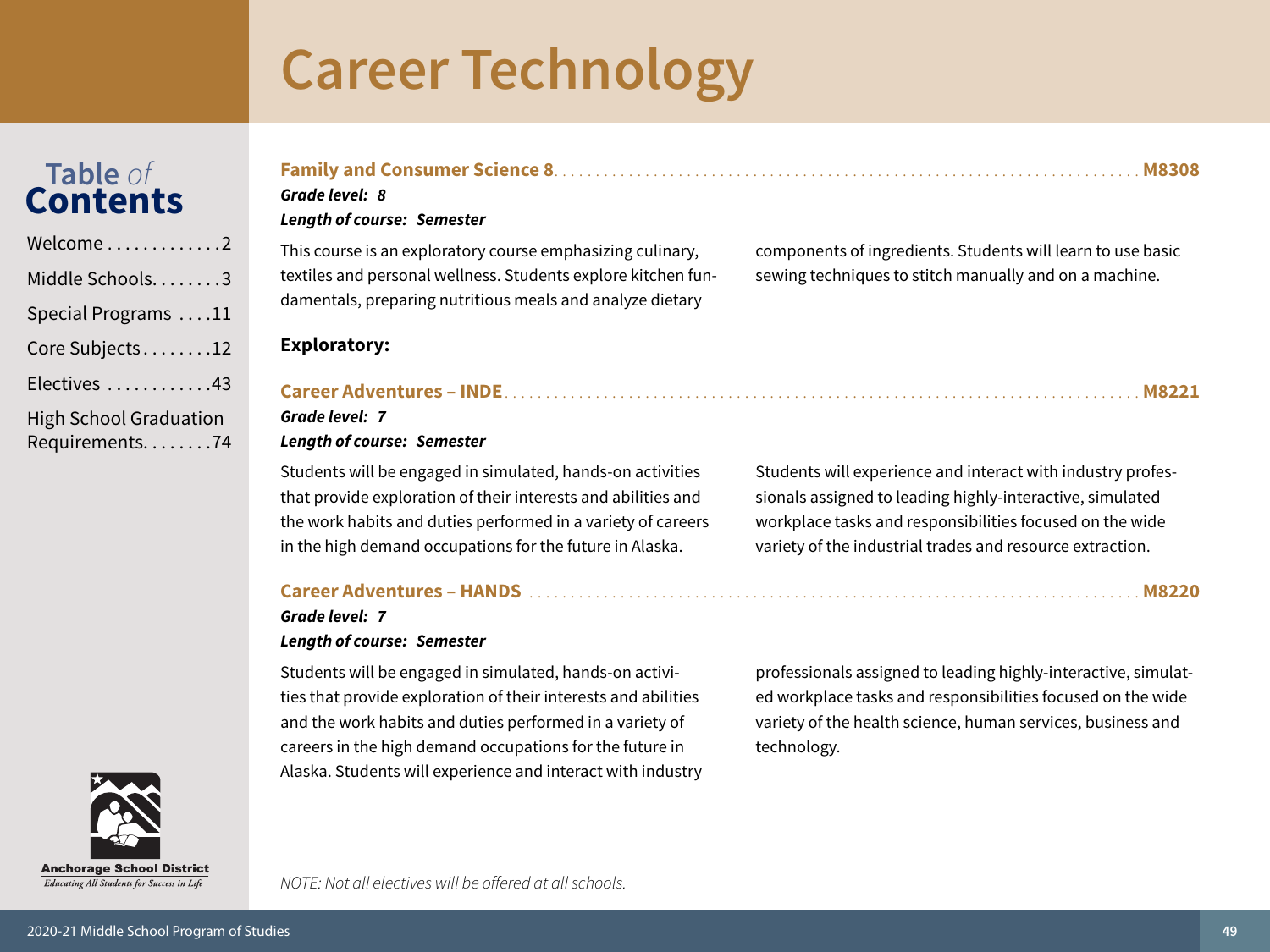## Leadership

<span id="page-49-0"></span>

| Welcome $\ldots \ldots \ldots \ldots 2$           |
|---------------------------------------------------|
| Middle Schools. 3                                 |
| Special Programs 11                               |
| Core Subjects12                                   |
| Electives 43                                      |
| <b>High School Graduation</b><br>Requirements. 74 |

| Grade level: 6,7,8<br><b>Length of course: Semester</b><br><b>Prerequisites: Application</b> |                                                                |
|----------------------------------------------------------------------------------------------|----------------------------------------------------------------|
| This elective is dedicated to creating and supporting a                                      | skits. The students create the role-playing skits and the stu- |
| healthy life style. The group addresses the issues of alcohol,                               | dents lead the interactive events. Cross-age teaching is the   |
| drugs, smoking, racism, name-calling, eating disorders, sui-                                 | most successful teaching tool we have-kids teaching kids is    |
| cide, pregnancy, dating violence and discrimination through                                  | the answer.                                                    |
| Grade level: 6,7,8<br><b>Length of course: Semester</b><br><b>Prerequisites: None</b>        |                                                                |
| Career explorations is an elective designed for students                                     | fundaments of work force, and various approaches to seeking    |
| to learn about various career opportunities, job clusters,                                   | employment.                                                    |

**CONTILCT RESOLUTION** 

#### Grade level: 6,7,8 **Length of course: Semester Prerequisites: None**

Conflict Resolution is a class that will explore new skills to manage and resolve interpersonal conflicts in positive ways. It will emphasize communication (both listening and speaking), cooperation, developing an understanding of self and others, learning assertive behaviors, and appreciating

cultural similarities and differences. In this class, concepts such as power, injustice, prejudice and violence will be discussed.

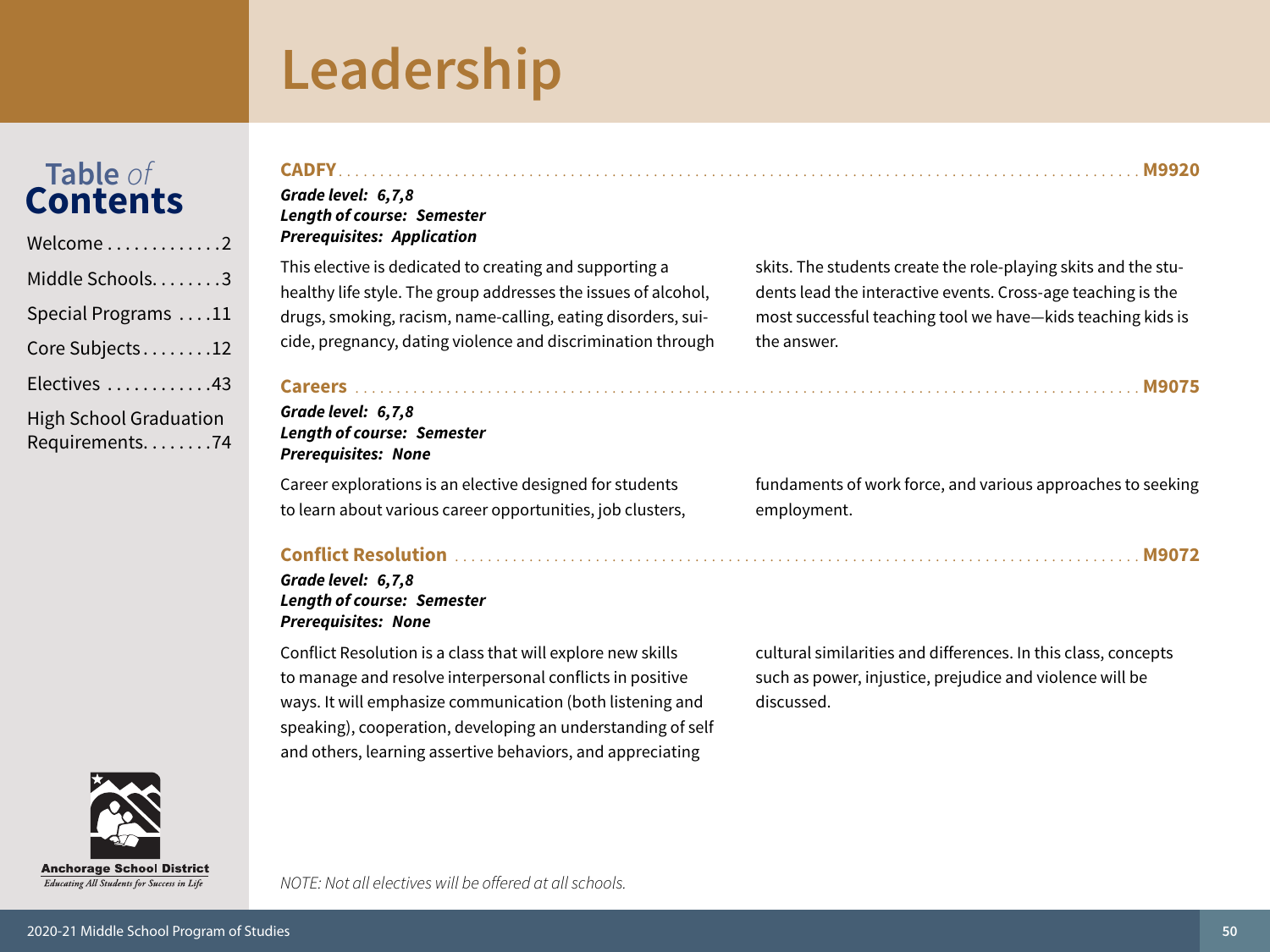## Leadership

Table of

**Contents** 

Welcome

Middle Schools........3

Special Programs ....11

Core Subjects........12

Electives ............43

**High School Graduation** 

Requirements........74

skills will be acquired. Selected students are also given the opportunity to sit on community boards and may be eligible

independently and may work at an elementary school with younger children.

Grade level: 6,7,8

Grade level: 6,7,8 **Length of course: Semester Prerequisites: Application** 

**Length of course: Semester/Year** 

**Prerequisites: Placement** 

Student leaders are selected to be taught mediation skills. Once these skills have been learned, a sense of community achieved, and mediators have signed their own nonviolence

Students will learn to work with children, improving

their communication skills, problem solving, organiza-

tion, and facilitation skills. Students must be able to work

contracts, students may use the class period for mediating student conflicts.

### 

#### Grade level: 6,7,8 Length of course: Quarter/Semester/Year **Prerequisites: None**

In this class students develop career, business, service learning, and leadership skills while working with the school business partners for their schools. Students will interact with the community by planning and directing fund-raisers, service learning projects, and board meetings. Resume and interview to be nominated for various service awards.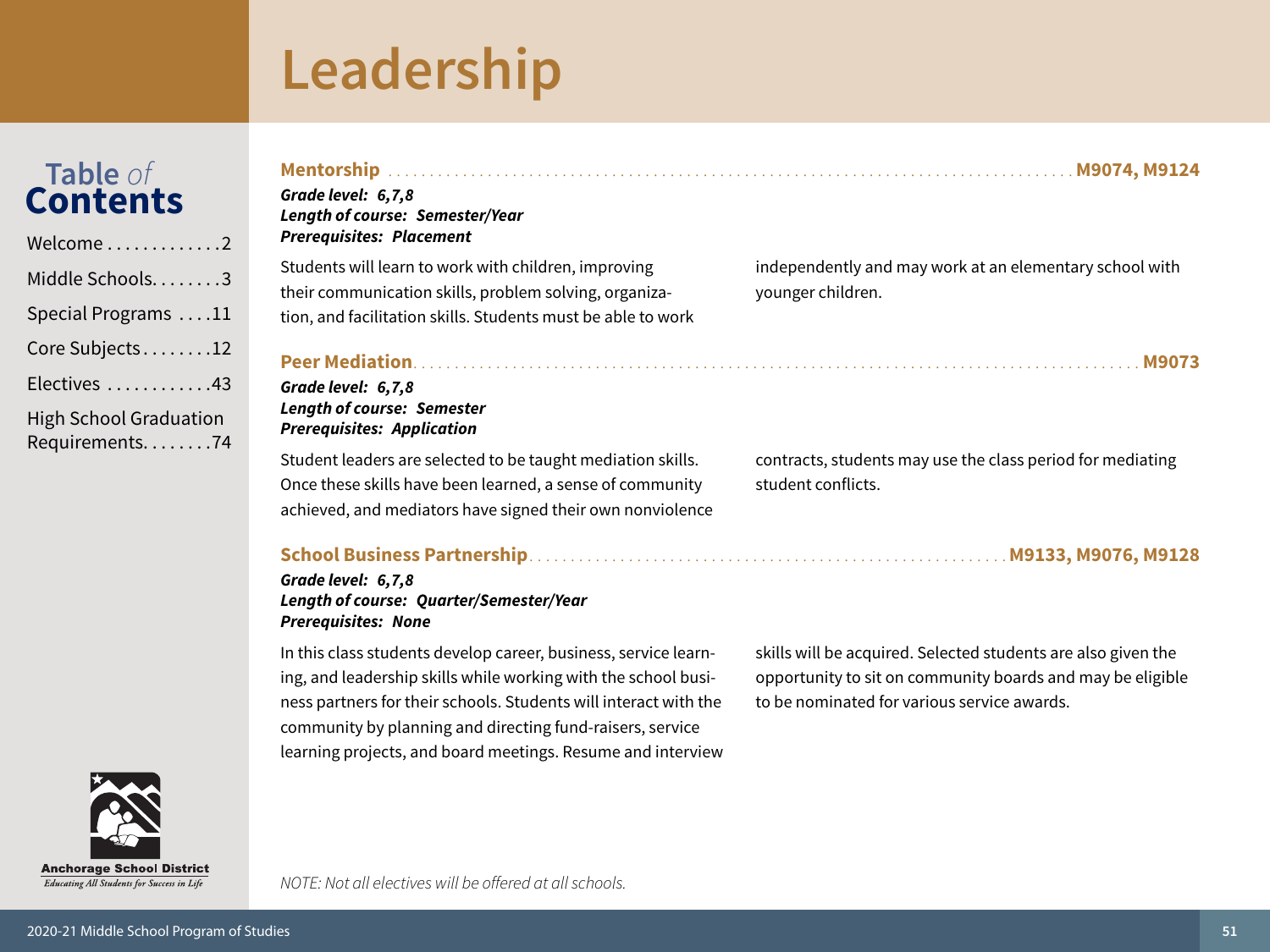## Leadership

## Table of<br>Contents

Welcome............2 Middle Schools.......3 Special Programs . . . . 11 Core Subjects........12 Electives ............43 **High School Graduation** Requirements........74

| Grade level: 6,7,8<br><b>Length of course: Semester</b><br><b>Prerequisites: None</b> |                                                                 |
|---------------------------------------------------------------------------------------|-----------------------------------------------------------------|
| This is a community and school project oriented elective                              | education experiences more immediately relevant and mean-       |
| designed to integrate learning experiences from the general                           | ingful to learners as well as increase good citizenship for all |
| school curriculum. The purpose is to make learning and                                | students.                                                       |

#### 

#### Grade level: 6,7,8 **Length of course: Semester Prerequisites: None**

This elective provides students with the opportunity to identify and implement projects for the benefit of the school and community. These activities will be augmented by lessons in government (especially parliamentary procedure) to assist

students in planning activities and to help them understand their role in a democratic society. Projects are implemented through committee work with teacher/advisor assistance and administrative approval.



NOTE: Not all electives will be offered at all schools.

. M9078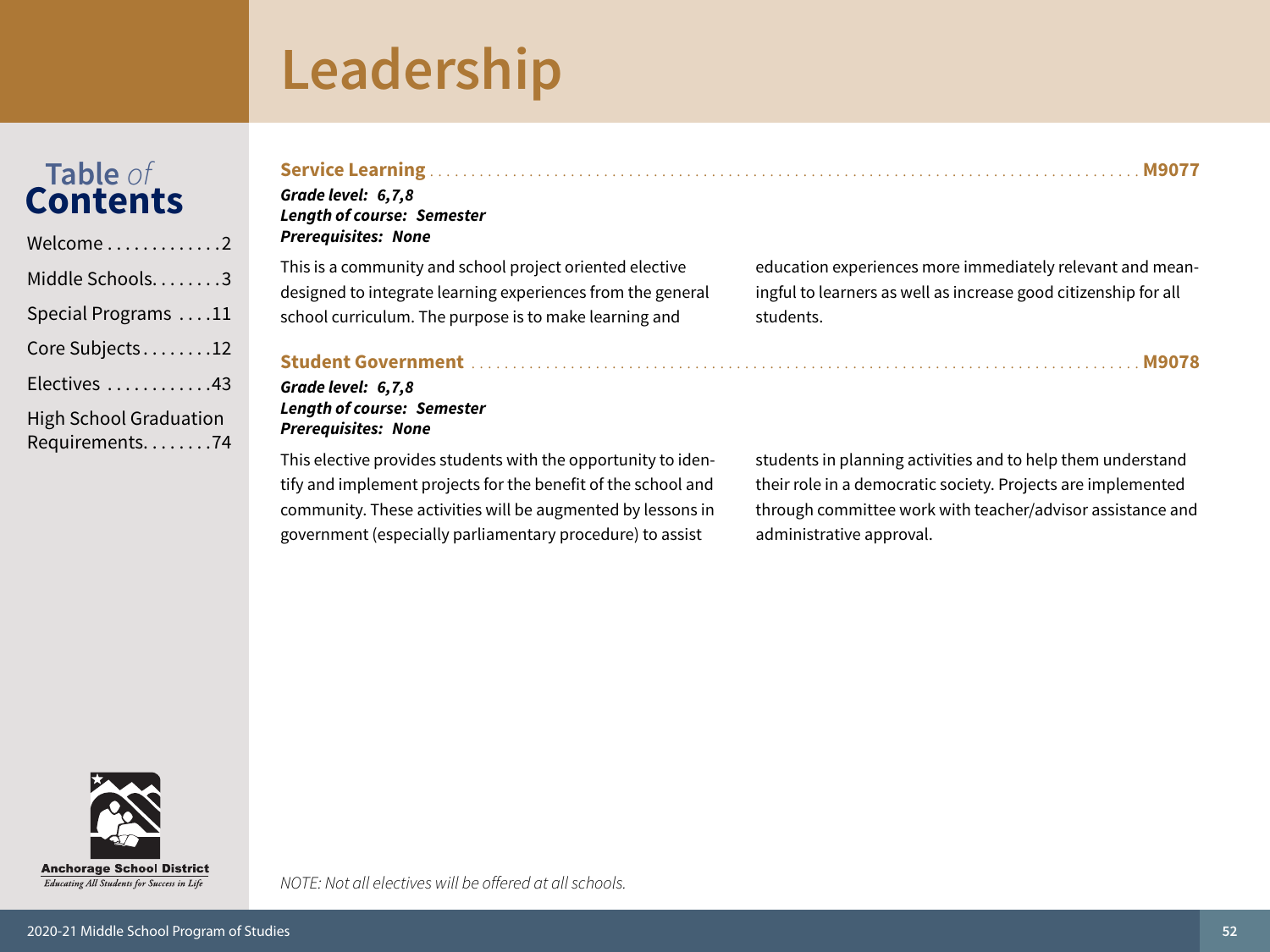# <span id="page-52-0"></span>Table of<br>Contents

| Welcome $\dots\dots\dots\dots2$                 |
|-------------------------------------------------|
| Middle Schools3                                 |
| Special Programs 11                             |
| Core Subjects12                                 |
| Electives 43                                    |
| <b>High School Graduation</b><br>Requirements74 |

| response to direction and basics of vocal technique. There               |
|--------------------------------------------------------------------------|
| may be limited performance opportunities throughout the<br>year.         |
|                                                                          |
| required performances include school concerts and district<br>festivals. |
|                                                                          |

**Prerequisites: Audition or director approval** This course is for students with previous training in the fundamentals of choral music. It will involve further study of vocal technique with emphasis on individual and group

musical development. Several required performances include school concerts, school district festivals and outside school performances.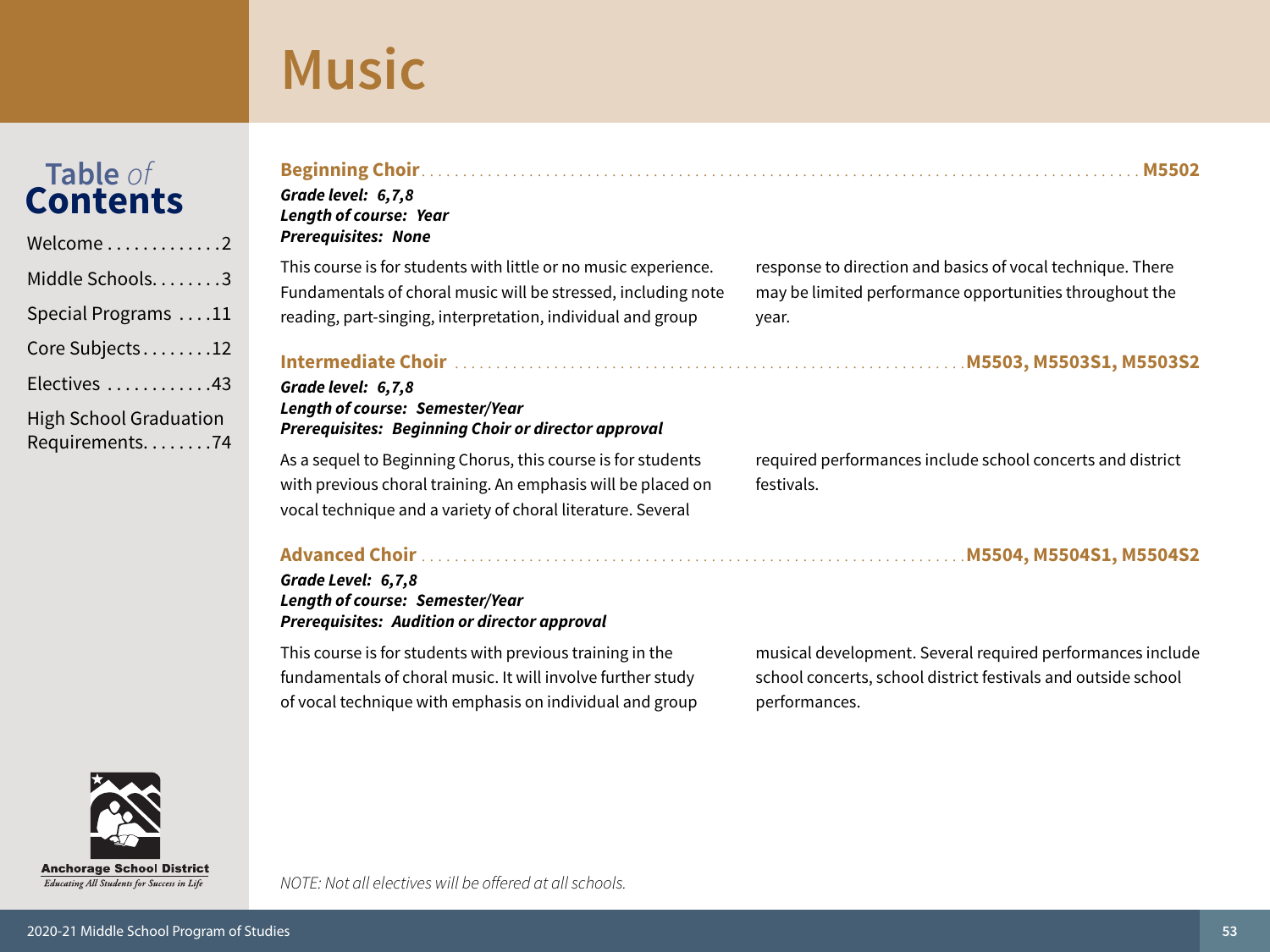# Table of<br>**Contents**

| Welcome2                                        |
|-------------------------------------------------|
| Middle Schools. 3                               |
| Special Programs 11                             |
| Core Subjects12                                 |
| Electives 43                                    |
| <b>High School Graduation</b><br>Requirements74 |

#### Grade Level: 6,7,8 **Length of course: Year**

**Prerequisites: None** 

Beginning band is for students who wish to learn the fundamentals of music through playing a wind or percussion instrument. Correct breathing, tonguing, posture, proper

#### Grade level: 6,7,8 **Length of course: Semester/Year Prerequisites: Beginning Band or director approval**

This course is for students who wish to develop their performance skills beyond the beginning level. Students will encounter a continuation of skills and fundamentals from beginning band with increasing emphasis on better tone production, good intonation, refinement of muscular

#### 

#### Grade level: 6,7,8 **Length of course: Year Prerequisites: Beginning Band or director approval**

This course is for students who wish to develop their performance skills beyond intermediate band (level 1). Responsibilities of the individual within the large music ensemble will care of the instrument and reading musical notation will be learned in a large group setting. Limited public performances may be required.

coordination, experimentation in small ensembles, and memorization of scales in basic keys. Responsibilities of the individual within the large music ensemble will be stressed. Public performances will be required.

be stressed. Public performances will be required.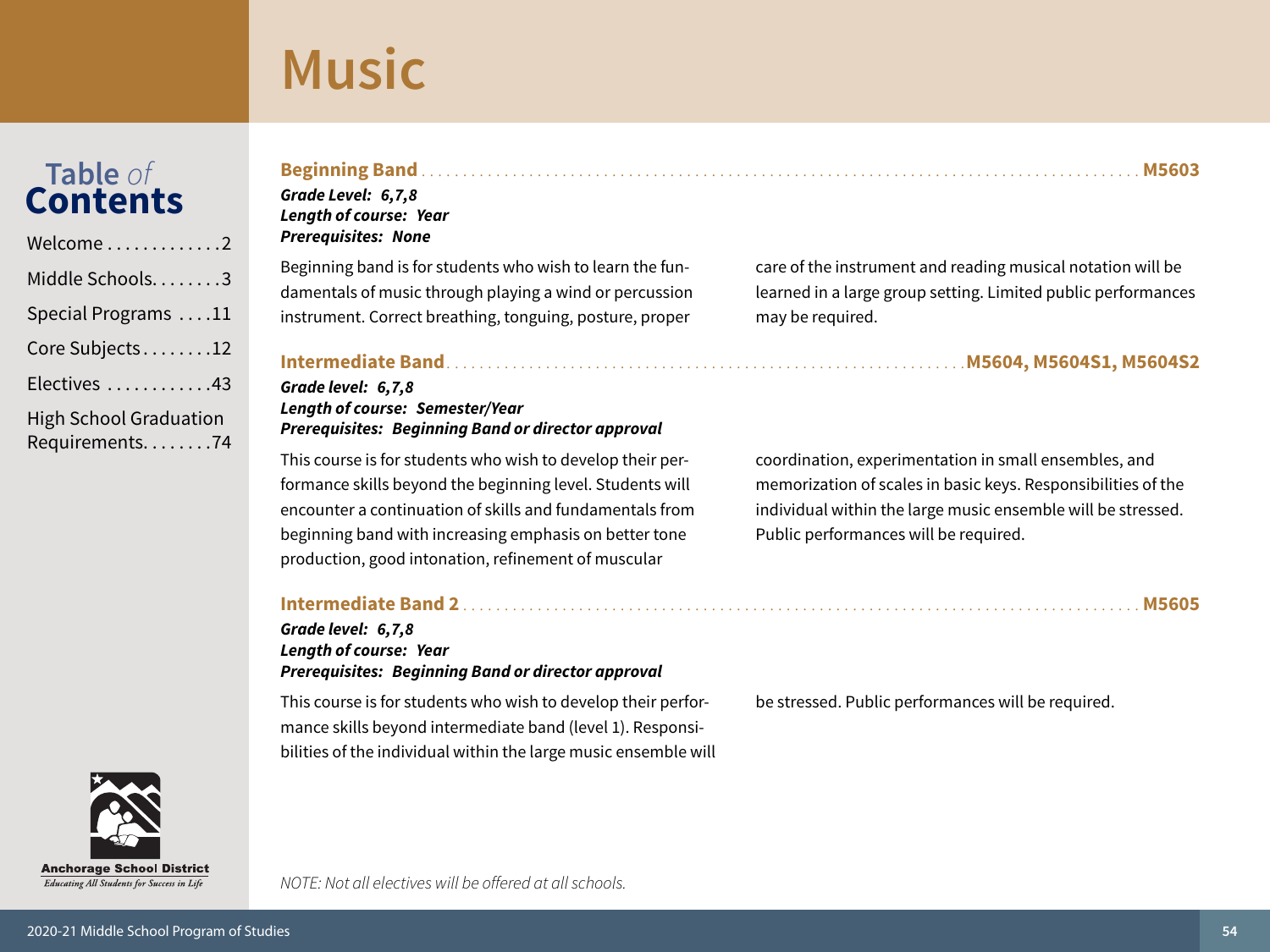# Table of<br>**Contents**

| Welcome2                                        |
|-------------------------------------------------|
| Middle Schools3                                 |
| Special Programs 11                             |
| Core Subjects12                                 |
| Electives 43                                    |
| <b>High School Graduation</b><br>Requirements74 |



#### Grade level: 6,7,8 **Length of course: Semester/Year** Prerequisites: Intermediate Band or director approval

This course is a sequel to intermediate band. Students will continue development of all skills taught in intermediate band with more emphasis placed on performing. Responsibilities of the individual within the large music

#### Grade Level: 6,7,8 Length: Year **Prerequisites: Intermediate Band and director approval**

This course is for students interested in performing and learning jazz. Students will be introduced to jazz theory, style and the art of improvisation. Several required performances include school concerts and outside school performances.

#### 

Grade level: 6 **Length of course: Year Prerequisites: None** 

Beginning orchestra is for students who wish to learn the fundamentals of music through playing an orchestra instrument (i.e. violin, viola, cello, bass). Basic left and right hand

NOTE: Not all electives will be offered at all schools.

techniques, proper care of the instrument, and reading musical notation will be learned in a large group setting. Limited public performances may be required.

ensemble will be stressed. Several required performances include school concerts, school district festivals and outside school performances.

Students provide their own instrument except for the larger instruments that may be available from the school. Instrumentation of each jazz band may vary depending on director discretion.

####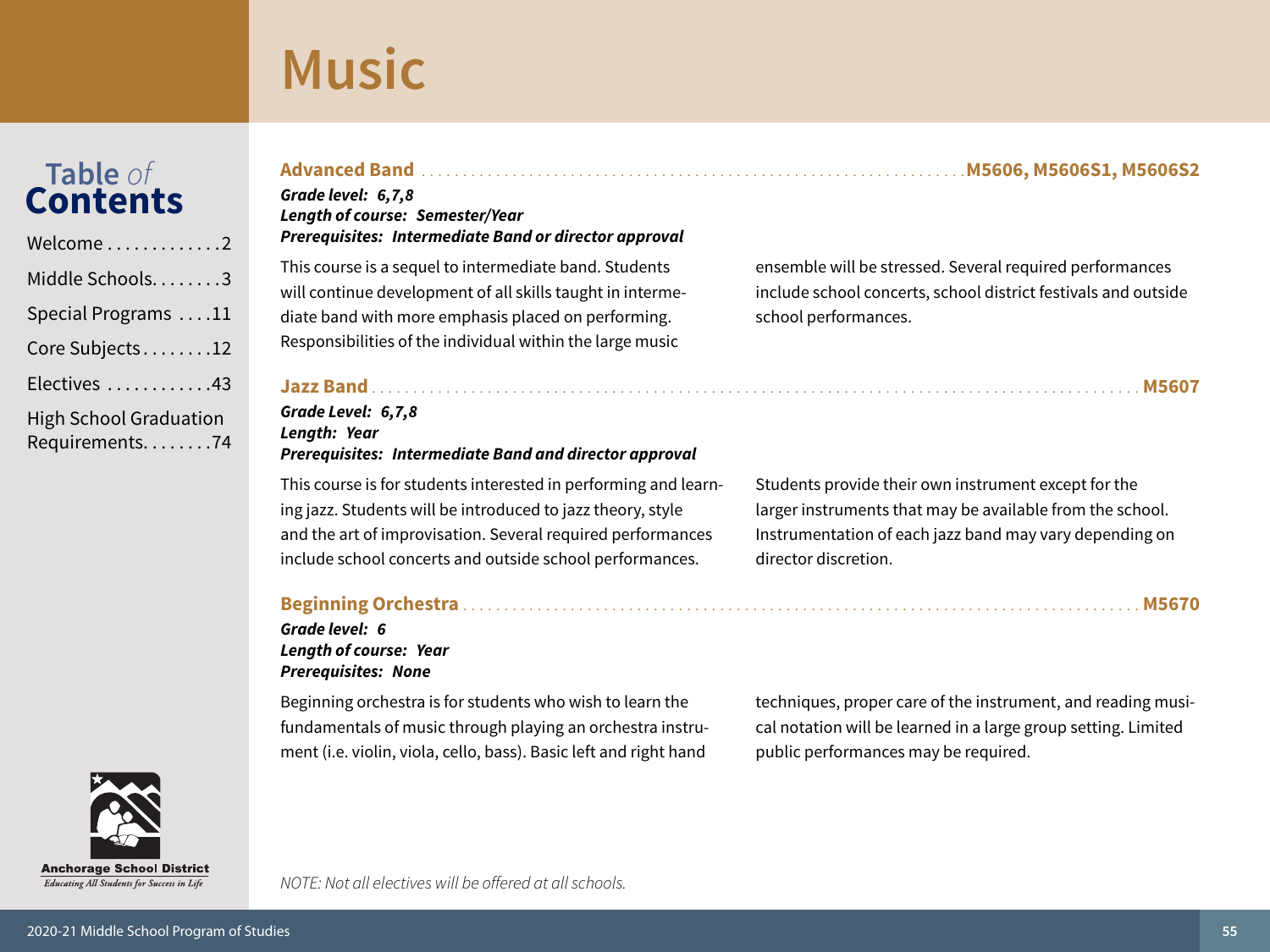# Table of<br>**Contents**

| Welcome2                                        |
|-------------------------------------------------|
| Middle Schools3                                 |
| Special Programs 11                             |
| Core Subjects12                                 |
| Electives 43                                    |
| <b>High School Graduation</b><br>Requirements74 |

#### 

#### Grade level: 6,7,8 **Length of course: Semester/Year** Prerequisites: Beginning Orchestra (sixth grade) or director approval

This course is for students who wish to develop their performance skills beyond a fundamental level. Students will encounter a continuation of skills and fundamentals from beginning orchestra with increasing emphasis on better tone production, good intonation, refinement of muscular coordination, experimentation in small ensembles, and memorization of scales in basic keys. Responsibilities of the individual within the large music ensemble will be stressed. Public performances will be required.

#### Grade Level: 6,7,8 Length: Year **Prerequisites: Director approval**

This course is for students who wish to develop their performance skills beyond intermediate orchestra (level 1). Students will continue development of all skills taught in intermediate

#### Grade level: 6,7,8 Length of course: Semester/Year Prerequisites: Intermediate Orchestra or director approval

This course is for students who wish to develop their performance skills beyond an intermediate level. Students will continue development of string skills with more emphasis placed

NOTE: Not all electives will be offered at all schools.

orchestra (level 1). Responsibilities of the individual within the large music ensemble will be stressed. Public performances will be required.

#### 

on performing. Responsibilities of the individual within the large music ensemble will be stressed. Public performances will be required.



Educating All Students for Success in Life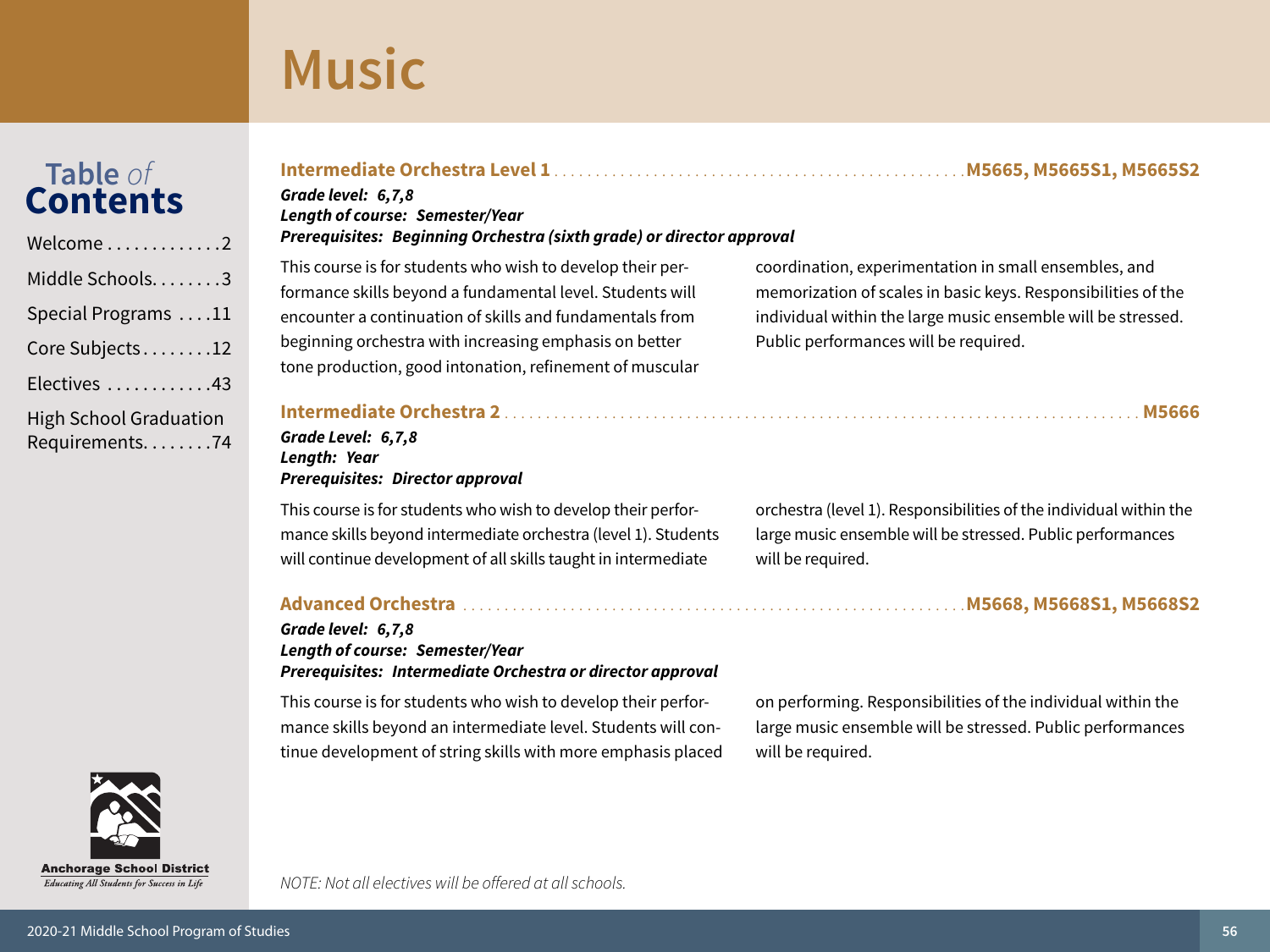## Table of<br>Contents

| Welcome2                                        |
|-------------------------------------------------|
| Middle Schools3                                 |
| Special Programs 11                             |
| Core Subjects12                                 |
| Electives 43                                    |
| <b>High School Graduation</b><br>Requirements74 |

| Grade level: 6,7,8<br><b>Length of course: Semester</b><br><b>Prerequisites: None</b>                                                                                                                                                            |                                                                                                                                                                                                                                                  |
|--------------------------------------------------------------------------------------------------------------------------------------------------------------------------------------------------------------------------------------------------|--------------------------------------------------------------------------------------------------------------------------------------------------------------------------------------------------------------------------------------------------|
| This elective is designed for students who have little or no<br>experience with playing the guitar. Students will learn basic                                                                                                                    | strumming and finger techniques as well as music theory as it<br>applies to the guitar.                                                                                                                                                          |
| Grade level: 7,8<br><b>Length of course: Quarter/Semester</b><br><b>Prerequisites: None</b>                                                                                                                                                      |                                                                                                                                                                                                                                                  |
| This course addresses the creative application of music tech-<br>nology in a culturally relevant manner, exploring common<br>media production techniques, current in modern entertain-<br>ment and advertising. Building upon basic music theory | skills, students explore the application of GarageBand,<br>iTunes, iPhoto, iDVD, iMovie, Microsoft Word and Safari pro-<br>grams in the creation of complex, media presentations. The<br>course also examines copyright and safety implications. |
| Grade level: 6,7,8<br><b>Length of course: Semester</b><br><b>Prerequisites: None</b>                                                                                                                                                            |                                                                                                                                                                                                                                                  |
| 국내 이 나는 이 시간이 되어 있는 것이 없는 것이 없는 것이 없는 것이 없는 것이 없는 것이 없는 것이 없는 것이 없는 것이 없는 것이 없는 것이 없는 것이 없는 것이 없는 것이 없는 것이 없는<br>이 사이 시간이 있는 것이 없는 것이 없는 것이 없는 것이 없는 것이 없는 것이 없는 것이 없는 것이 없는 것이 없는 것이 없는 것이 없는 것이 없는 것이 없는 것이 없는 것이 없는 것이 없는 것                   |                                                                                                                                                                                                                                                  |

This elective is designed for students who have interest in learning about the development of music throughout history. Students will explore many different styles and rhythms and note their historical significance.



Educating All Students for Success in Life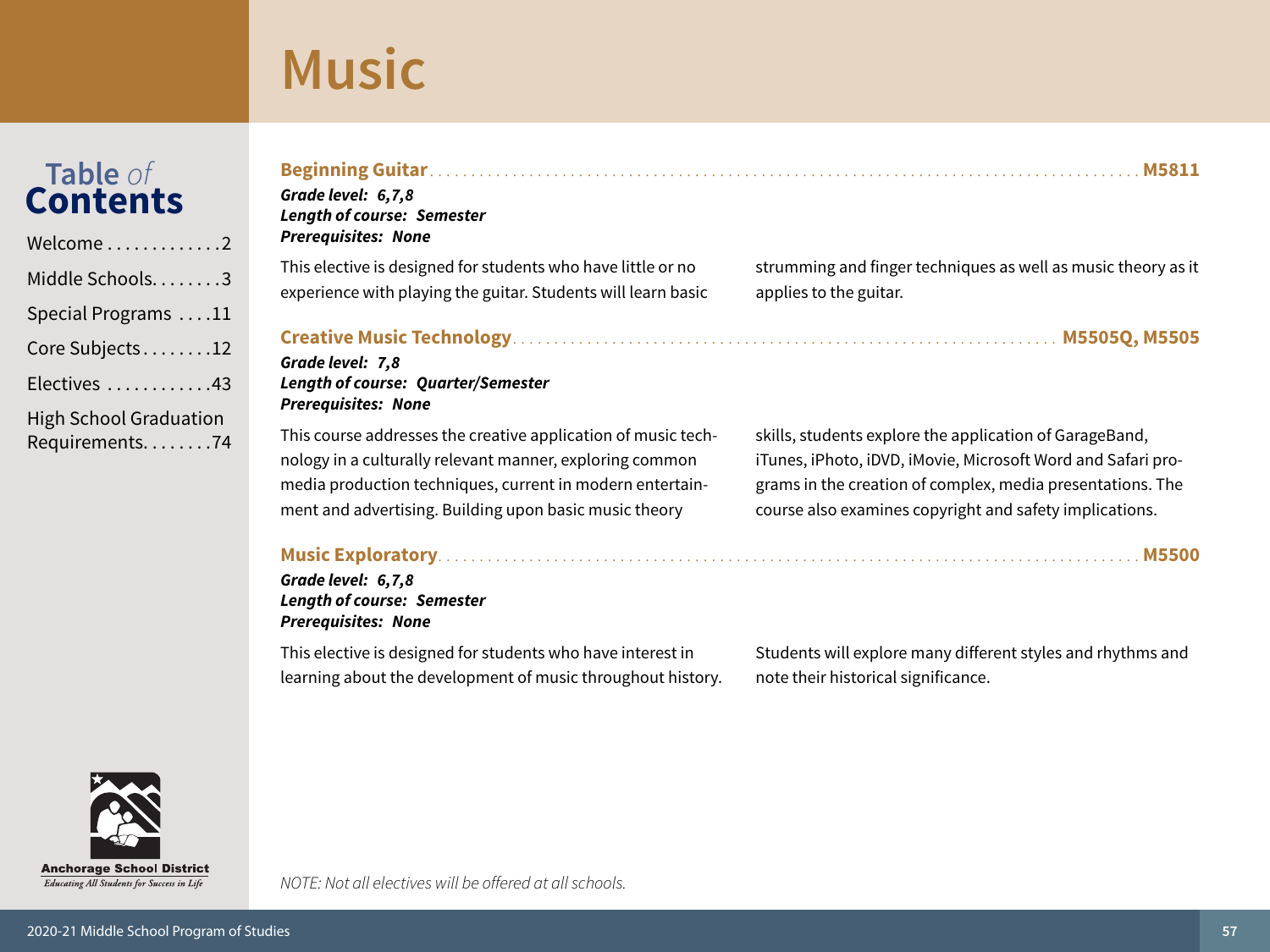# Table of<br>Contents

| Welcome2                                          |
|---------------------------------------------------|
| Middle Schools. 3                                 |
| Special Programs 11                               |
| Core Subjects12                                   |
| Electives 43                                      |
| <b>High School Graduation</b><br>Requirements. 74 |

|                | Grade level: 6,7,8                                            |                                                               |
|----------------|---------------------------------------------------------------|---------------------------------------------------------------|
|                | <b>Length of course: Semester</b>                             |                                                               |
| $\overline{2}$ | <b>Prerequisites: Instructor approval</b>                     |                                                               |
| $\overline{3}$ | This class is designed for both Life Skills/Intensive Needs   | interaction with peers and adults. GE students are enrolled   |
|                | (INLS) students, and General Education (GE) students, who     | as Peer teachers, and their role is to work one-on-one and in |
|                | are interested in working as Peer Teachers. Music Exploratory | small groups with the INLS students to reinforce class goals  |

Peer Teaching employs music and music-related activities to reinforce creativity, expression, and appropriate social

th peers and adults. GE students are enrolled rs, and their role is to work one-on-one and in with the INLS students to reinforce class goals and develop meaningful peer relationships.

### **Music Keyboard.**

#### Grade level: 6,7,8 Length of course: Semester/Year **Prerequisites: None**

A piano keyboarding class where students learn how to play the piano. Also students will learn rhythm, movement, theory, appreciation, and history. Students will learn presentation with performance required.

Educating All Students for Success in Life

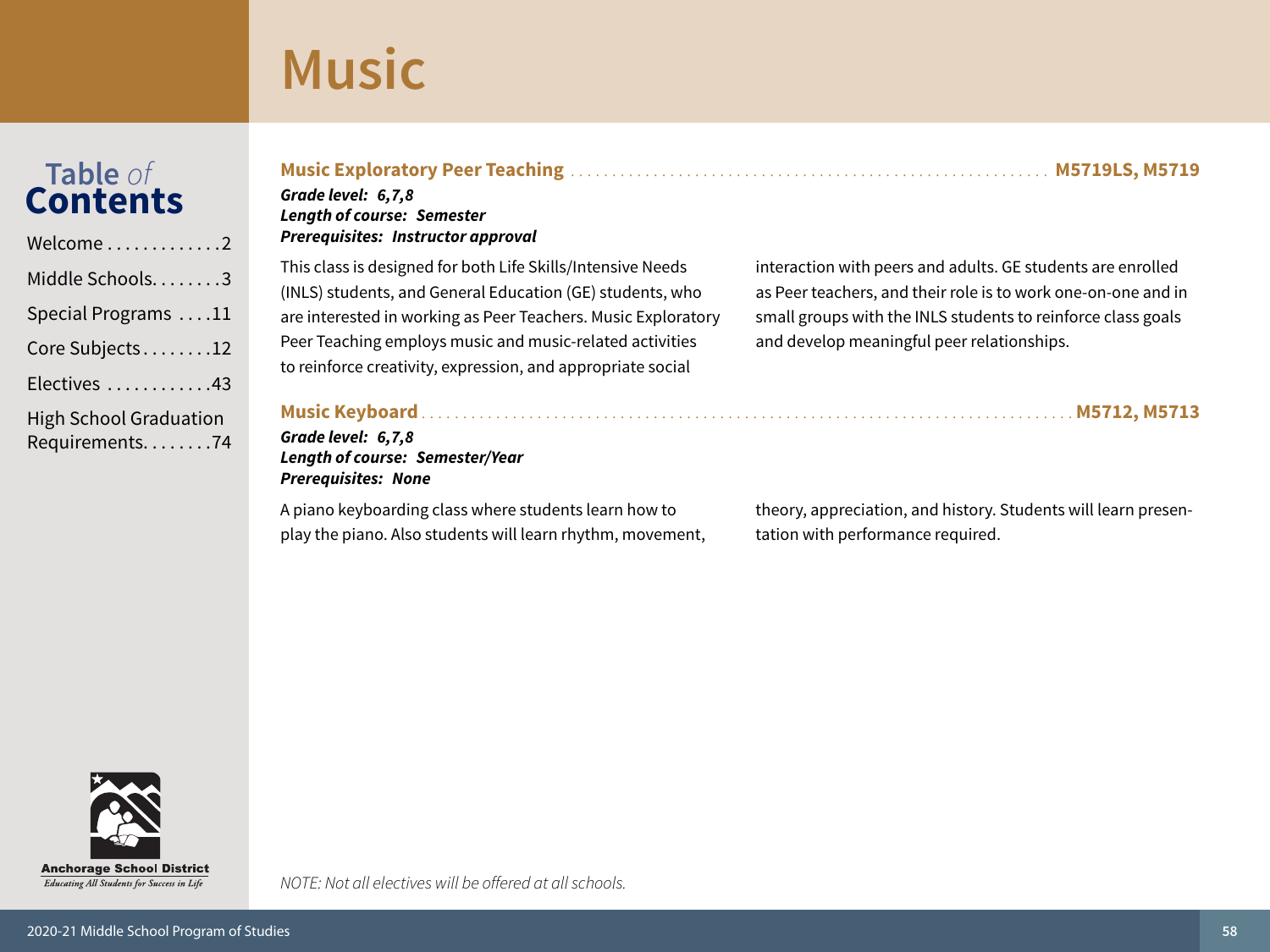# <span id="page-58-0"></span>Table of<br>**Contents**

| Welcome2                                        |
|-------------------------------------------------|
| Middle Schools3                                 |
| Special Programs 11                             |
| Core Subjects12                                 |
| Electives 43                                    |
| <b>High School Graduation</b><br>Requirements74 |

#### AC Social Skills 6-8 [11] AC Social Skills 6-8 [11] AC Social Skills 6-8 [11] AC Social Skills 6-8 [11] AC Social Skills 6-8 [11] AC Social Skills 6-8 [11] AC Social Skills 6-8 [11] AC Social Skills 6-8 [11] AC Social Skil Grade level: 6,7,8 **Length of course: Year Prerequisites: Special Education Certification (IEP).**

This course is designed for students enrolled in the Life Skills class with an IEP and in learning a comprehensible approach to generalizing social skills, specifically: requesting, initiating and responding to peers, and/or adults, across various

environments, both school and community based. Individual needs and concerns will be addressed on a student-by-student basis as required by students' IEP.

#### 

#### Grade level: 6,7,8 **Length of course: Semester Prerequisites: Special Education Certification (IEP).**

This course is designated as a transitional skills class for students needing alternate curriculum enrolled in a Life Skills class. Students will participate in individual and group

#### 

#### Grade level: 6,7,8 **Length of course: Year Prerequisites: Special Education Certification (IEP).**

This course is designed for students with an IEP to assist with problem solving, anger management, conflict resolution, alternative coping skills and goal setting techniques.

NOTE: Not all electives will be offered at all schools.

activities designed to develop and increase vocational skills at the middle school level. Emphasis will be on the vocational areas identified on the IEP.

Individual needs and concerns are addressed on a studentby-student basis as determined by students' IEP.



Educating All Students for Success in Life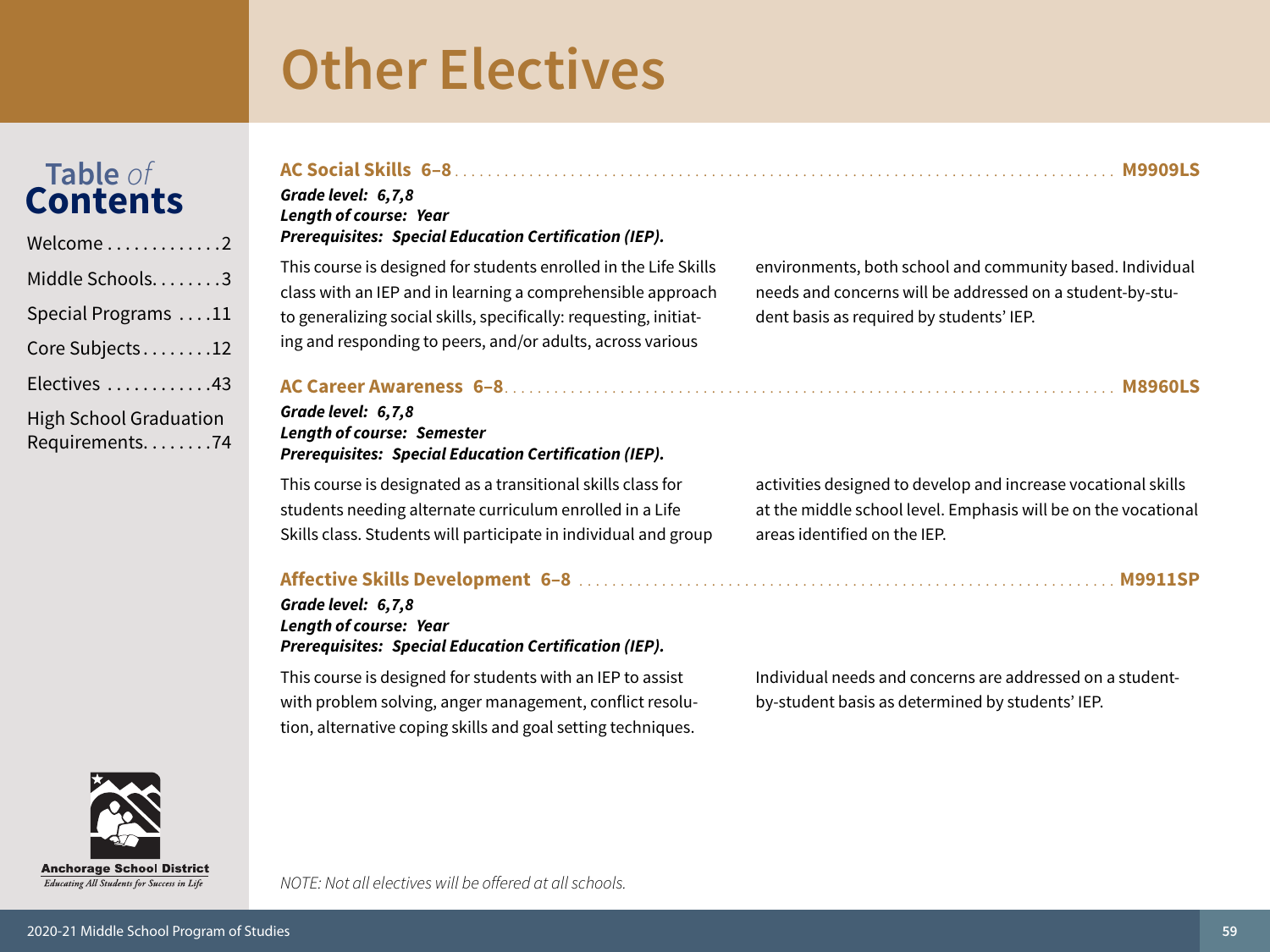| <b>Table</b> of |
|-----------------|
| <b>Contents</b> |

| Welcome2                                          |
|---------------------------------------------------|
| Middle Schools3                                   |
| Special Programs 11                               |
| Core Subjects12                                   |
| Electives 43                                      |
| <b>High School Graduation</b><br>Requirements. 74 |

| Grade level: 7,8<br><b>Length of course: Semester</b><br><b>Prerequisites: Application</b>                                                                                           |                                                                                                  |
|--------------------------------------------------------------------------------------------------------------------------------------------------------------------------------------|--------------------------------------------------------------------------------------------------|
| This elective provides meaningful work experience in the field<br>of education. The student may select only one aide program                                                         | in any given semester. Applications are available in the office.                                 |
| Grade level: 7,8<br><b>Length of course: Semester</b><br><b>Prerequisites: Application</b>                                                                                           |                                                                                                  |
| This elective provides meaningful work experience in the field<br>of education. The student may select only one aide program                                                         | in any given semester. Applications are available in the office.                                 |
| Grade level: 6,7,8<br><b>Length of course: Semester</b><br><b>Prerequisites: None</b>                                                                                                |                                                                                                  |
| This elective will focus on technical aspects of film-based<br>photography, including manual camera operation, film pro-<br>cessing and darkroom work. Students will use manual 35mm | cameras and examine the effects of different lenses, dia-<br>phragm settings and shutter speeds. |

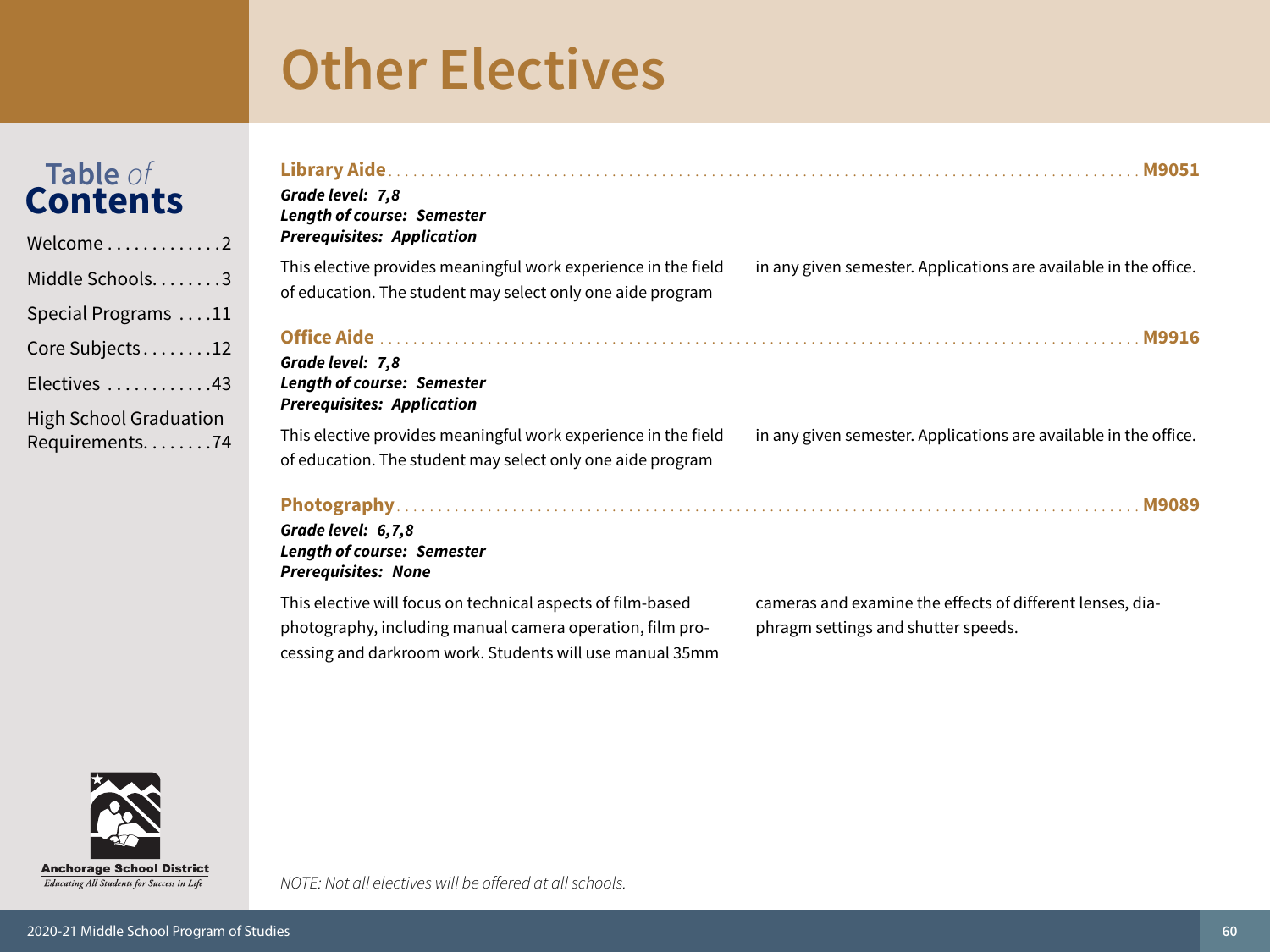# Table of<br>**Contents**

| Welcome2                                        |
|-------------------------------------------------|
| Middle Schools3                                 |
| Special Programs 11                             |
| Core Subjects12                                 |
| Electives 43                                    |
| <b>High School Graduation</b><br>Requirements74 |



### 

#### Grade level 6,7,8 **Length of course: Semester Prerequisites: None**

Automation and Robotics is a project-based foundation course where students trace the history and development of automation and robotics. They learn about structures, energy transfer, machine automation, and computer control systems. Students acquire knowledge and skills in engineering problem solving and explore requirements for careers in engineering.

#### 

#### Grade level 6,7,8 **Length of course: Semester Prerequisites: None**

Design and Modeling is a project-based foundation course where students learn the design process and how to use the process to solve problems. Students learn solid modeling and how it has influenced their lives. Students also learn sketching techniques and use descriptive geometry as a component of design, measurement, and computer modeling. Using the design process, students brainstorm, research, develop ideas, create models, test and evaluate design ideas, and communicate their solution to solve problems. Students will create and use an engineering notebook throughout the course.

#### 

#### Grade level: 6,7,8 **Length of course: Semester Prerequisites: None**

Students will experience design, preparation, production and finance with emphasis on photographic management, copywriting, and layout in this elective. Students will learn

responsibility for deadlines and study career possibilities. The school or team memory book may be published in this class.

NOTE: Not all electives will be offered at all schools.



M9091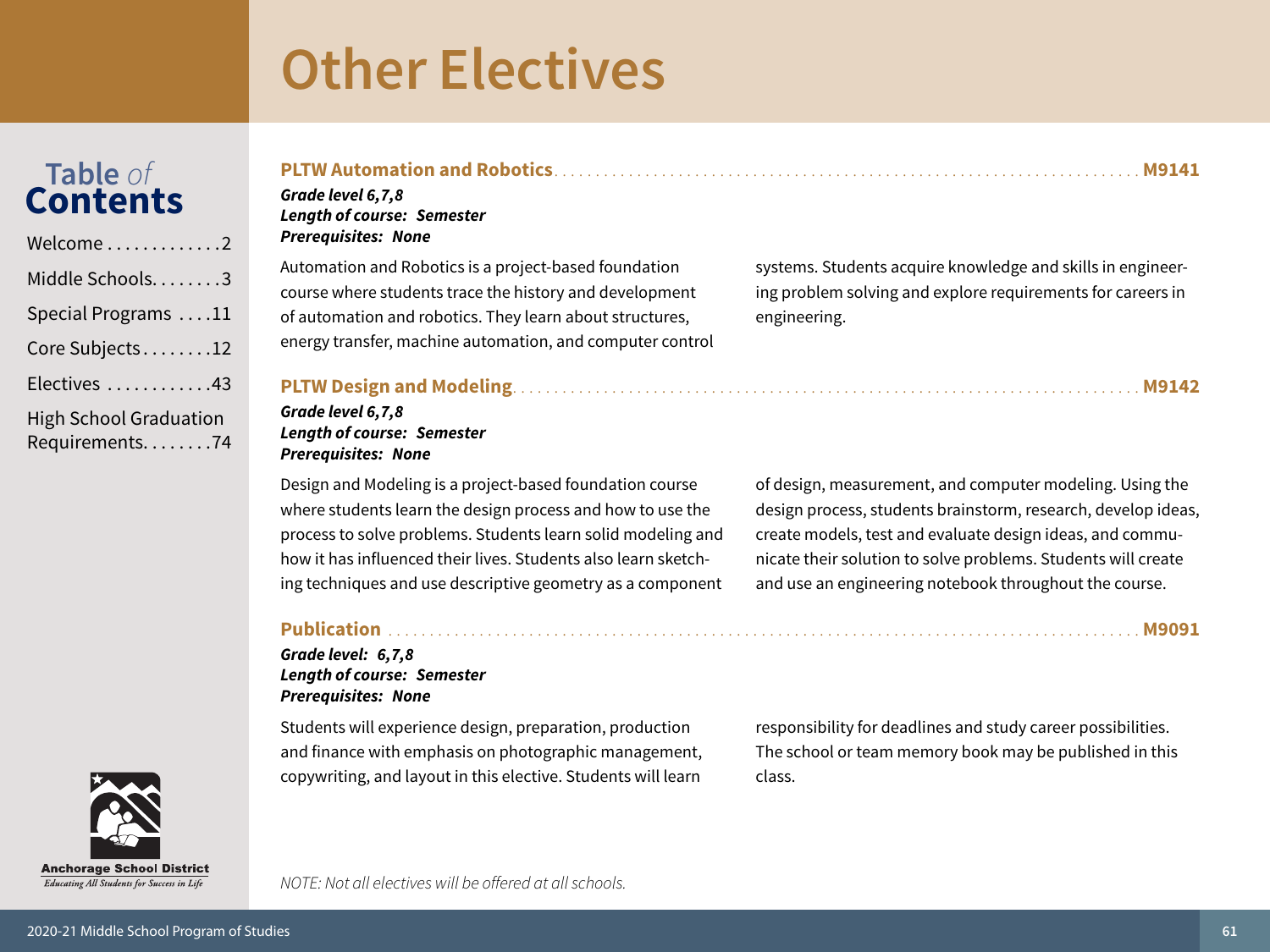# Table of<br>Contents

| Welcome2                                          |
|---------------------------------------------------|
| Middle Schools. 3                                 |
| Special Programs 11                               |
| Core Subjects12                                   |
| Electives 43                                      |
| <b>High School Graduation</b><br>Requirements. 74 |

| Grade level: 6,7,8<br><b>Length of course: Semester</b><br><b>Prerequisite: None</b>                                                                                                               | <b>M9918</b>                                                                                                       |
|----------------------------------------------------------------------------------------------------------------------------------------------------------------------------------------------------|--------------------------------------------------------------------------------------------------------------------|
| Students will be introduced to Signed English and/or<br>American Sign Language. Students will learn the sign lan-<br>guage alphabet, numbers, and a basic sign vocabulary. There                   | will be awareness discussions regarding Deaf culture in<br>America.                                                |
| Grade level: 6,7,8<br><b>Length of course: Quarter/Semester/Year</b><br><b>Prerequisites: None</b>                                                                                                 |                                                                                                                    |
| This elective presents and practices very specific study skills,<br>as well as more complex group skills that can help establish<br>positive ways of interacting at school, at home, in a job, and | in our community. This class is enjoyable and productive for<br>all students.                                      |
| Grade Level: 6-8<br><b>Length of Course: Semester</b><br><b>Repeatable 4 times for credit</b><br><b>Prerequisites: None</b>                                                                        |                                                                                                                    |
| Based on the GenYES program which is an innovative pro-<br>gram that creates 21st century leaders and learners. GenYES                                                                             | students help teachers use technology in classrooms, sup-<br>porting effective technology integration school-wide. |



Educating All Students for Success in Life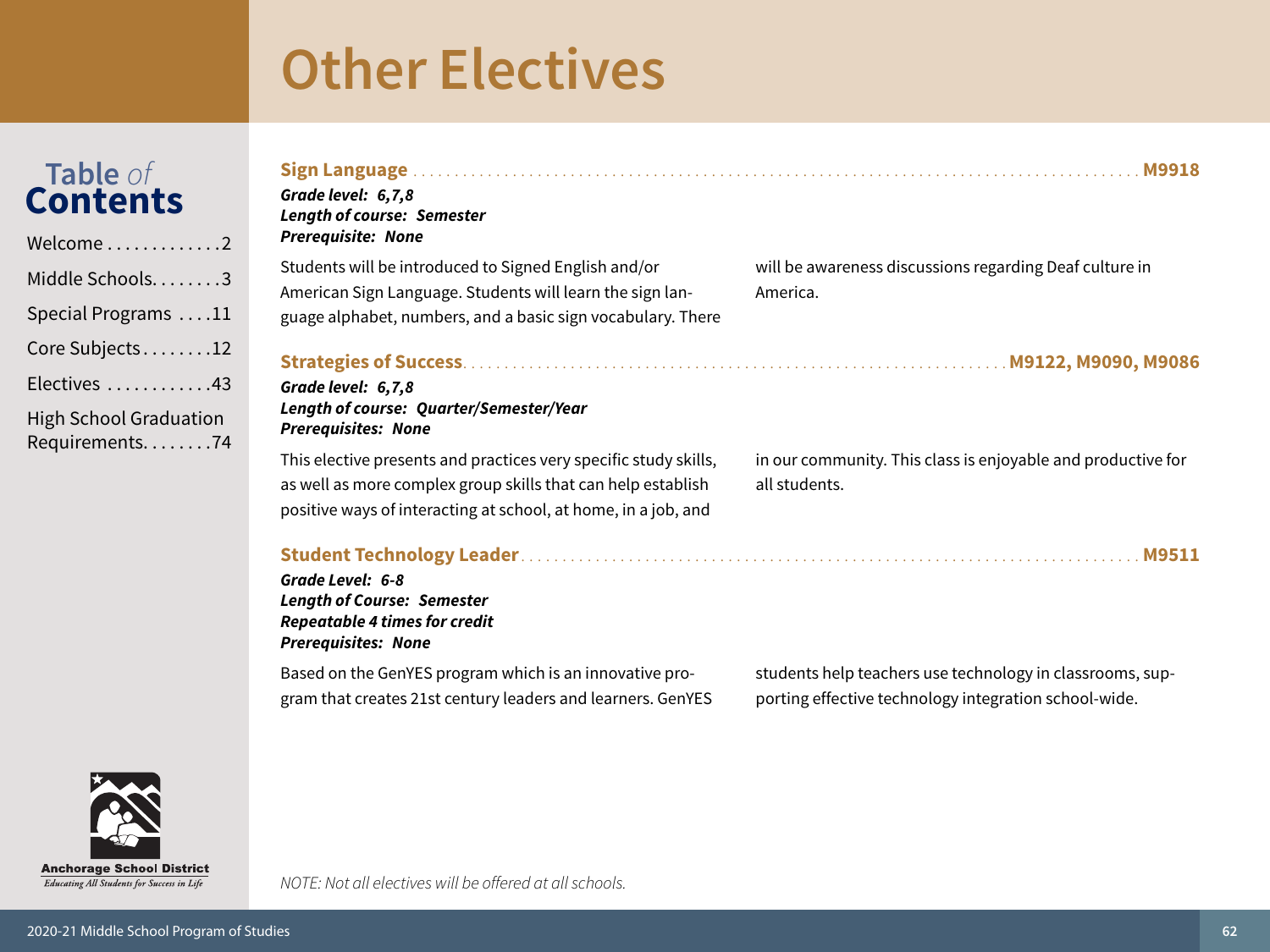| Table of<br>Contents<br>$Velcome\ldots\ldots\ldots\ldots\,2$                                                            | Grade level: 6,7,8<br>Length of course: Quarter/Semester/Year<br><b>Prerequisites: None</b>                                                                                                                                                                        |                                                                                                                                            |
|-------------------------------------------------------------------------------------------------------------------------|--------------------------------------------------------------------------------------------------------------------------------------------------------------------------------------------------------------------------------------------------------------------|--------------------------------------------------------------------------------------------------------------------------------------------|
| Aiddle Schools3<br>$\delta$ pecial Programs $\,\ldots\,11$                                                              | This elective is designed to supplement and enrich all areas<br>of the student's regular program. Time is provided to focus on                                                                                                                                     | needed skills with individual and small group assistance.                                                                                  |
| $\text{Core}$ Subjects $\ldots \ldots 12$<br>$\frac{1}{2}$ lectives $\ldots \ldots \ldots 43$<br>ligh School Graduation | Grade level: 6,7,8<br><b>Length of course: Quarter/Year</b><br><b>Prerequisites: Special Education Certification (IEP).</b>                                                                                                                                        |                                                                                                                                            |
| equirements74                                                                                                           | This course is designated for students with an IEP. Students<br>receive direct instruction in study skill strategies and assign-<br>ments to reinforce the correct implementation of these skills.<br>Students will also be offered time each day to work on their | content area class work. Individual needs and concerns will<br>be addressed on a student-by-student basis as required by<br>students' IEP. |
|                                                                                                                         | Grade level: 7,8<br><b>Length of course: Quarter/Semester</b><br><b>Prerequisites: Application</b>                                                                                                                                                                 | M9105, M9103                                                                                                                               |
|                                                                                                                         | This elective provides meaningful work experience in the field                                                                                                                                                                                                     | in any given semester. Applications are available in the office.                                                                           |



NOTE: Not all electives will be offered at all schools.

of education. The student may select only one aide program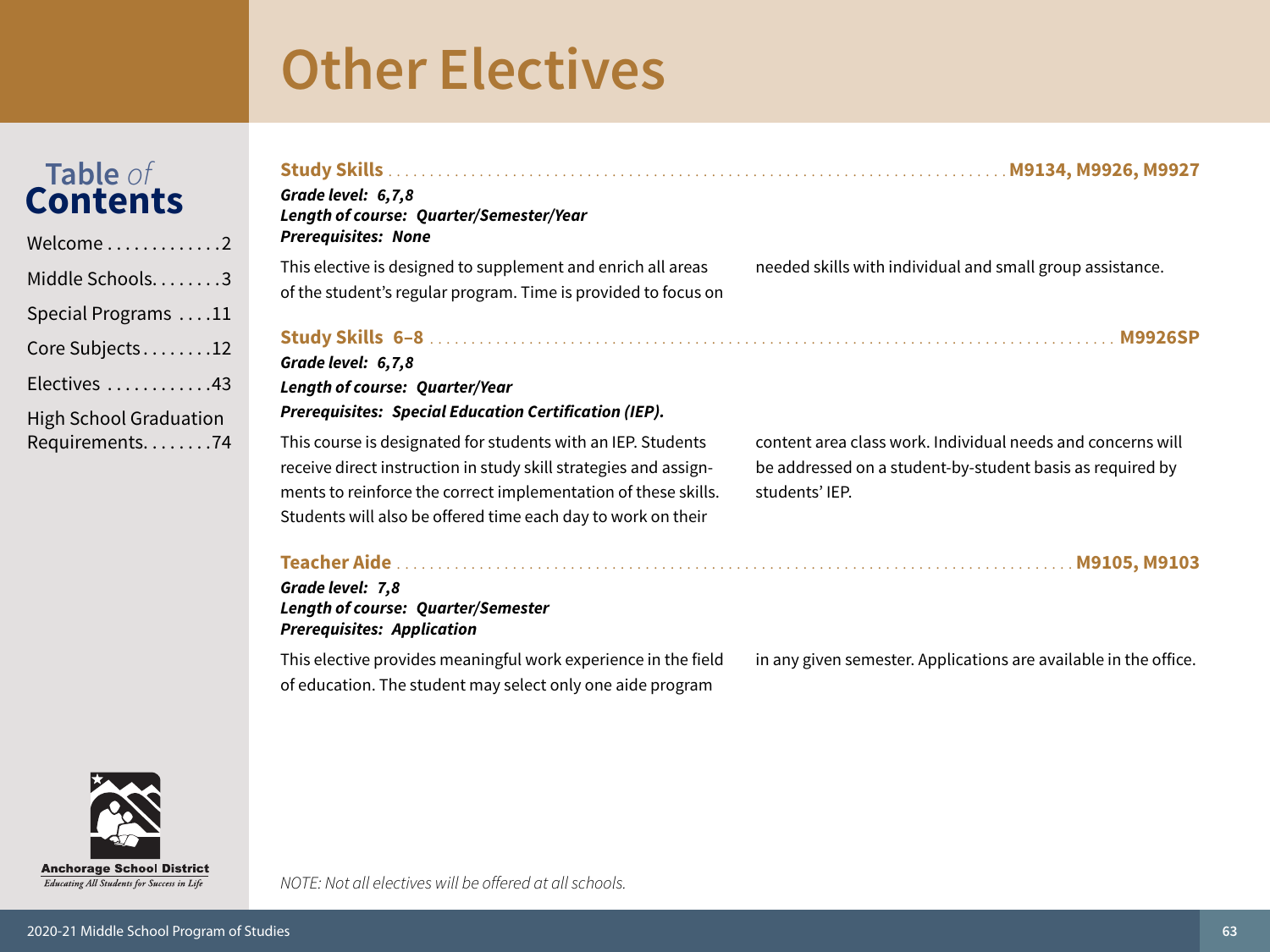pare to enter high school. The course will focus on building

Developmental Assets for success, team building activities,

## Table of<br>Contents

| Welcome 2              |
|------------------------|
| Middle Schools3        |
| Special Programs 11    |
| Core Subjects12        |
| Electives 43           |
| High School Graduation |

Requirements. . . . . . . . 74

| Grade level: 6,7,8<br><b>Length of course: Quarter/Semester/Year</b><br><b>Prerequisites: None</b> |                                                                |
|----------------------------------------------------------------------------------------------------|----------------------------------------------------------------|
| This elective is designed to address the transitional needs                                        | learning to learn strategies, career exploration, various per- |
| of students as they enter middle school and as they pre-                                           | formance-based assessments, conflict resolution/mediation      |

tion, various performance-based assessments, conflict resolution/mediation skills, etc. At the eighth grade level, special attention will be given to preparation for high school.

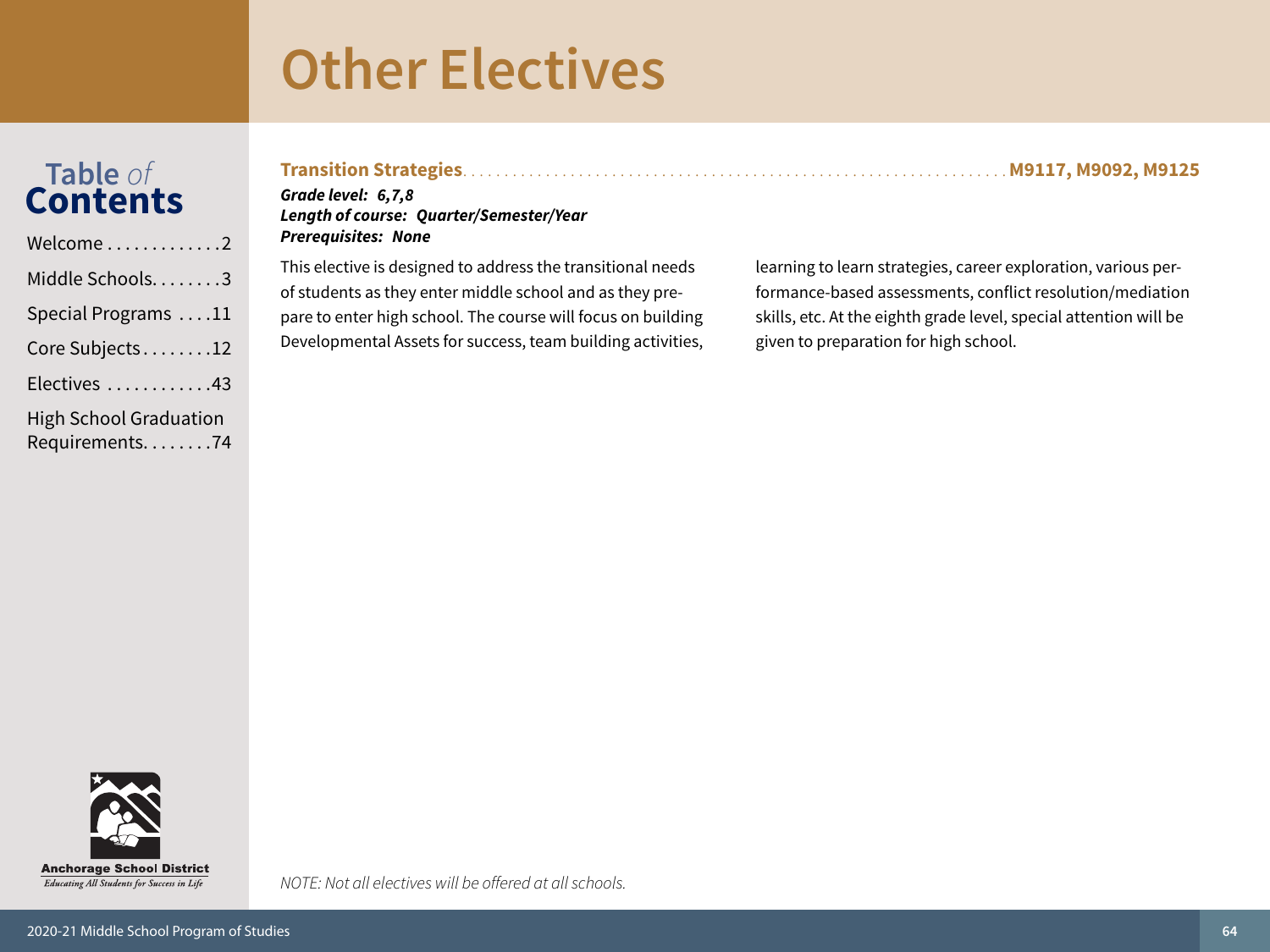## <span id="page-64-0"></span>Table of<br>Contents

| Welcome 2                                       |
|-------------------------------------------------|
| Middle Schools3                                 |
| Special Programs 11                             |
| Core Subjects12                                 |
| Electives 43                                    |
| <b>High School Graduation</b><br>Requirements74 |



| <b>Anchorage School District</b>                  |  |
|---------------------------------------------------|--|
| <b>Educating All Students for Success in Life</b> |  |

Grade level: 7,8

### **Length of course: Year Prerequisite: None**

Students are active participants in learning experiences which encourage confidence and proficiency in listening, speaking, reading and writing of Chinese. Units of study integrate the culture of China introduce meaningful vocabulary

centered around thematic topics such as school, city and family life, body, food, clothing, numbers, telling time, place, and sports. Basic grammatical structures are introduced to support the developing writing skills.

#### 

#### Grade level: 7,8 **Length of course: Year Prerequisite: Chinese 1 A or teacher recommendation**

Students continue to develop and expand their proficiency skills in listening, speaking, reading and writing of Chinese with more in-depth study of the Chinese culture. Communicative activities in Chinese will involve students in a

#### Grade level: 7,8 **Length of course: Year Prerequisite: None**

Students are active participants in learning experiences which encourage confidence and proficiency in listening, speaking, reading and writing of French. Units of study integrate the culture of France and other Francophone countries and introduce meaningful vocabulary centered around

variety of practical situations for further development of the oral and written language including additional grammatical structures in preparation for level II high school language course.

thematic topics such as school, city and family life, body, food, clothing, numbers, telling time, place, and sports. Basic grammatical structures are introduced to support the developing writing skills.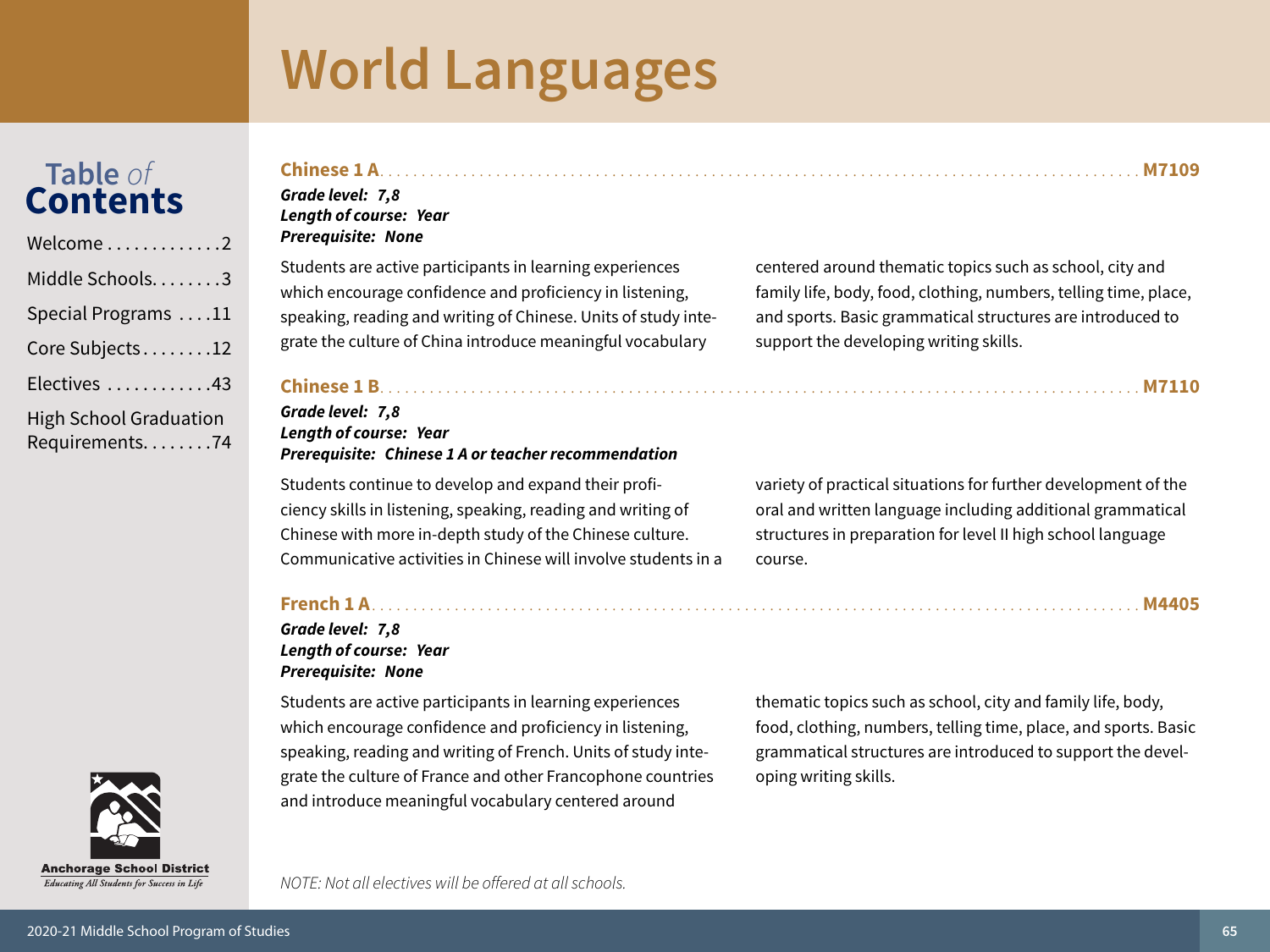## Table of<br>**Contents**

| Welcome 2                                       |
|-------------------------------------------------|
| Middle Schools3                                 |
| Special Programs 11                             |
| Core Subjects12                                 |
| Electives 43                                    |
| <b>High School Graduation</b><br>Requirements74 |



Educating All Students for Success in Life

#### Grade level: 7,8 **Length of course: Year Prerequisite: French 1 A or teacher recommendation**

Students continue to develop and expand their proficiency skills in listening, speaking, reading and writing of French with more in-depth study of the Francophone culture. Communicative activities in French will involve students in a

variety of practical situations for further development of the oral and written language including additional grammatical structures in preparation for level II high school language course.

#### 

#### Grade level: 7,8 **Length of course: Semester/Year Prerequisite: None**

Students are active participants in learning experiences which encourage confidence and proficiency in listening, speaking, reading and writing of German. Units of study integrate the culture of Germany and its influence in the United States and introduce meaningful vocabulary centered around thematic topics such as school, city and family life, body, food, clothing, numbers, telling time, place, and sports. Basic grammatical structures are introduced to support the developing writing skills.

#### 

#### Grade level: 7,8 **Length of course: Semester/Year Prerequisite: German 1 A or teacher recommendation**

Students continue to develop and expand their proficiency skills in listening, speaking, reading and writing of German with more in-depth study of the German culture. Communicative activities in German will involve students in a variety of practical situations for further development of the oral and written language including additional grammatical structures in preparation for level II high school language course.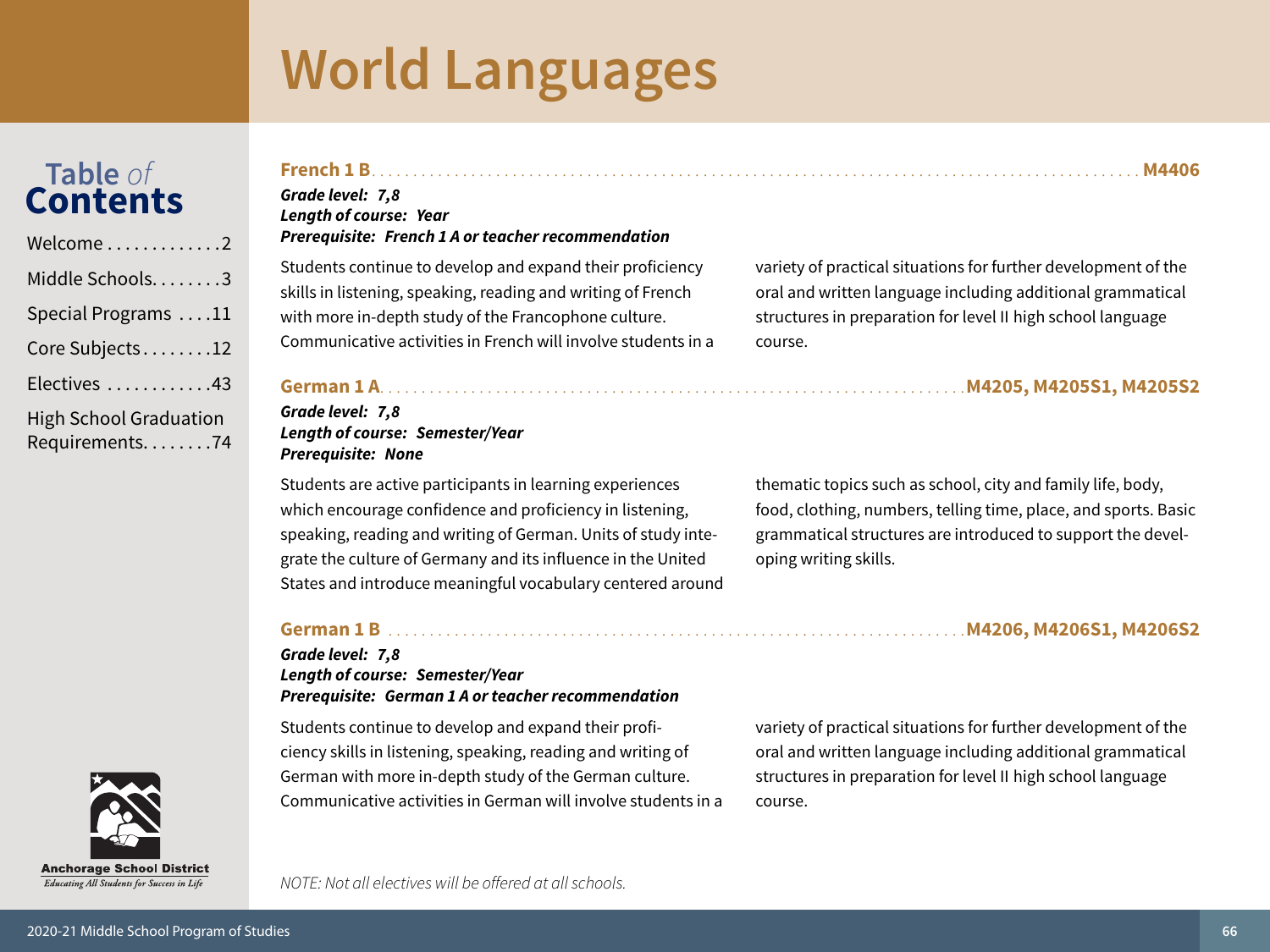## Table of<br>Contents

| Welcome2                                          |
|---------------------------------------------------|
| Middle Schools3                                   |
| Special Programs 11                               |
| Core Subjects12                                   |
| Electives 43                                      |
| <b>High School Graduation</b><br>Requirements. 74 |

#### **M4209GI** Grade level: 6 **Lenath of course: Year** Prerequisite: German Immersion Program or teacher recommendation. Students must also enroll in German Immersion Social Studies 6 and German Immersion Science 6. This German language arts course is a continuation of the Thematic units of study integrating social studies content, German immersion program at Rilke Schule Charter School.

Students will increase and refine their communication skills in German through conversation, vocabulary building, grammar, composition in German through conversation, vocabulary, grammar, composition and appropriate world literature.

including culture and the arts from German-speaking countries will supplement this rich language-learning environment for students. This course is conducted exclusively in German.

#### 

#### Length of course: Year

Grade level: 7

Prerequisite: German Immersion Program or teacher recommendation. Students must also enroll in German Immersion **Social Studies 7 and German Immersion Science 7.** 

This German language arts course is a continuation of the German immersion program at Rilke Schule Charter School. Students will increase and refine their communication skills in German through conversation, vocabulary building, grammar, composition in German through conversation, vocabulary, grammar, composition and appropriate world literature. Thematic units of study integrating social studies content, including culture and the arts from German-speaking countries will supplement this rich language-learning environment for students. This course is conducted exclusively in German.



Educating All Students for Success in Life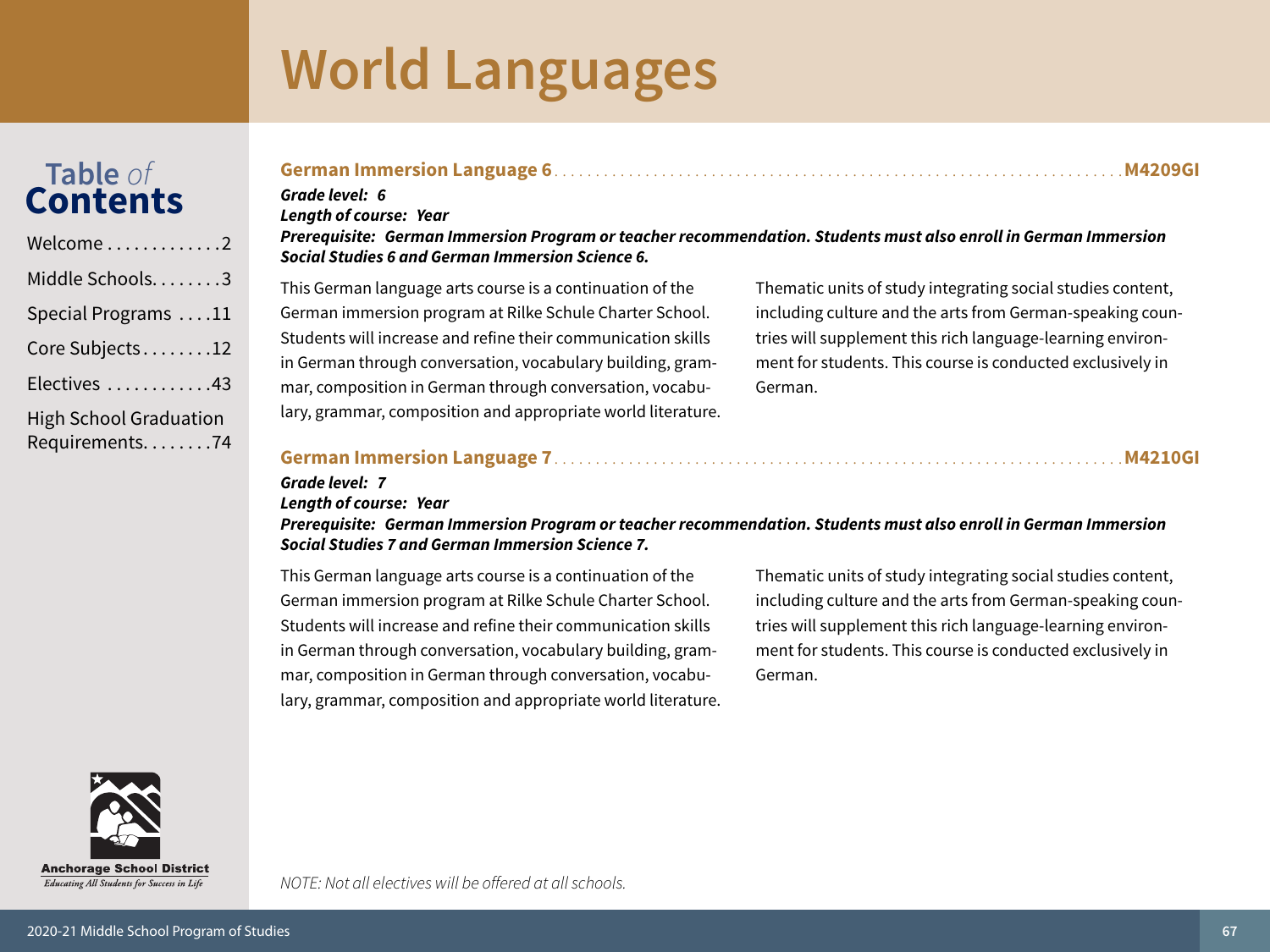## Table of<br>**Contents**

| Welcome 2                                         |
|---------------------------------------------------|
| Middle Schools. 3                                 |
| Special Programs 11                               |
| Core Subjects12                                   |
| Electives 43                                      |
| <b>High School Graduation</b><br>Requirements. 74 |

### **Anchorage School District** Educating All Students for Success in Life

#### 

#### Grade level: 8 **Lenath of course: Year**

#### Prerequisite: German Immersion Program or teacher recommendation. Students must also enroll in German Immersion Social Studies 8 and German Immersion Science 8.

This German language arts course is a continuation of the German immersion program at Rilke Schule Charter School. Students will increase and refine their communication skills in German through conversation, vocabulary building, grammar, composition in German through conversation, vocabulary, grammar, composition and appropriate world literature.

Thematic units of study integrating social studies content, including culture and the arts from German-speaking countries will supplement this rich language-learning environment for students. This course is conducted exclusively in German.

#### Grade level: 7.8 Length of course: Year **Prerequisite: None**

Students are active participants in learning experiences which encourage confidence and proficiency in listening, speaking, reading and writing of Japanese. Units of study integrate the culture of Japan and its influence in the United States and introduce meaningful vocabulary centered around

thematic topics such as school, city and family life, body, food, clothing, numbers, telling time, place, and sports. Basic grammatical structures are introduced to support the developing writing skills.

#### 

#### Grade level: 7,8 **Lenath of course: Year** Prerequisite: Japanese 1 A or teacher recommendation

Students continue to develop and expand their proficiency skills in listening, speaking, reading and writing of Japanese with more in-depth study of the Japanese culture. Communicative activities in Japanese will involve students

NOTE: Not all electives will be offered at all schools.

M4705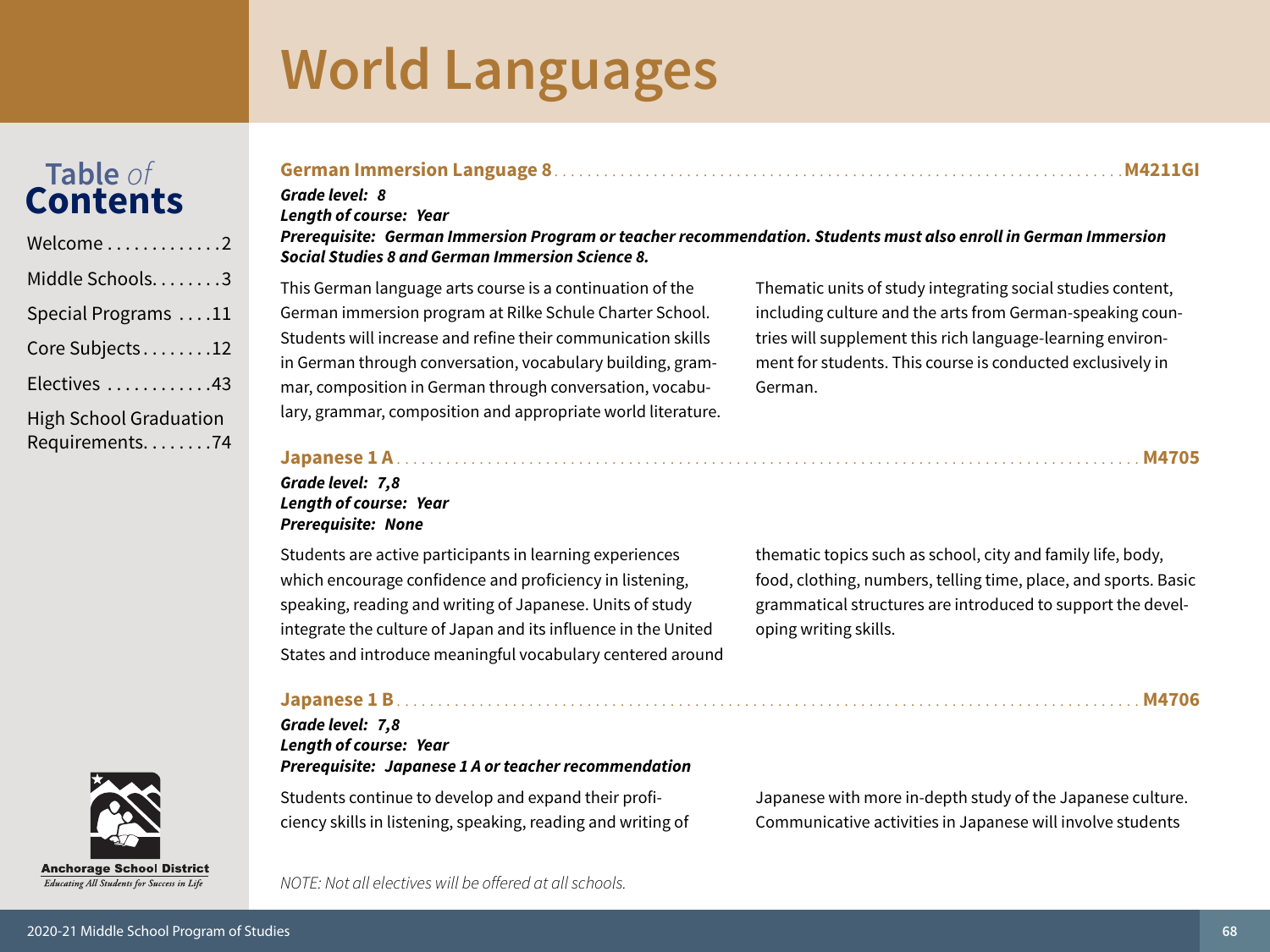## Table of<br>**Contents**

| Welcome2                                          |
|---------------------------------------------------|
| Middle Schools3                                   |
| Special Programs 11                               |
| Core Subjects12                                   |
| Electives 43                                      |
| <b>High School Graduation</b><br>Requirements. 74 |

in a variety of practical situations for further development of the oral and written language including additional grammatical structures in preparation for level II high school language course.

#### 

#### Grade level: 7

**Length of course: Year** 

Prerequisite: Japanese Immersion Program or teacher recommendation. Students must also be enrolled in Japanese Immersion Social Studies 7. This is a required course for the Japanese Immersion Program.

This language course is for students who have participated in an elementary Japanese immersion program or are native speakers of Japanese who are bilingual and biliterate. Students will increase and refine their communication skills in Japanese through conversation, vocabulary building,

grammar, composition, and appropriate Japanese literature. Thematic units of study integrating culture and the arts from various Japanese-speaking countries will supplement this rich language learning environment for students.

#### 

#### Grade level: 8

#### **Length of course: Year**

Prerequisite: Japanese Immersion Program or teacher recommendation. Students must also be enrolled in Japanese Immersion Social Studies 8. This is a required course for the Japanese Immersion Program.

This Japanese language course and the immersion Japanese social studies course are the continuation of the Japanese Immersion Program. In this course students will increase and refine their communication skills in Japanese through conversation, vocabulary building, grammar, composition and appropriate Japanese literature. Thematic units of study integrating culture and the arts from Japan will supplement this rich language-learning environment for students. This course is conducted exclusively in Japanese. Students who are native speakers of Japanese are also invited and encouraged to enroll in the two Japanese immersion courses.

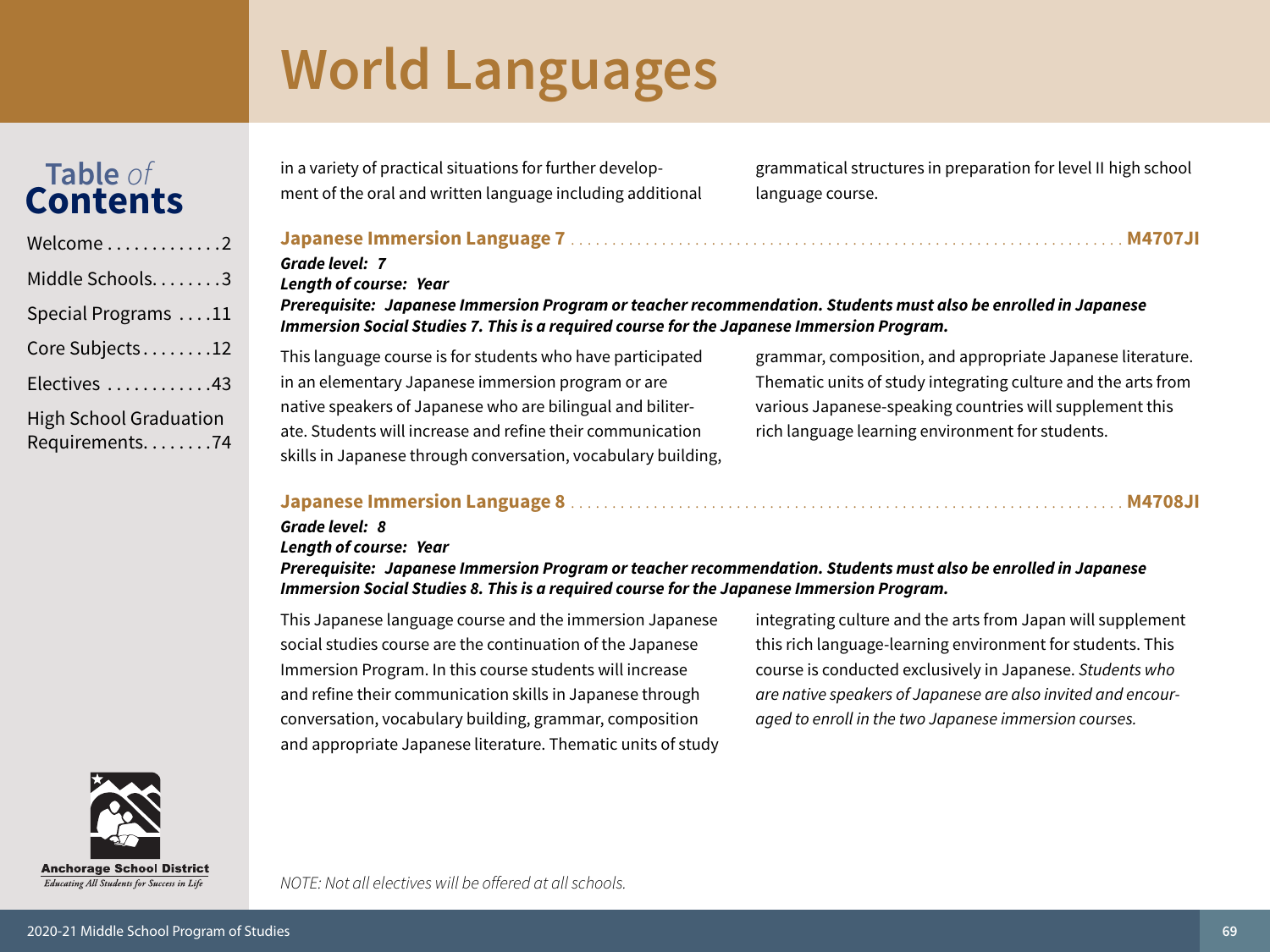## Table of<br>**Contents**

| Welcome2                                        |
|-------------------------------------------------|
| Middle Schools3                                 |
| Special Programs 11                             |
| Core Subjects12                                 |
| Electives 43                                    |
| <b>High School Graduation</b><br>Requirements74 |

### 

#### Grade level: 7,8 **Length of course: Year Prerequisite: None**

Students are active participants in learning experiences which encourage confidence and proficiency in listening, speaking, reading and writing of Spanish. Units of study integrate the culture of countries where Russian is spoken and introduce meaningful vocabulary centered around thematic

topics such as school, city and family life, body, food, clothing, numbers, telling time, place, and sports. Basic grammatical structures are introduced to support the developing writing skills.

#### Grade level: 7.8 Length of course: Year **Prerequisites: Russian 1 A or teacher recommendation**

Students continue to develop and expand their proficiency skills in listening, speaking, reading and writing of Russian with more in-depth study of the Russian culture. Communicative activities in Russian will involve students in a variety of practical situations for further development of the oral and written language including additional grammatical structures in preparation for level II high school language course.

#### 

#### Grade level: 7

Length of course: Year

Prereguisite: Russian Immersion Program or teacher recommendation. Students must also be enrolled in Russian Immersion Social Studies 7. This is a required course for the Russian Immersion Program.

This Russian language course and the immersion Russian social studies courses are the continuation of the Turnagain Elementary School Russian Language Immersion Program.

Students will increase and refine their communication skills in Russian through conversation, vocabulary building, grammar, composition and appropriate Russian literature.

NOTE: Not all electives will be offered at all schools.

Educating All Students for Success in Life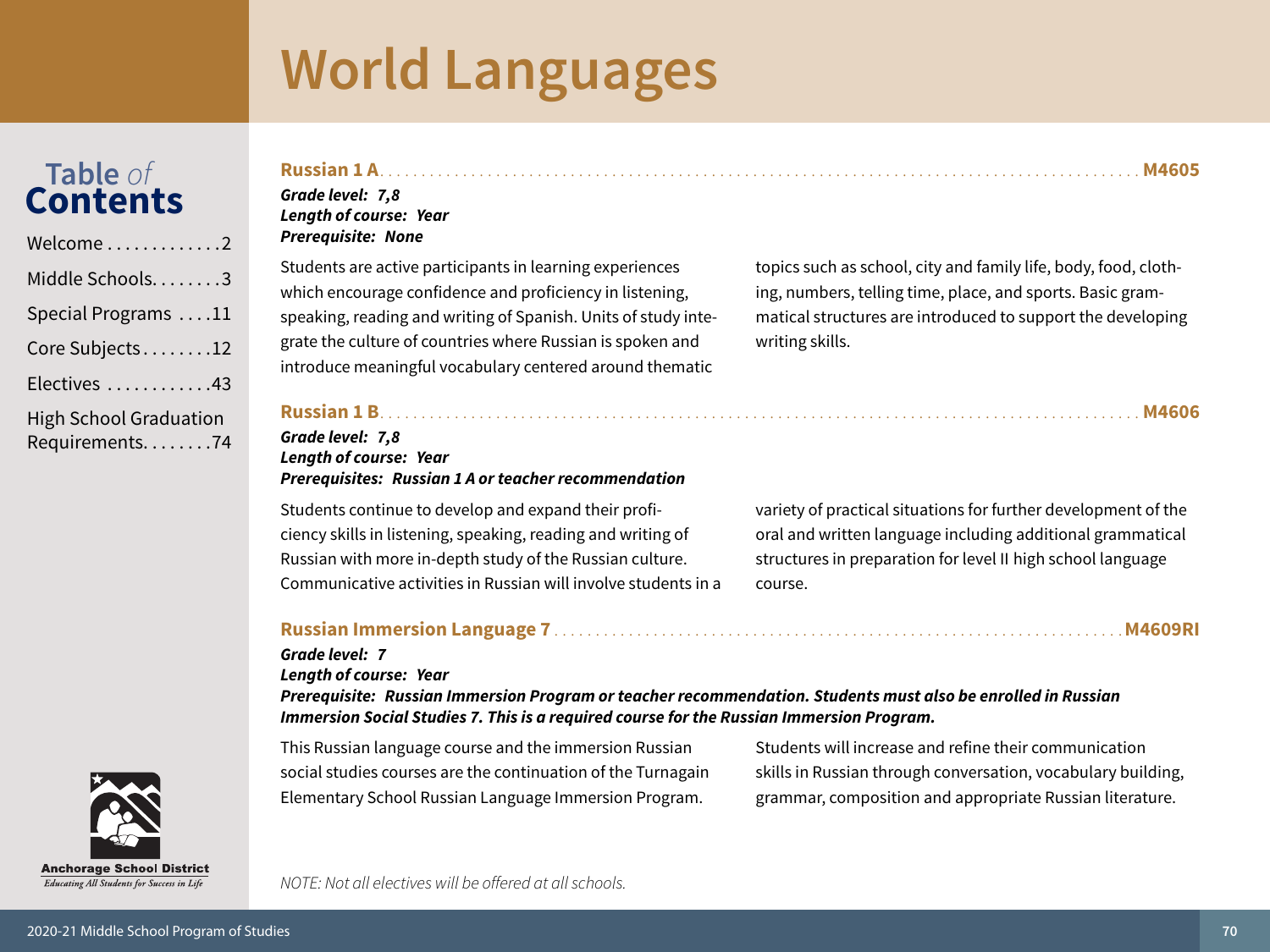## Table of<br>Contents

| Welcome2                                          |
|---------------------------------------------------|
| Middle Schools3                                   |
| Special Programs 11                               |
| Core Subjects12                                   |
| Electives 43                                      |
| <b>High School Graduation</b><br>Requirements. 74 |

Thematic units of study integrating social studies content, including culture and the arts from Russia will supplement this rich language-learning environment for students. This

course is conducted exclusively in Russian. Students who are native speakers of Russian are also invited and encouraged to enroll in the two Russian immersion courses.

#### 

### Grade level: 8

#### **Length of course: Year**

Prerequisite: Russian Immersion 7 or teacher recommendation. Students must also be enrolled in Russian Immersion Social Studies 8. This is a required course for the Russian Immersion Program.

This Russian language course and the immersion Russian social studies course are the continuation of the Russian Immersion Program. In this course students will increase and refine their communication skills in Russian through conversation, vocabulary building, grammar, composition and appropriate Russian literature. Thematic units of study integrating culture and the arts from Russia will supplement this rich language-learning environment for students. This course is conducted exclusively in Russian. Students who are native speakers of Russian are also invited and encouraged to enroll in the two Russian immersion courses.

#### 

#### Grade level: 6,7,8 **Length of course: Semester/Year Prerequisite: None**

Students are active participants in learning experiences which encourage confidence and proficiency in listening, speaking, reading and writing of Spanish. Units of study integrate the culture of countries where Spanish is spoken and introduce meaningful vocabulary centered around thematic

topics such as school, city and family life, body, food, clothing, numbers, telling time, place, and sports. Basic grammatical structures are introduced to support the developing writing skills.



Educating All Students for Success in Life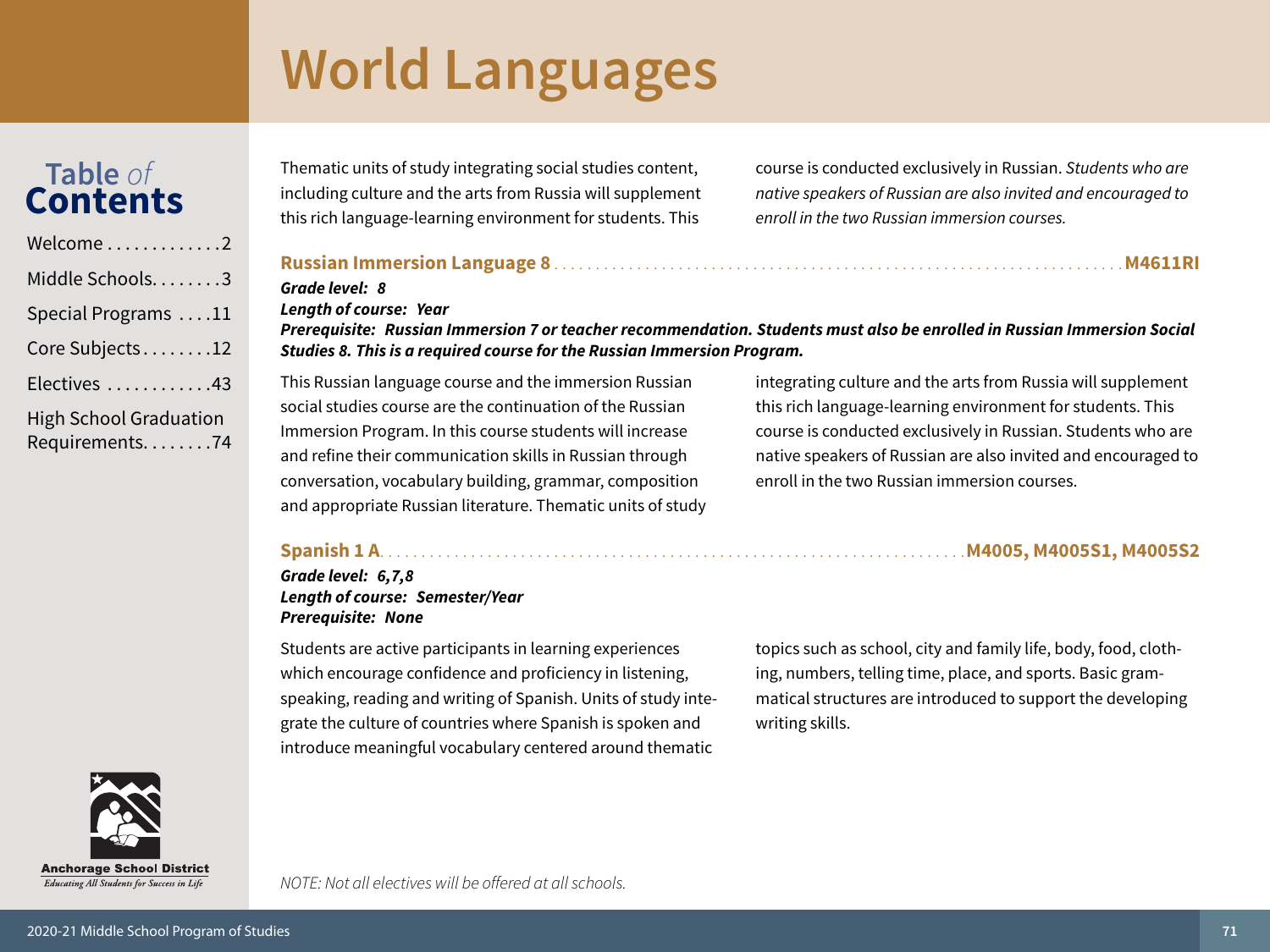## Table of<br>**Contents**

| Welcome2                                          |
|---------------------------------------------------|
| Middle Schools. 3                                 |
| Special Programs 11                               |
| Core Subjects12                                   |
| Electives 43                                      |
| <b>High School Graduation</b><br>Requirements. 74 |

#### Grade level: 6,7,8 **Length of course: Semester/Year Prerequisites: Spanish 1 A or teacher recommendation**

Students continue to develop and expand their proficiency skills in listening, speaking, reading and writing of Spanish with more in-depth study of the Hispanic/Latino culture. Communicative activities in Spanish will involve students in a variety of practical situations for further development of the oral and written language including additional grammatical structures in preparation for level II high school language course.

#### 

#### Grade level: 6

**Length of course: Year** 

Prerequisite: Spanish Immersion Program or teacher recommendation. Students must also be enrolled in Spanish **Immersion Social Studies 6.** 

This Spanish language course and the immersion Spanish social studies courses are the continuation of the district's Spanish immersion programs at Chugiak Elementary. Students will increase and refine their communication skills in Spanish through conversation, vocabulary building, grammar, composition and appropriate Spanish literature.

Thematic units of study integrating social studies content, including culture and the arts from Spanish will supplement this rich language-learning environment for students. This course is conducted exclusively in Spanish. Students who are native speakers of Spanish are also invited and encouraged to enroll in the two Spanish immersion courses.

#### 

#### **Grade level: 7**

Length of course: Year

Prerequisite: Spanish Immersion Program or teacher recommendation. Students must also be enrolled in Spanish Immersion Social Studies 7. This is a required course for the Spanish Immersion Program.

This Spanish language course and the immersion Spanish social studies courses are the continuation of the district's Spanish elementary immersion programs at Chugiak and

Government Hill. Students will increase and refine their communication skills in Spanish through conversation, vocabulary building, grammar, composition and appropriate

**Anchorage School District** Educating All Students for Success in Life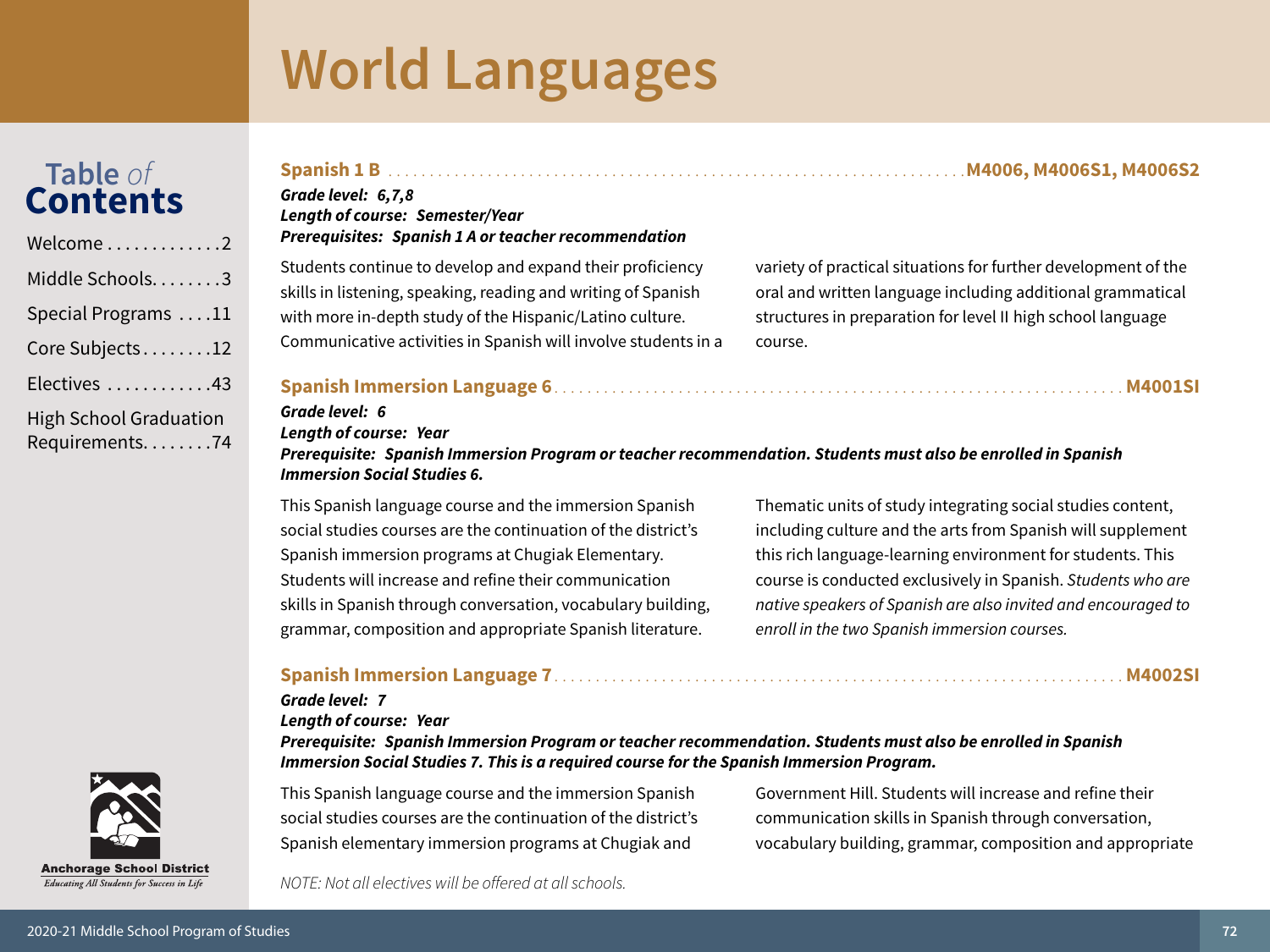# **World Languages**

# Table of<br>**Contents**

| Welcome2                                          |
|---------------------------------------------------|
| Middle Schools. 3                                 |
| Special Programs 11                               |
| Core Subjects12                                   |
| Electives 43                                      |
| <b>High School Graduation</b><br>Requirements. 74 |

Spanish literature. Thematic units of study integrating social studies content, including culture and the arts from Spanish will supplement this rich language-learning environment for students. This course is conducted exclusively in Spanish.

Students who are native speakers of Spanish are also invited and encouraged to enroll in the two Spanish immersion courses.

#### 

#### Grade level: 8

#### **Length of course: Year**

Prerequisite: Spanish Immersion 7 or teacher recommendation. Students must also be enrolled in Spanish Immersion Social Studies 8. This is a required course for the Spanish Immersion Program.

This Spanish language course and the immersion Spanish social studies course are the continuation of the Spanish Immersion Program. In this course, students will increase and refine their communication skills in Spanish through conversation, vocabulary building, grammar, composition and appropriate Spanish literature. Thematic units of study integrating culture and the arts from the various Spanishspeaking countries will supplement this rich language-learning environment for students. This course is conducted exclusively in Spanish. Students who are native speakers of Spanish are also invited and encouraged to enroll in the two Spanish *immersion courses.* 

#### 

#### Grade level: 6,7,8 **Length of course: Quarter/Semester/Year Prerequisite: None**

Students are active participants in language learning experiences, which begin to develop proficiency in listening comprehension and speaking. Some exposure to reading and writing is done. Basic vocabulary such as greetings, alphabet, colors and numbers, calendar, food and "survival" Spanish is taught. This course will help students gain the ability to

understand the fundamentals of language and distinguish between Spanish and English. Introduction to the culture will allow students to develop an appreciation for cultural diversity as well as a better understanding of their own.



**Anchorage School District** Educating All Students for Success in Life

NOTE: Not all electives will be offered at all schools.